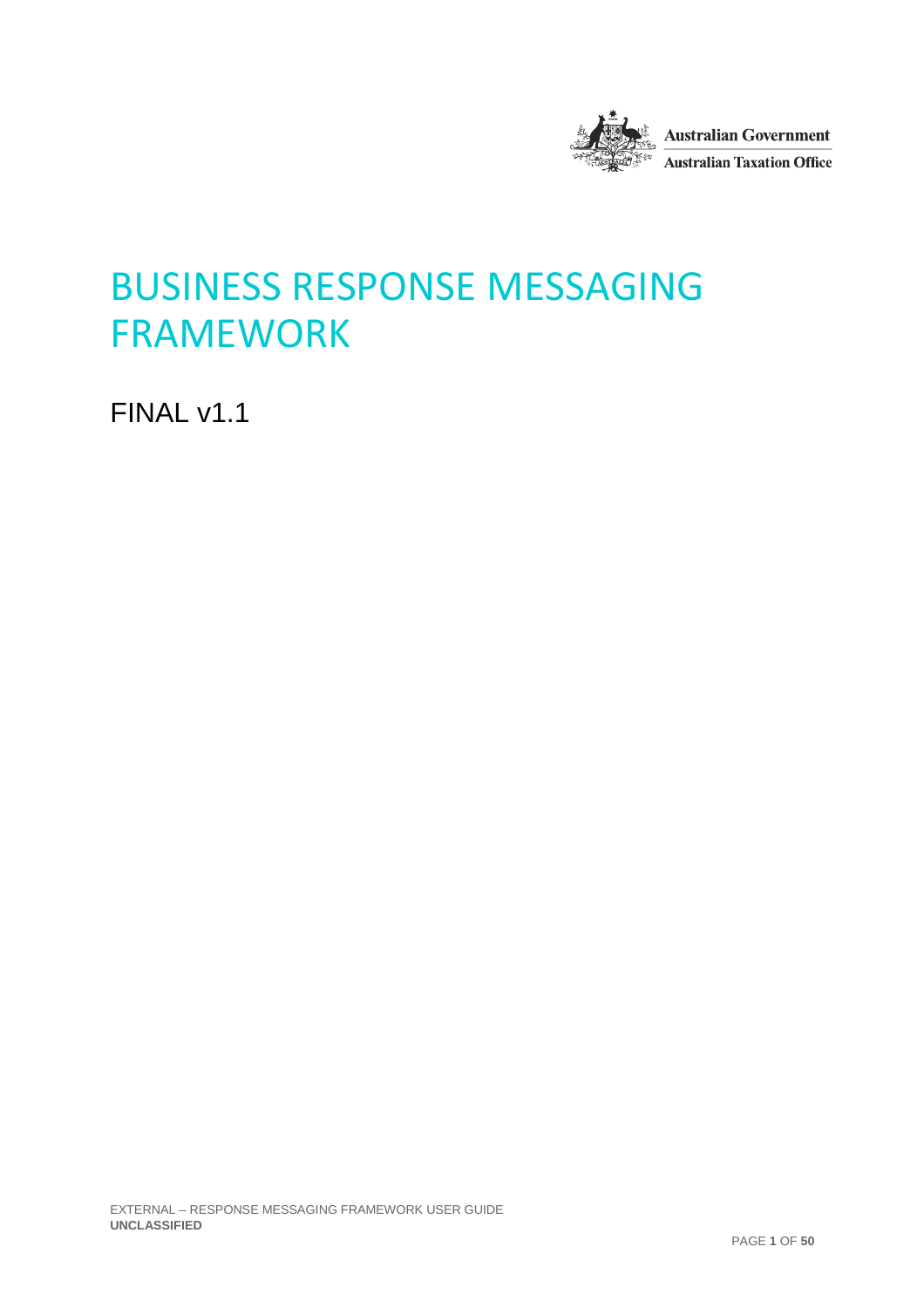# **ENDORSEMENT/VERSION CONTROL**

| <b>CURRENT VERSION NUMBER:</b> |                      | FINAL v1.1                                                                                                                      | DATE: March 2016                                                                                                                                                                          |
|--------------------------------|----------------------|---------------------------------------------------------------------------------------------------------------------------------|-------------------------------------------------------------------------------------------------------------------------------------------------------------------------------------------|
| <b>Version</b>                 | <b>Revision date</b> | <b>Change Summary</b>                                                                                                           |                                                                                                                                                                                           |
| 0.1                            |                      | <b>DRAFT</b> for consultation                                                                                                   |                                                                                                                                                                                           |
| 0.2                            | 8/9/2015             | Inclusion of Phases and Dates Section<br>Inclusion of Pilot section                                                             |                                                                                                                                                                                           |
| 0.3                            | 18/9/2015            | Minor changes to incorporate Industry feedback<br>Addition of pass-through section<br>Addition of Appendix C - Example Messages | Inclusion of references to supporting documentation throughout<br>Addition of Appendix A - Standard Specific Error Codes<br>Addition of Appendix B - Supporting Documentation             |
| 0.4                            | 25/9/2015            | Inclusion of ATO feedback on version 0.2<br>Minor changes to incorporate Industry feedback                                      | Updated Business Response Messaging Scenarios to v0.20                                                                                                                                    |
| 0.5                            | 12/10/2015           | Inclusion of guidance notes in Appendix<br>Appendix B and C swapped.                                                            |                                                                                                                                                                                           |
| 0.6                            | 20/10/2015           | Minor changes to incorporate internal feedback<br>Addition of pass-through links<br>Addition of example messages                |                                                                                                                                                                                           |
| 0.7                            | 21/10/2015           | Update to Phases and Dates - Phases 3 and 4<br>Addition of guidance notes G039 and G040                                         | Update to Pilot section reflecting the conclusion of the pilot<br>Changes to Refund Principles to align with guidance note G039<br>Updated Business Response Messaging Scenarios to v0.21 |
| 0.8                            | 22/10/2015           | Final Review by the ATO                                                                                                         |                                                                                                                                                                                           |
| 1.0                            | 23/10/2015           | Create final version                                                                                                            |                                                                                                                                                                                           |
| 1.1                            | 22/04/2016           | Updates throughout to incorporate feedback<br>scenarios - Scenarios v0.23)                                                      | Updates to incorporate rollover process into Framework (including                                                                                                                         |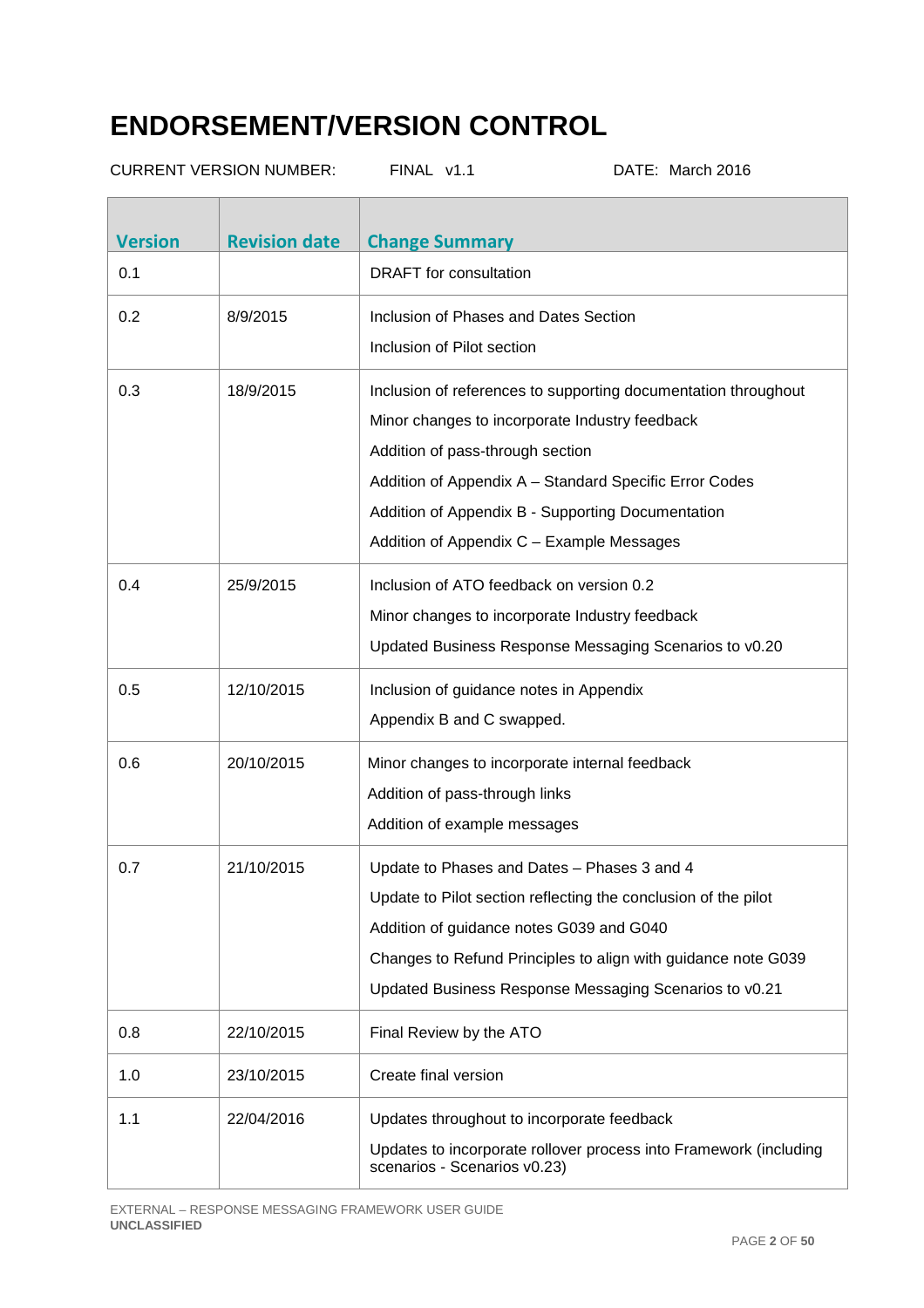| <b>Version</b> | <b>Revision date</b> | <b>Change Summary</b>                                                                                              |
|----------------|----------------------|--------------------------------------------------------------------------------------------------------------------|
|                |                      | Addition of Appendix D of Business Response Messaging Lessons<br>Learned from MROR and CTER pilots.                |
|                |                      | Updated Example Messages in Appendix B to correct contributions<br>example and add rollover examples               |
|                |                      | Updated wording in scenario SP002 (Scenarios v0.24)                                                                |
|                |                      | Remove Guidance notes from document leaving list and link to<br>SSTC Guidance note page                            |
|                |                      | Add additional rollover scenario R011 for technical error - similar to<br>S010 for contributions (Scenarios v0.25) |
|                | 16/05/2016           | Create final version                                                                                               |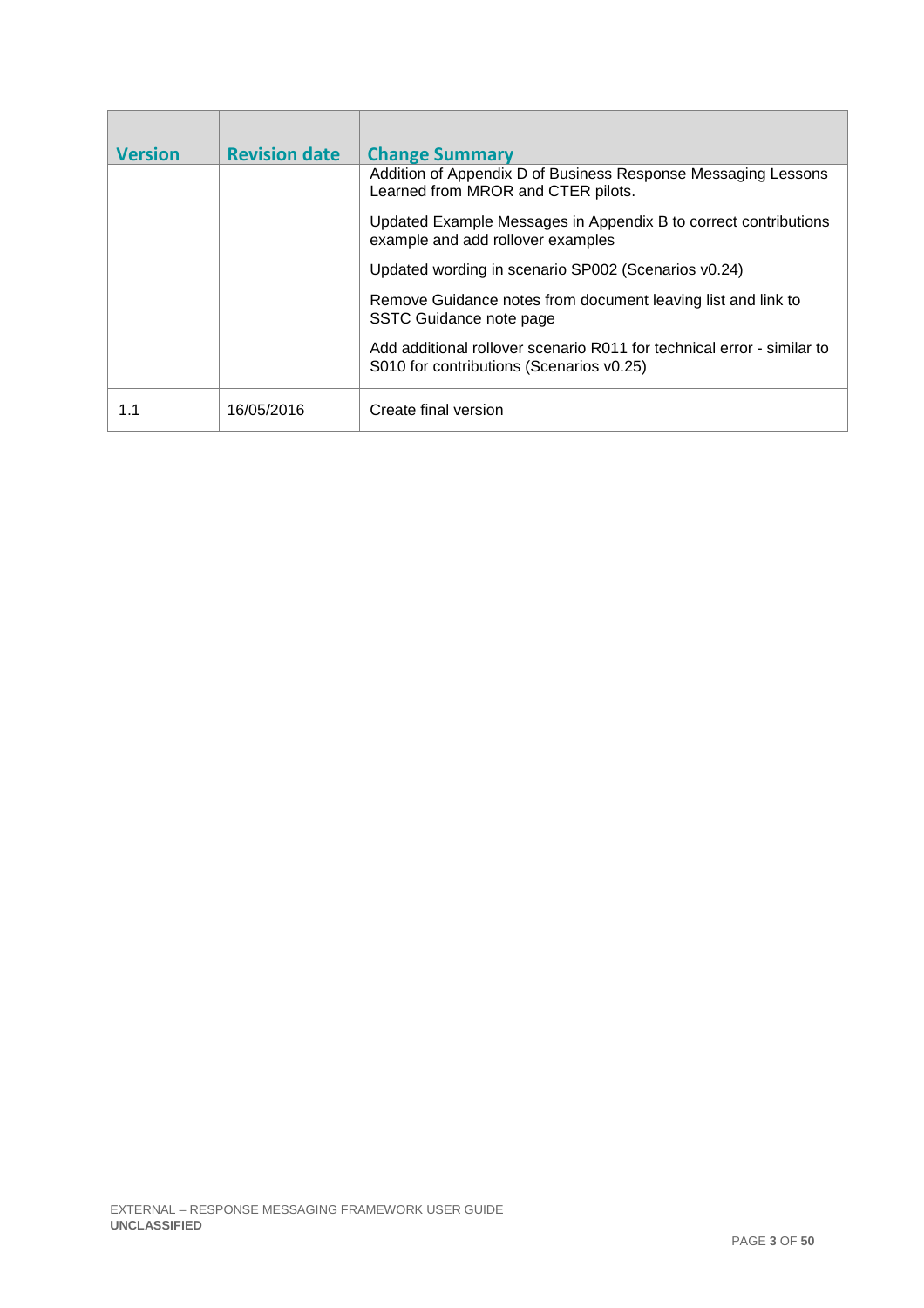### **Table of Contents**

|       | CONTRIBUTION AND MEMBER REGISTRATION BUSINESS RESPONSE MESSAGING |  |
|-------|------------------------------------------------------------------|--|
|       |                                                                  |  |
|       |                                                                  |  |
|       |                                                                  |  |
|       |                                                                  |  |
|       |                                                                  |  |
|       |                                                                  |  |
|       |                                                                  |  |
| 1.1.  |                                                                  |  |
| 1.2.  |                                                                  |  |
| 1.3.  |                                                                  |  |
| 1.4.  |                                                                  |  |
| 2.1   |                                                                  |  |
| 2.1.1 |                                                                  |  |
| 2.1.2 |                                                                  |  |
| 2.2   |                                                                  |  |
| 2.2.1 |                                                                  |  |
| 2.2.2 |                                                                  |  |
| 2.3   |                                                                  |  |
| 2.3.1 |                                                                  |  |
| 2.3.2 |                                                                  |  |
| 2.4   |                                                                  |  |
| 2.4.1 |                                                                  |  |
| 2.4.2 |                                                                  |  |
|       |                                                                  |  |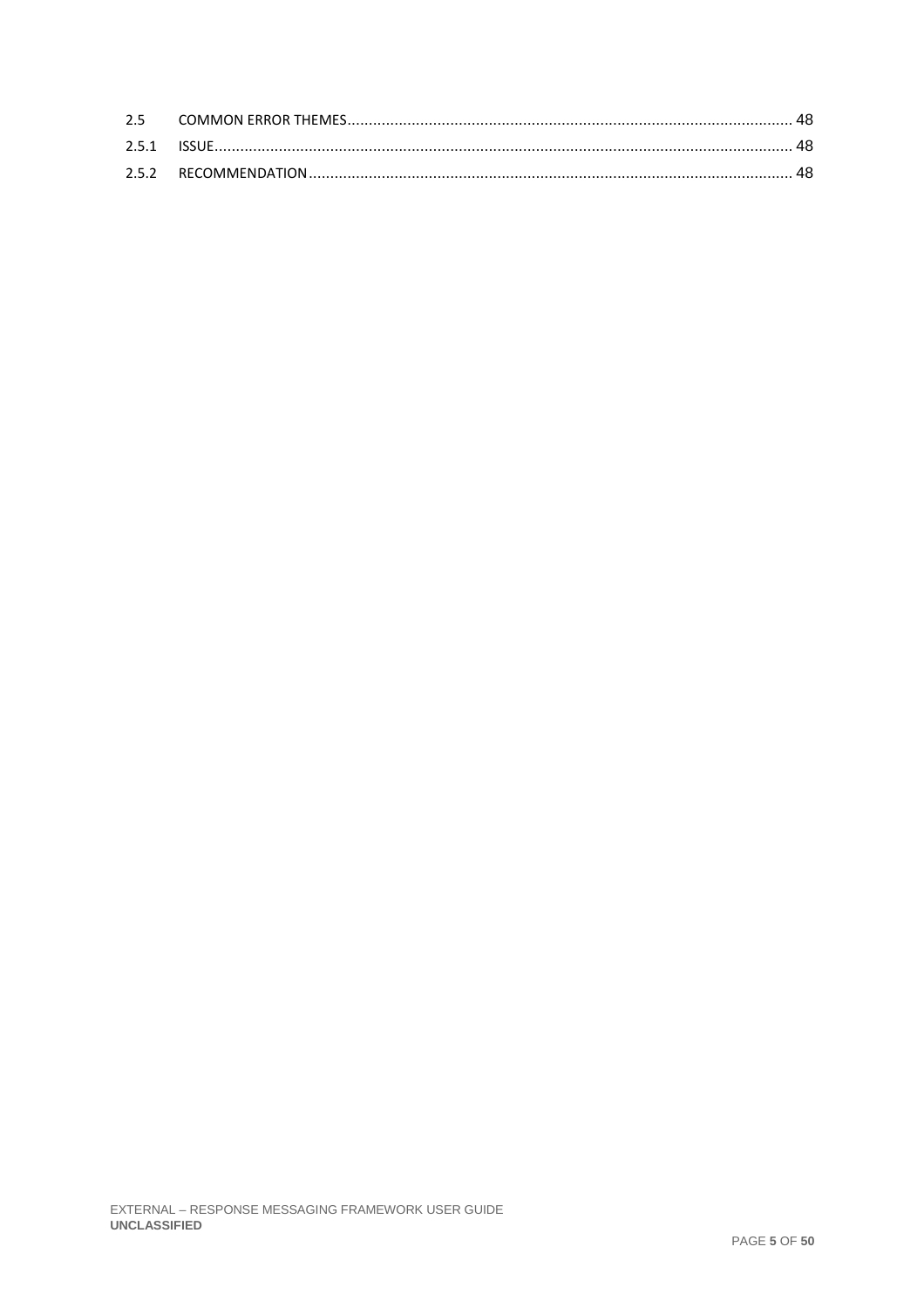## INTENT

The Business Response Messaging Framework was developed to support the implementation and ongoing processing of Business Response Errors (CTERs). Feedback from industry participants has highlighted inconsistent approaches and behaviour throughout the response message lifecycle which is leading to inefficiencies and impacts to members.

The Business Response Messaging Framework was developed with industry to provide a clear and consistent approach for all participants so efficiency benefits can be realised. The focus of the Framework was initially on Contributions and Member Registrations, however has now been updated to include version 2.0 of Rollovers.

This document should be read as a supporting document to the:

- Data and Payment Standards Contributions Message Implementation Guide v1.4 (MIG)
- Data and Payment Standards Rollover Message Implementation Guide v2.0 (MIG)
- Data and Payment Standards Error Code Management v1.2 (Error Code Management Schedule)

In addition, other supporting documents, such as Guidance notes and Binding Implementation Practice (BIP) notes are referenced throughout the document and listed in Appendix C.

## PHASES AND DATES

The following phases outline the approach taken for implementation of Business Response messages for Member Registration and Contributions, and have been updated to include proposed implementation dates for Rollovers v2.0.

| <b>Response messaging phases</b>                                                               |                                                                                                                                                                                                                                                                                                                                                                                                                                                                                                                                                     |  |
|------------------------------------------------------------------------------------------------|-----------------------------------------------------------------------------------------------------------------------------------------------------------------------------------------------------------------------------------------------------------------------------------------------------------------------------------------------------------------------------------------------------------------------------------------------------------------------------------------------------------------------------------------------------|--|
| Phase 1: Pilot group A<br><b>Completed</b>                                                     | This phase of the pilot focussed on the handling of member<br>registration outcome messages only. Production exchange of MROR<br>messages completed in April 2015.                                                                                                                                                                                                                                                                                                                                                                                  |  |
| <b>Phase 2: All cross certified</b><br>funds implement MROR's<br><b>Completed</b>              | Funds cross-certified prior to the completion of Phase 1, were<br>expected to begin processing member registration outcome<br>messages as part of normal operations from 18 May 2015.                                                                                                                                                                                                                                                                                                                                                               |  |
| Phase 3: Pilot group B<br><b>Business error messages</b><br><b>Completed</b>                   | The Error Response Messaging Pilot commenced on Monday 7<br>September 2015 and concluded 16 October 2015. The pilot aimed to<br>validate the high value response messaging scenarios agreed in this<br>framework, and confirmed the need for industry to adopt the<br>framework in order to realise the full benefits of error messaging.                                                                                                                                                                                                           |  |
| Phase 4: All Funds<br><b>Implement Business error</b><br>messages (CTER's)<br><b>Completed</b> | From 19 October 2015, all solutions (including APRA fund products in<br>active receiving mode) were expected to begin processing business<br>messages as part of normal operations, unless an alternate start date<br>was agreed.<br>It was recognised at the time that some aspects of the Framework<br>may not have been adopted by all participants by 19 October 2015.<br>However, it is now expected that all response message solutions are<br>compliant with the Framework, unless there is an alternate<br>agreement in place with the ATO. |  |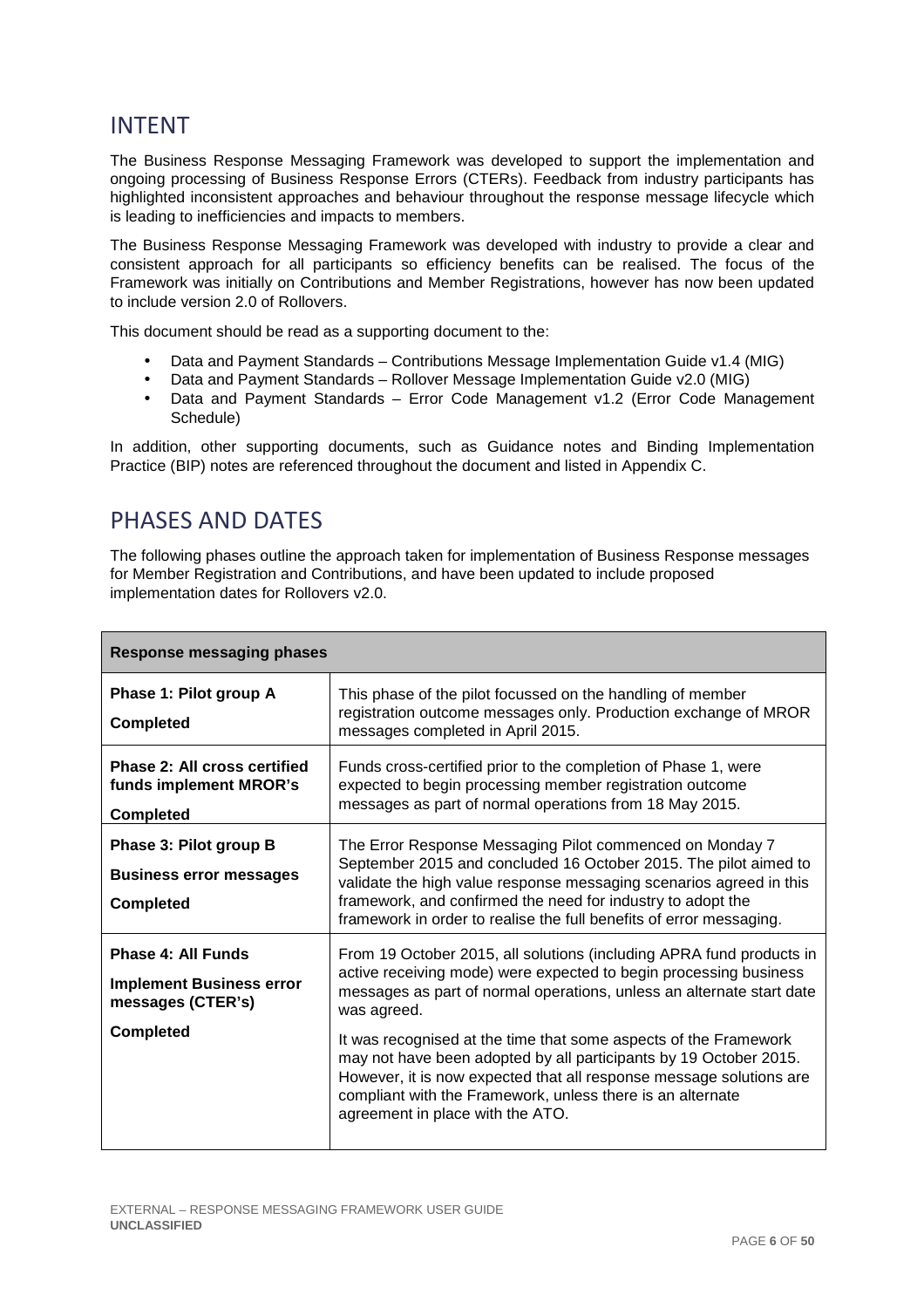| Phase 5: Rollover MIGv2.0<br><b>Implement Rollover v2.0</b><br><b>B2B response messaging</b>                           | Funds to implement updated Response messaging incorporating<br>version 2 changes for IRER and RTOR by November 2016                   |
|------------------------------------------------------------------------------------------------------------------------|---------------------------------------------------------------------------------------------------------------------------------------|
| Phase 6: Rollover MIGv2.0<br><b>Implement Rollover v2.0</b><br>G2B response messaging<br>for USM (ATO to fund)         | Funds to implement USM Rollover Outcome Response Messages<br>by December 2016                                                         |
| Phase 6: Rollover MIGv2.0<br>Implement response<br>messages for Section 20C<br><b>Notices and USM (Fund to</b><br>ATO) | Funds to implement Section 20C Notice Error Response and the<br>receipt of USM Rollover Outcome Response Messages by<br>November 2017 |

## **AUDIFNCF**

This guide is intended to act as a reference document for Solution Providers developing SuperStream compliant systems for processing superannuation rollovers, contributions and member registrations. Solution Providers may include the following;

- Employers
- Clearing Houses
- Payroll Solutions
- Australian Prudential Regulation Authority (APRA)-regulated funds and Retirement Saving Account (RSA) providers
- Self-Managed Super Funds (SMSFs)
- Fund Administrators
- Other intermediaries & commercial software developers providing SuperStream solutions

## BACKGROUND

The purpose of the Response Messaging Framework is to assist in introducing business error responses to improve the long term efficiency of SuperStream transaction exception handling.

A number of industry participants are already sending and receiving business error responses but this framework is being developed to ensure the experience for the recipient is consistent regardless of where they receive the response from. This will lead to realisation of the following benefits:

- Enable automation and realise cost and time efficiencies
- Compliance with the Standards
- Improved member experience

The framework includes the following key artefacts:

- **Guiding principles** The basis of how the framework is designed both initially and also ongoing enhancements
- **Definitions and Rules** Provides a clear and consistent approach for all outcome response messaging stakeholders to adopt
- **Business Error Scenarios** A number of 'high value' scenarios have been identified and the expected actions and behaviour by stakeholders over the course of the response message lifecycle have been clarified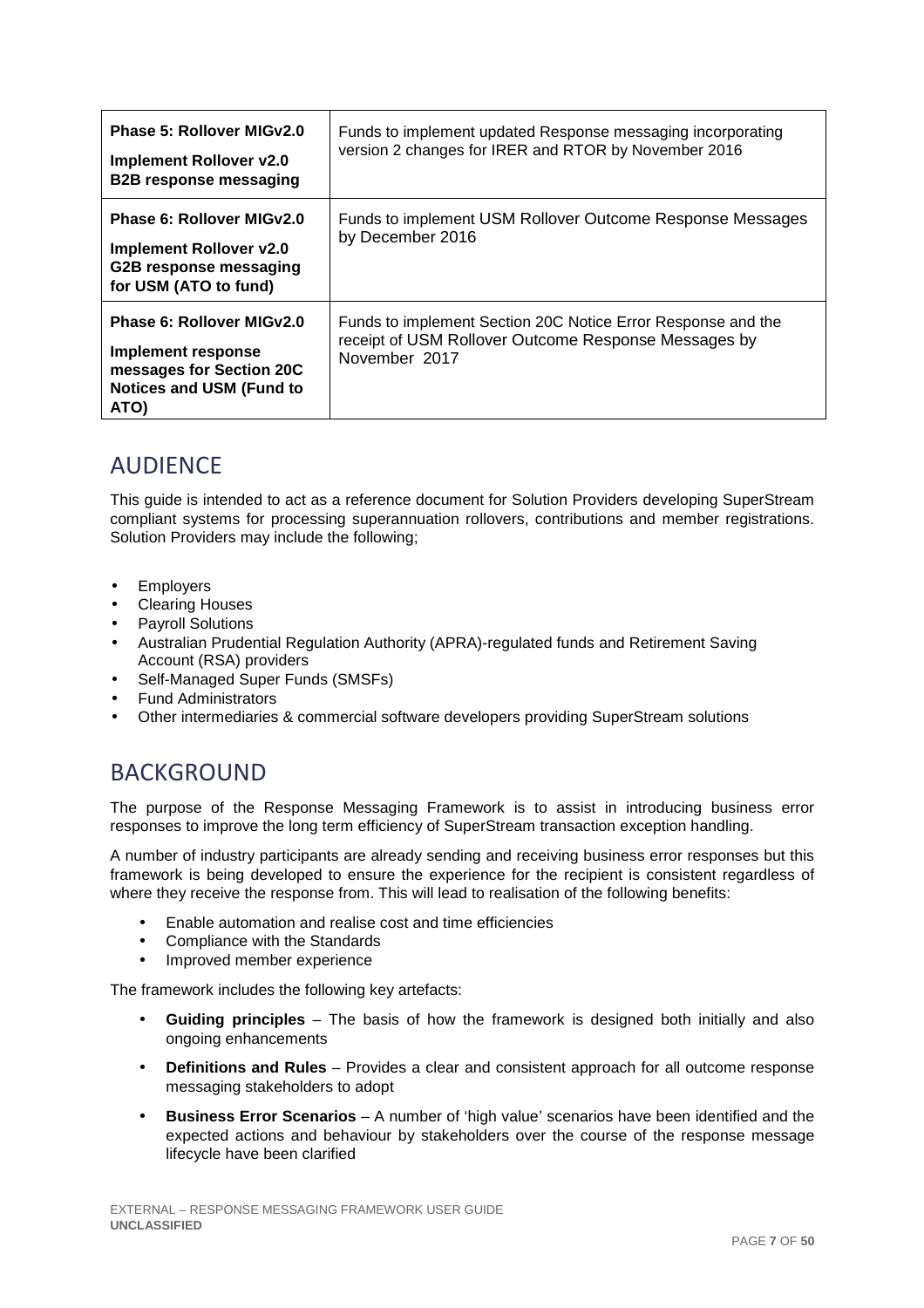# GUIDING PRINCIPLES FOR DEVELOPING THE FRAMEWORK

- 1. **Consider all stakeholders through the response message lifecycle**
- 2. **Start small then scale up, but design with the end in mind** (SuperStream design principle) Create a workable foundation for delivering a desired end state
- 3. **Not practical (or necessary) to address all business scenarios initially**. Take a practical, pragmatic approach and target high volume, high benefit scenarios
- 4. **Ensure what is returned is useful and actionable**
- 5. **Enable straight through processing by software where possible** (and where not possible provide sufficient user centred information to enable efficient non automated exception management)
- 6. **Where possible, a CTER with 'error' event item severity should be related to refunds only** (there are a limited number of exceptions outlined in the scenarios)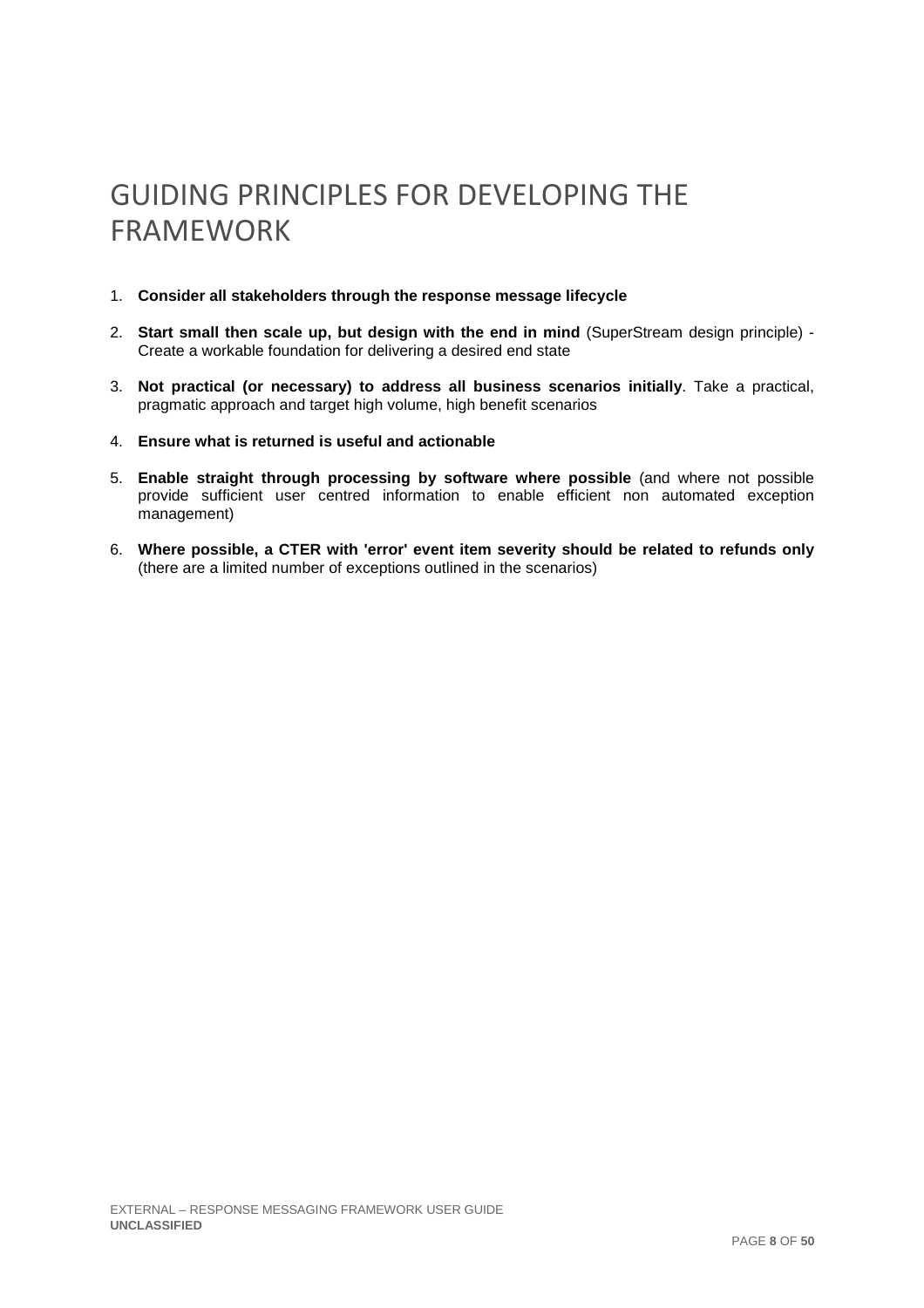# BUSINESS RESPONSE MESSAGING DEFINITIONS AND RULES

The following Definitions and Rules form the basis of the Response Messaging framework and will support a consistent and efficient approach for all outcome response messaging stakeholders to adopt. The definitions and rules supplement sections 3.1 and 3.5 of the Error Code Management Schedule v1.2 and the guidance outlined in Guidance Notes G016 and G039.

## DEFINITIONS

|                   | Communicates the final outcome of a message response scope (Refer to<br>definition below) back to the Sender of the original message                                                                                                                                                                          |
|-------------------|---------------------------------------------------------------------------------------------------------------------------------------------------------------------------------------------------------------------------------------------------------------------------------------------------------------|
| <b>Event Item</b> | All event items have a severity and response scope (below).                                                                                                                                                                                                                                                   |
|                   | Multiple event items are allowed per response scope but all the event items for<br>specific response scope must be bundled in a single response message (for example,<br>an information event item and a warning event item can be included in the same<br>response message for a particular response scope). |

| <b>Maximum</b><br><b>Severity</b> | <b>Definition</b>                                                                                                                                                                                                                                                                                                                                                                | <b>Rule</b>                                                                                                                                                                         |
|-----------------------------------|----------------------------------------------------------------------------------------------------------------------------------------------------------------------------------------------------------------------------------------------------------------------------------------------------------------------------------------------------------------------------------|-------------------------------------------------------------------------------------------------------------------------------------------------------------------------------------|
| Progressive                       | Single or multiple response messages will be<br>sent for the associated request message.<br>Responses commence prior to finalising<br>processing of all components within the<br>associated request message.                                                                                                                                                                     | Maximum severity is derived by<br>taking the most severe level of error<br>present in the associated<br>EventItems. Order of priorities is<br>outlined in section 3.1 of Error Code |
| Partial                           | A single event is sent once ALL processing<br>has completed for the associated request<br>message. Some elements have succeeded<br>and some have failed. Only failed items in the<br>message need to be included. For<br>contributions, all other items can be<br>interpreted as having been processed<br>successfully. For rollovers, separate success<br>messages are required | Management Schedule v1.2.<br>Note: only relevant severities should<br>be considered when deriving the<br>maximum severity.                                                          |
| Error                             | A single event is sent once ALL processing<br>has completed for the associated request<br>message. None of the request message could<br>be successfully processed.                                                                                                                                                                                                               |                                                                                                                                                                                     |
| Warning                           | A single event is sent once ALL processing<br>has completed for the associated message.<br>Processing was successful for all components<br>included in the associated request message;<br>however one or more warnings were<br>encountered during processing.                                                                                                                    |                                                                                                                                                                                     |
| Information                       | A single event is sent once ALL processing<br>has completed for the associated message.<br>Processing was successful for all components<br>included in the associated request message.                                                                                                                                                                                           |                                                                                                                                                                                     |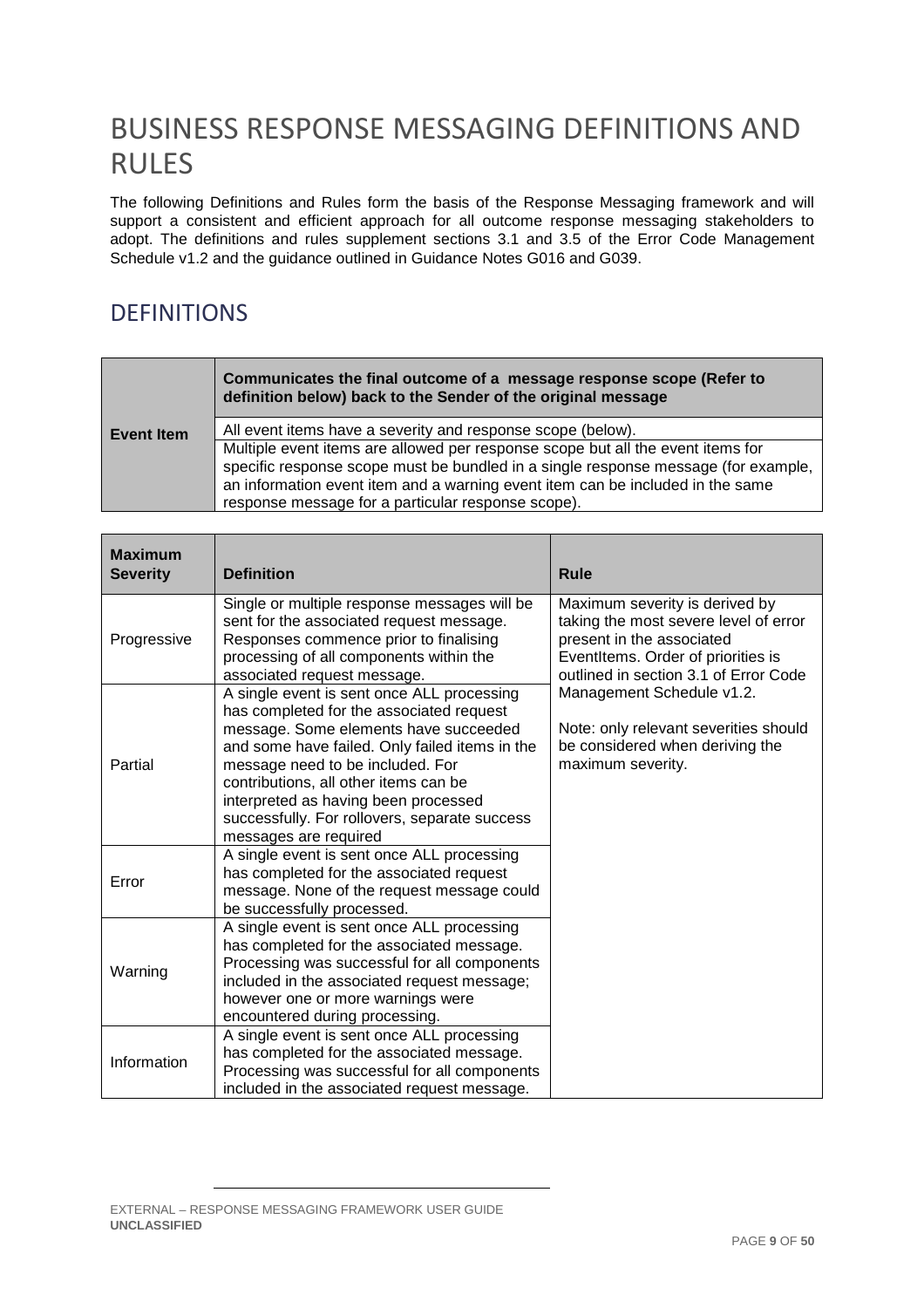| <b>Event Item</b><br><b>Severity</b> | <b>Definition</b>                                                                                                                                                                                                                                                    | <b>Expected action</b>                                                                                                |
|--------------------------------------|----------------------------------------------------------------------------------------------------------------------------------------------------------------------------------------------------------------------------------------------------------------------|-----------------------------------------------------------------------------------------------------------------------|
| Error                                | The request has not been fulfilled.                                                                                                                                                                                                                                  | The receiver of the response<br>message to action the error and<br>submit a new message and payment<br>as applicable. |
| Warning                              | The request has been fulfilled; however there<br>are one or more warnings associated with the<br>response scope.<br>Note: The implication of this definition is that<br>warnings can't be sent with Error messages<br>as outlined in the response scope rules below. | <b>Employers or their Service Providers</b><br>are expected to correct for the next<br>run.                           |
| Information                          | The request has been fulfilled and the<br>transaction has been successful e.g. a MROR<br>for successful new member registration MUST<br>include the member ID.                                                                                                       | In some cases no action required. In<br>the case of Member ID, records<br>should be updated.                          |

| <b>Response scope</b>                             | <b>Message</b><br><b>Type</b> | SuperStream outcome responses can refer to individual<br>request components or aggregations of request<br>components. |
|---------------------------------------------------|-------------------------------|-----------------------------------------------------------------------------------------------------------------------|
| <b>Business</b><br>Document                       | All response<br>messages      | Broadest scope of response: The event item refers to all<br>transactions in the request document.                     |
| Employer                                          | <b>MROR/CTER</b>              | The event item refers to all member contexts with the same<br>employer ABN.                                           |
| <b>Member Context</b>                             | All response<br>messages      | The event item refers to a specific member context.                                                                   |
| <b>Member Context</b><br><b>Contribution Type</b> | <b>CTER</b>                   | The event item refers to a specific member context contribution<br>type.                                              |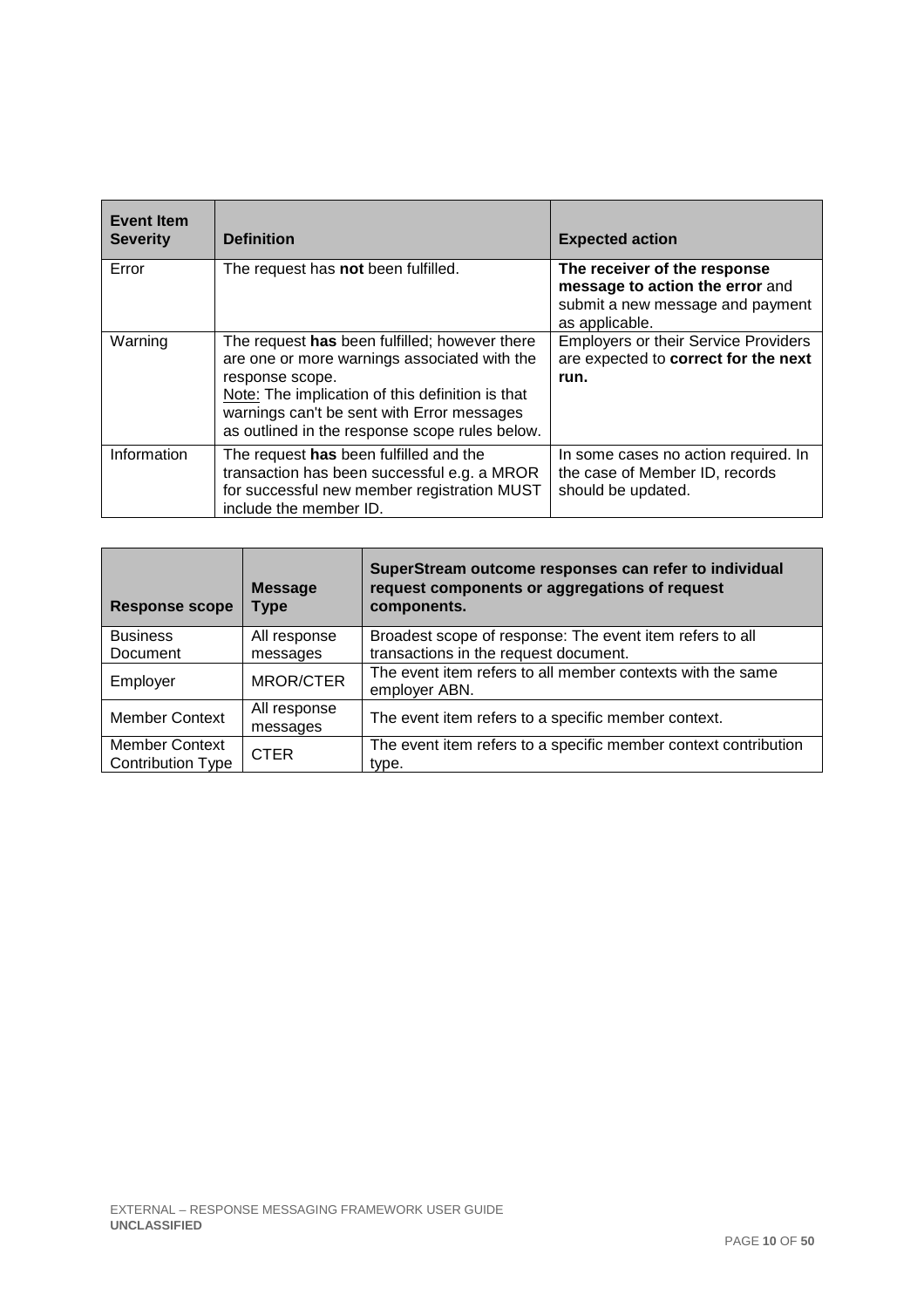## RULES

|                       | Within a response scope, the following event item severities and combinations are                                                                        |
|-----------------------|----------------------------------------------------------------------------------------------------------------------------------------------------------|
|                       | valid:                                                                                                                                                   |
|                       | - Error                                                                                                                                                  |
|                       | - Information                                                                                                                                            |
|                       | - Warning                                                                                                                                                |
|                       | - Information/Warning together<br>Within a response scope, the following event item severities and combinations are                                      |
|                       | NOT valid:                                                                                                                                               |
|                       | - Error/Warning                                                                                                                                          |
| <b>Response</b>       | - Error/Information                                                                                                                                      |
| scope rules           | Once you have sent a response for a particular response scope, no further                                                                                |
|                       | responses can be sent for anything contained within that response scope (for                                                                             |
|                       | example, if a response is sent at the Employer Context response scope level, a                                                                           |
|                       | further response can't be sent for any members related to that Employer Context).                                                                        |
|                       | Once a response has been sent for a particular response scope level, no further                                                                          |
|                       | responses can be sent at a different level (e.g. if a Contribution Type response has                                                                     |
|                       | been sent for a particular Contribution Type, any further responses for other                                                                            |
|                       | Contribution Types would need to be responded to at the Contribution Type level, not                                                                     |
|                       | Member Context).                                                                                                                                         |
|                       | The request Sender should not assume that processing is complete for the                                                                                 |
|                       | associated request message. For rollovers, the transaction outcome for any items                                                                         |
|                       | not included in the response will be resolved by further progressive responses. For                                                                      |
|                       | contributions and member registrations, the transaction outcome for any items not                                                                        |
|                       | included in the response will be resolved by either further progressive responses or<br>the elapsed time as outlined in guidance note G033.              |
| Use of                | Notification of contribution success no longer required under progressive response                                                                       |
| <b>Progressive</b>    | pattern - refer to guidance note G016.                                                                                                                   |
| responses             | One or more response messages are allowed but not for the same response scope                                                                            |
|                       | occurrence i.e. a specific response scope outcome will be sent in a single response                                                                      |
|                       | message.                                                                                                                                                 |
|                       | Progressive responses are limited to Employer Context response scope and below                                                                           |
|                       | for contributions, and Member level response scope only for rollovers. A progressive                                                                     |
|                       | message MUST not be sent at the Document response scope level.                                                                                           |
| <b>Use of Partial</b> | Use of partial responses is possible and will complement progressive responses.                                                                          |
| responses             |                                                                                                                                                          |
|                       | Refer to guidance note G039 for details of the Essential Information to be included in                                                                   |
|                       | contribution refund messages (CTER). In addition to this guidance note the following                                                                     |
|                       | principles should be followed for both rollovers and contributions:                                                                                      |
|                       | When a refund needs to be processed the payment and response message should                                                                              |
|                       | be generated and sent on the same day but no longer than 3 business days.                                                                                |
|                       | Where follow up with employers is required 7.07G of the Regulations should be                                                                            |
|                       | adopted as Best Practice being: Follow up with employer within 5 business days, 10                                                                       |
|                       | business days to receive complete information from employer, refund contribution no                                                                      |
|                       | later than 20 business days if not resolved. (As per guidance note G033).<br>There must be a one to one relationship between the response message (event |
| <b>Refund</b>         | structure) and refund payment, in the same way that there is a 1:1 relationship                                                                          |
| principles            | between the CTR/RTR/USM document (part) and contribution/rollover/USM                                                                                    |
|                       | payment.                                                                                                                                                 |
|                       | The response message MUST be a subset of one and only one CTR/RTR/USM part.                                                                              |
|                       | Refer to guidance note G018.                                                                                                                             |
|                       | If rejecting a contribution type, the whole amount for that contribution type is rejected,                                                               |
|                       | not a portion of it. If rejecting a Rollover or USM payment, the whole rollover or USM                                                                   |
|                       | payment is rejected, not a portion of it.                                                                                                                |
|                       | For contributions, if a CTER and refund is sent, any service provider must ensure                                                                        |
|                       | that the details in the message are passed on to the employer so that the employer is                                                                    |
|                       | aware of their outstanding SG obligations.                                                                                                               |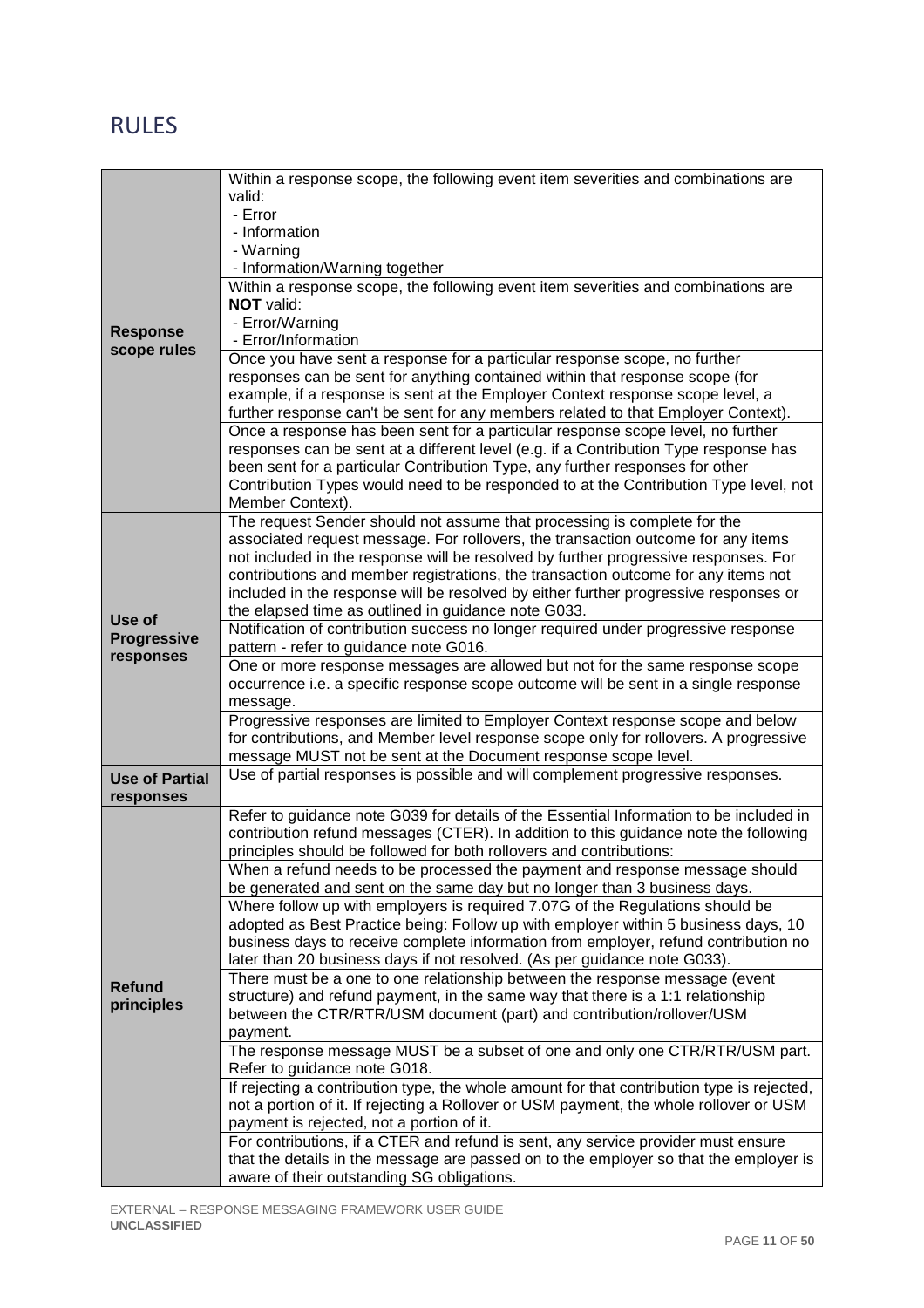| <b>Detailed</b>     | Parameters are represented in the short or long description by $\{ \}$ . Any parameters                                                                                                                                                                  |
|---------------------|----------------------------------------------------------------------------------------------------------------------------------------------------------------------------------------------------------------------------------------------------------|
| descriptions<br>and | referenced in the short or long description MUST also be included as separate<br>parameters, rather than having to re-extract values from descriptions. However this<br>does not preclude parameters from being included that are not represented in the |
| parameters          | short or long description.                                                                                                                                                                                                                               |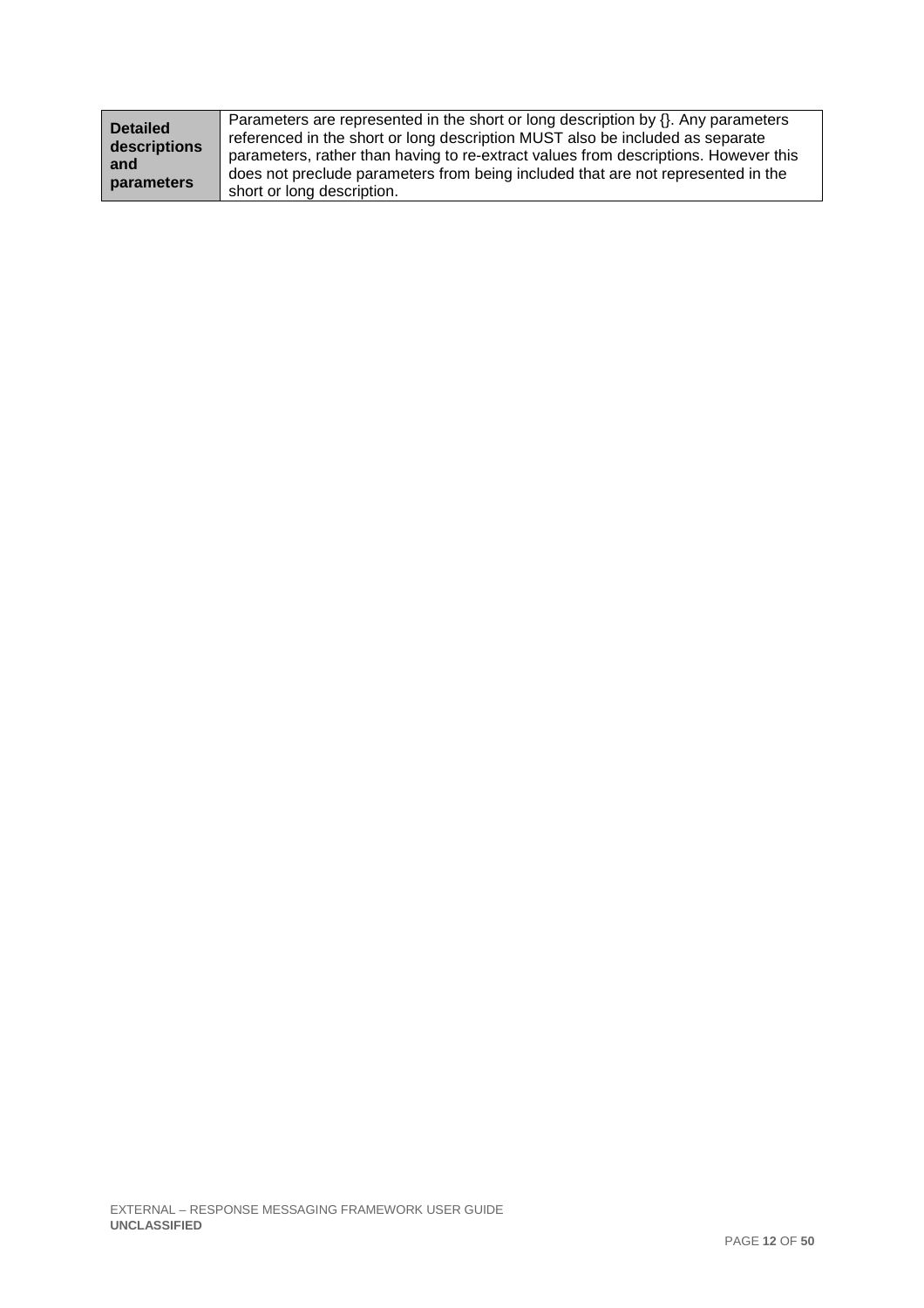# BUSINESS ERROR RESPONSE MESSAGING PILOT

The Business Error Response Messaging Pilot commenced on Monday 7 September 2015 with CBA, MLC, Pillar, Sunsuper, Aussiepay, ADP, CBA, NAB Superpay, Ozedi, Quicksuper, Shell, SuperChoice and UBS participating.

The pilot aimed to validate the high value response messaging scenarios agreed in this framework (primarily refunds).

The pilot concluded on October 2015 and confirmed the need for industry to adopt the Response Messaging Framework in order to realise the full benefits of error messaging. It is now expected that all response message solutions are compliant with the Framework, unless there is an alternate agreement in place with the ATO.

The scope and requirements outlined below were agreed to assist in achieving this outcome.

The lessons learned from the CTER and MROR pilots are included in Appendix D. The ATO will continue to work with industry in monitoring business error trends and providing guidance where necessary to help drive efficiency and improvements.

## SCOPE

- CTERs with Event Item Severity level "ERROR"
- Additional business error scenario's (including MRORs) can be captured at the sender's discretion (dependent on volume) for the receiver to validate

## REPORTING REQUIREMENTS

Response Message **SENDERS**:

- **REQUIREMENT** Capture all response messages (as outlined in the scope above) that have been sent to the pilot participants for a particular business day in the Response Message Summary Report Tab
- **DISTRIBUTION** Email reporting template to all pilot participants on the email distribution list (respond all to latest Minutes sent from Morse)
- **FREQUENCY** As soon as possible after the messages have been processed (either end of day or following day for the previous day)

Response Message **RECEIVERS**:

- **REQUIREMENT** Ensure response message flag is turned on for pilot participants and check daily reports received from Pilot senders for any relevant messages by filtering by 'target entity id'. Validate successful transactions by completing Summary Report.
- **DISTRIBUTION**  Email reporting templates to Morse Consulting for consolidation
- **FREQUENCY** Daily once all pilot sender transactions have been validated

## ISSUES / ESCALATION

Any issues or learnings specific to a scenario to be provided in the report for discussion at the weekly Nerve Centre (Fridays).

Any significant issues that are impacting processing of response messages to be notified immediately to Morse Consulting who will facilitate the necessary issue resolution.

No significant issues were identified during the pilot.

EXTERNAL – RESPONSE MESSAGING FRAMEWORK USER GUIDE **UNCLASSIFIED**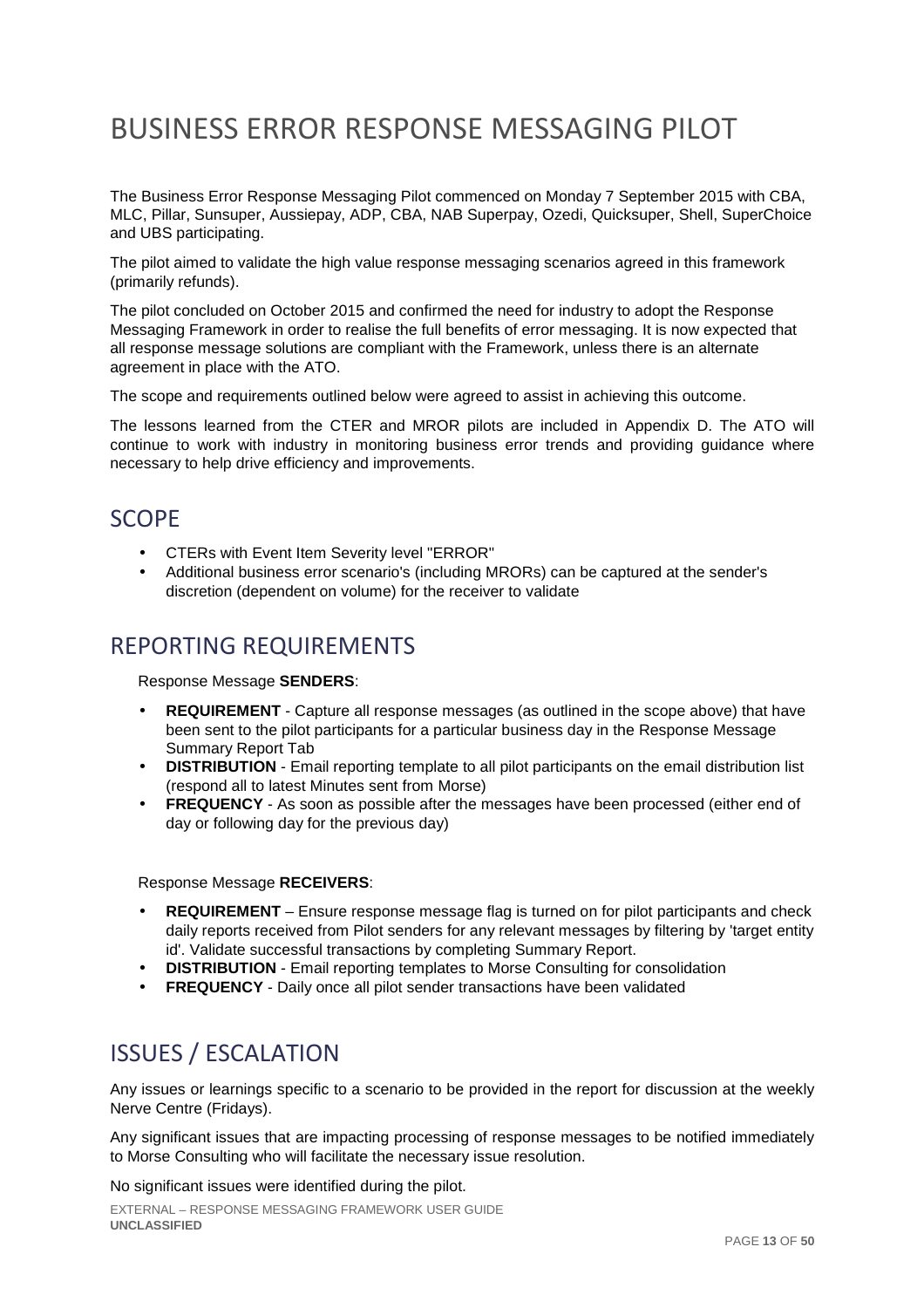# PASS-THROUGH BUSINESS RESPONSE MESSAGING

APRA funds are required to support a fully SuperStream compliant solution that must be able to receive and distribute contribution data messages to choice funds if requested by a default employer as outlined in the Superannuation Industry (Supervision) Regulations 1994 (SIS Regulations)

(**https://www.comlaw.gov.au/Details/F2013C00831/Html/Volume\_1**).

These messages will travel to the choice fund via several hops. For all business response messaging scenarios outlined in this framework, the expectation is that response messages will follow the same route back to the originating employer.

Detailed scenarios have been developed by the SuperStream Standard Technical Committee (SSTC) outlining the process, including message flow and details of the message properties and elements for each hop. Please refer to the Source Assurance and Pass Through Scenarios: (**http://softwaredevelopers.ato.gov.au/SSTC**)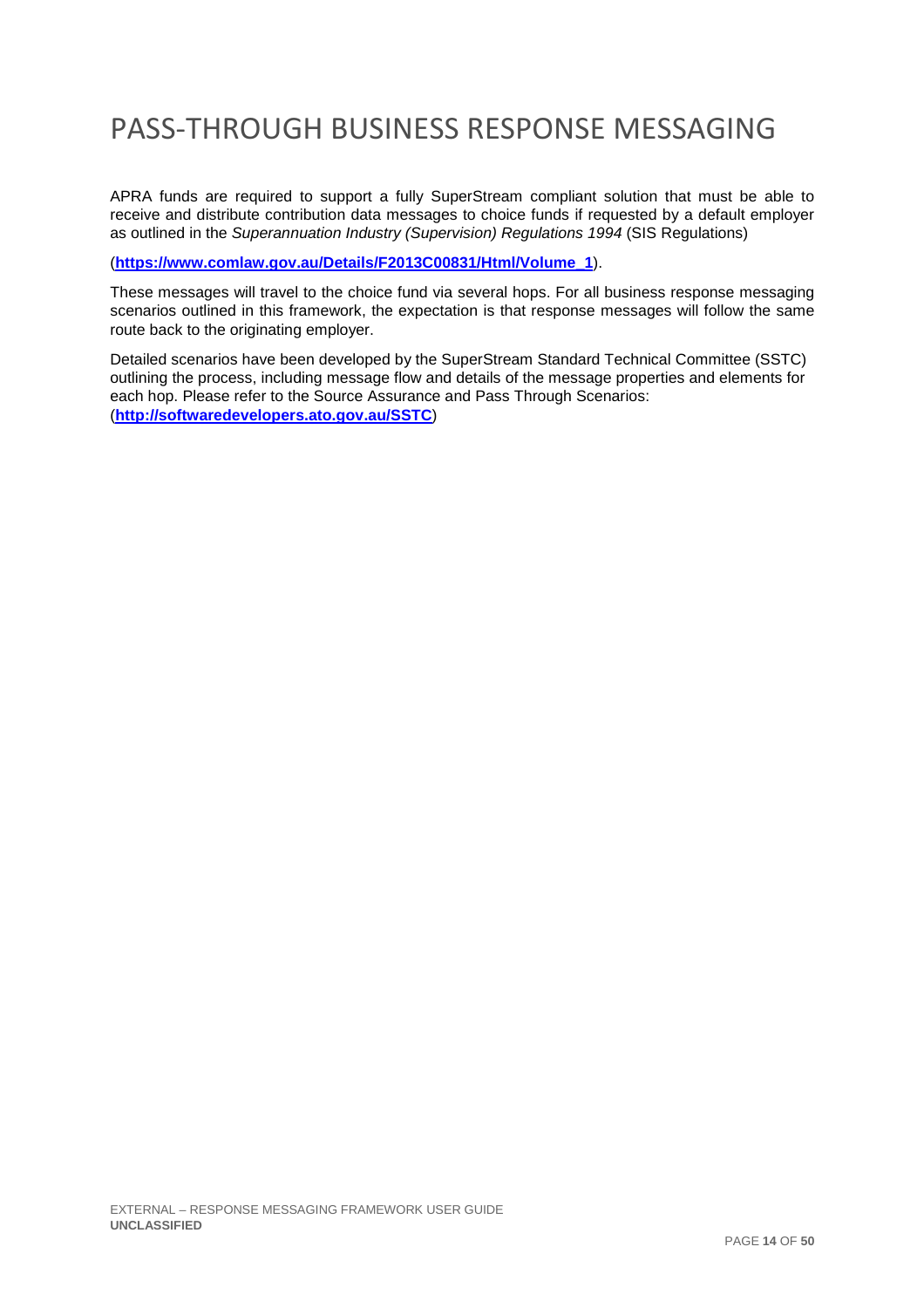

# CONTRIBUTION AND MEMBER REGISTRATION BUSINESS RESPONSE MESSAGING SCENARIOS (v0.24)

EXTERNAL – RESPONSE MESSAGING FRAMEWORK USER GUIDE **UNCLASSIFIED**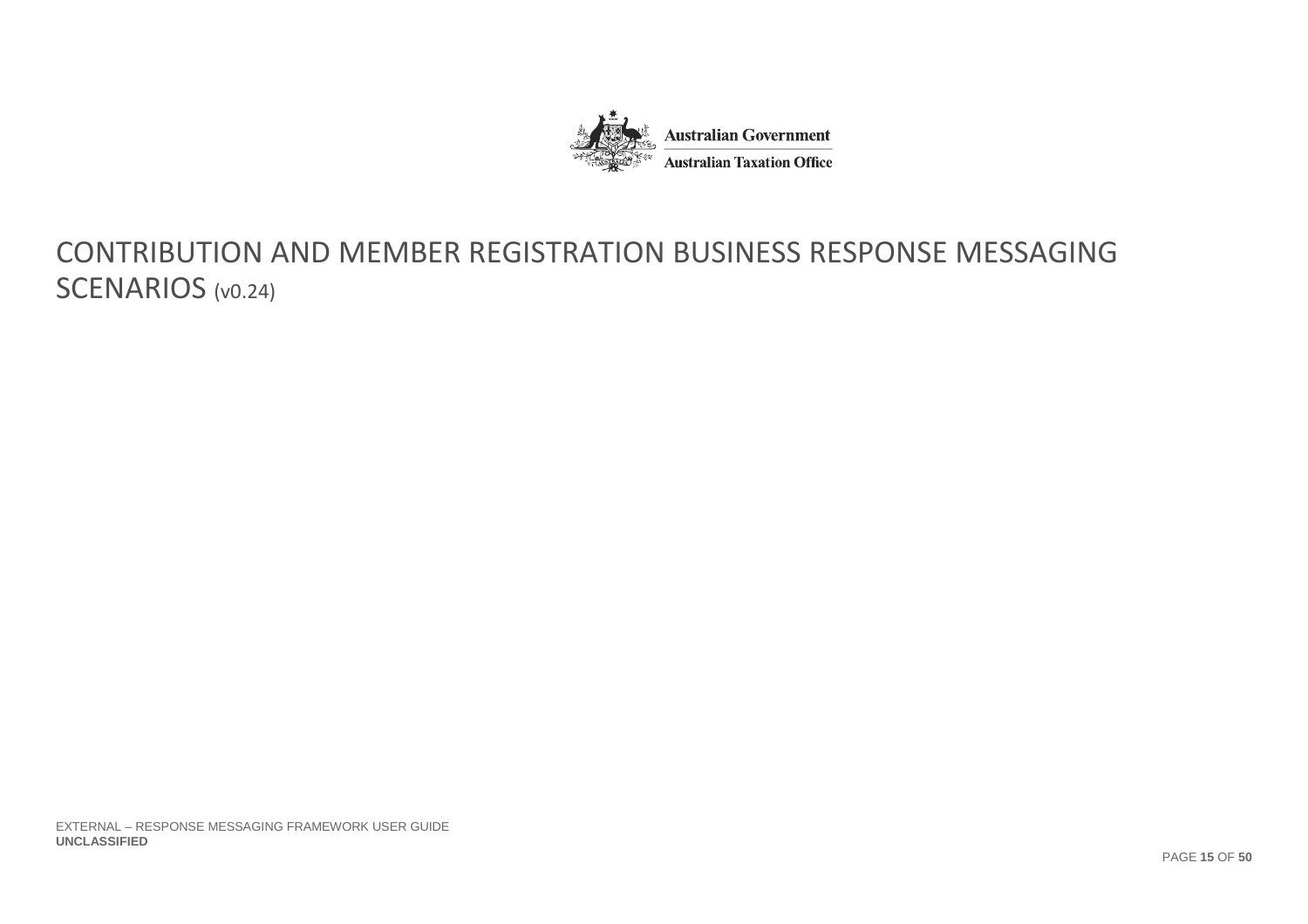| Ref  | <b>Message</b><br><b>Type</b> | <b>Business Scenario</b>                                                                                                                                                  | <b>Expected action for the Fund</b>                                                                                                                                                                                                                                                                                                                                                                                                                                                                                                                                                                                                                                                                                    | Y/N | Refund Response<br><b>Scope</b>              | <b>Event Item</b><br><b>Severity</b> | <b>Error Code</b>   | <b>Short Description</b>                                                                                           | <b>Trans</b><br><b>Outcome</b>             | <b>Expected Action by recipient of</b><br>response/error                           |
|------|-------------------------------|---------------------------------------------------------------------------------------------------------------------------------------------------------------------------|------------------------------------------------------------------------------------------------------------------------------------------------------------------------------------------------------------------------------------------------------------------------------------------------------------------------------------------------------------------------------------------------------------------------------------------------------------------------------------------------------------------------------------------------------------------------------------------------------------------------------------------------------------------------------------------------------------------------|-----|----------------------------------------------|--------------------------------------|---------------------|--------------------------------------------------------------------------------------------------------------------|--------------------------------------------|------------------------------------------------------------------------------------|
| S002 | <b>CTER</b>                   | CTR received for a member that can not be<br>processed. For example, member does not exist                                                                                | If Funds are not able to identify the member, a refund will be sent along<br>with a CTER.<br>Refer to Definitions and Rules for Refund Principles and G039                                                                                                                                                                                                                                                                                                                                                                                                                                                                                                                                                             | Y   | Member<br>Context                            | Error                                | SUPER.GEN.GEN.21    | Member not found with supplied<br>information                                                                      | Unsuccessful                               | Employer to action the error and submit a new<br>message and payment as applicable |
| S003 | <b>CTER</b>                   | CTR is received containing a contribution type that<br>is not accepted by the USI. For example, a USI may<br>accept SG contributions but not other contribution<br>types. | Funds may either reject the entire Member or process the contribution it<br>is able to receive and refunds the other contribution type.<br>In this example, a Contribution Type level or Member context response is<br>sent.<br>Note: Defined Benefits would be handled out of band                                                                                                                                                                                                                                                                                                                                                                                                                                    |     | Contribution<br>Type or<br>Member<br>Context | Error                                | SUPER.GEN.CNTRBTN.8 | Eligibility issue preventing the<br>contribution being processed.<br>Contact Superannuation entity for<br>details. | Unsuccessful<br>for that<br>response scope | Employer to action the error and submit a new<br>message and payment as applicable |
| S004 | <b>CTER</b>                   | Non-concessional contribution received for<br>employee with no TFN in registry system                                                                                     | Funds may have business processes to try and obtain TFN. If TFN can't<br>be obtained the payment will be rejected and an error message sent.<br>As above, refund may be either at member level or contribution type<br>level.                                                                                                                                                                                                                                                                                                                                                                                                                                                                                          | Y   | Contribution<br>Type or<br>Member<br>Context | Error                                | SUPER.GEN.CNTRBTN.5 | Member TFN required for this<br>Contribution.                                                                      | Unsuccessful<br>for that<br>response scope | Employer to action the error and submit a new<br>message and payment as applicable |
| S005 |                               | received higher than the total in the CTR                                                                                                                                 | CTR message Received, with the payment amount If the Fund has confidence that the data contained in the CTR message<br>is correct, the message would be processed and the difference refunded<br>out of band.<br>All outcomes of this scenario are handled Out of Band                                                                                                                                                                                                                                                                                                                                                                                                                                                 | Y   | N/A                                          | N/A                                  | N/A                 | N/A                                                                                                                | Successful                                 | To be agreed out of band with the Fund.                                            |
| S006 | <b>CTER</b>                   | CTR message Received, with the payment amount<br>received less than the total in the CTR                                                                                  | Fund should contact the employer to attempt to process the transaction<br>in the first instance.<br>If the data and payment can't be reconciled the Fund will process a<br>refund and send an error message.<br>Refer to Definitions and Rules for Refund Principles in relation to follow<br>up obligations.                                                                                                                                                                                                                                                                                                                                                                                                          | Y   | Document                                     | Error                                | SUPER.GEN.CNTRBTN.6 | Payment is less than what has<br>been specified with Contribution<br>Transaction Request Message.                  | Unsuccessful                               | Employer to action the error and submit a new<br>message and payment as applicable |
| S007 |                               | Payment Received with no corresponding CTR<br>Message                                                                                                                     | No Message to be sent.<br>Refund Handled Out of Band                                                                                                                                                                                                                                                                                                                                                                                                                                                                                                                                                                                                                                                                   | Y   | N/A                                          | N/A                                  | N/A                 | N/A                                                                                                                | Unsuccessful                               | Employer to submit a new message and<br>payment as agreed with the Fund.           |
| S008 | <b>CTER</b>                   | CTR received, with insufficient identifying<br>information to complete.                                                                                                   | Under the obligations outlined in section 7.07G of the Regulations, Funds<br>are required to follow up with Employer within 5 business days and then<br>wait 10 business days to receive complete information from employer.<br>If the trustee still does not have enough information to identify the<br>member, the trustee must refund the contribution to the employer not<br>later than 20 business days after receiving the contribution<br>Falls under the same pattern as S002. It was agreed that a separate<br>error code is not required as there will always be some level of manually<br>handling required so it won't be possible to include enough information to<br>enable straight through processing. |     | Member<br>Context                            | Error                                | SUPER.GEN.GEN.21    | Member not found with supplied<br>information                                                                      | Unsuccessful                               | Employer to action the error and submit a new<br>message and payment as applicable |
| S009 | CTER/<br><b>MROR</b>          | A CTR or MRR is received by an SMSF service<br>provider that cannot be processed as the ABN is not<br>known to them<br>Refer to guidance note G036                        | SMSF service providers must send a CTER/MROR.<br>Generally no refund because the money has been paid to correct bank<br>account.                                                                                                                                                                                                                                                                                                                                                                                                                                                                                                                                                                                       | N   | Document                                     | Error                                | SUPER.GEN.GEN.11    | ABN {abn} not known to the<br>Message Receiver.                                                                    | Unsuccessful                               | Employer to action the error and submit a new<br>message with the same PRN.        |

EXTERNAL – RESPONSE MESSAGING FRAMEWORK USER GUIDE

**UNCLASSIFIED**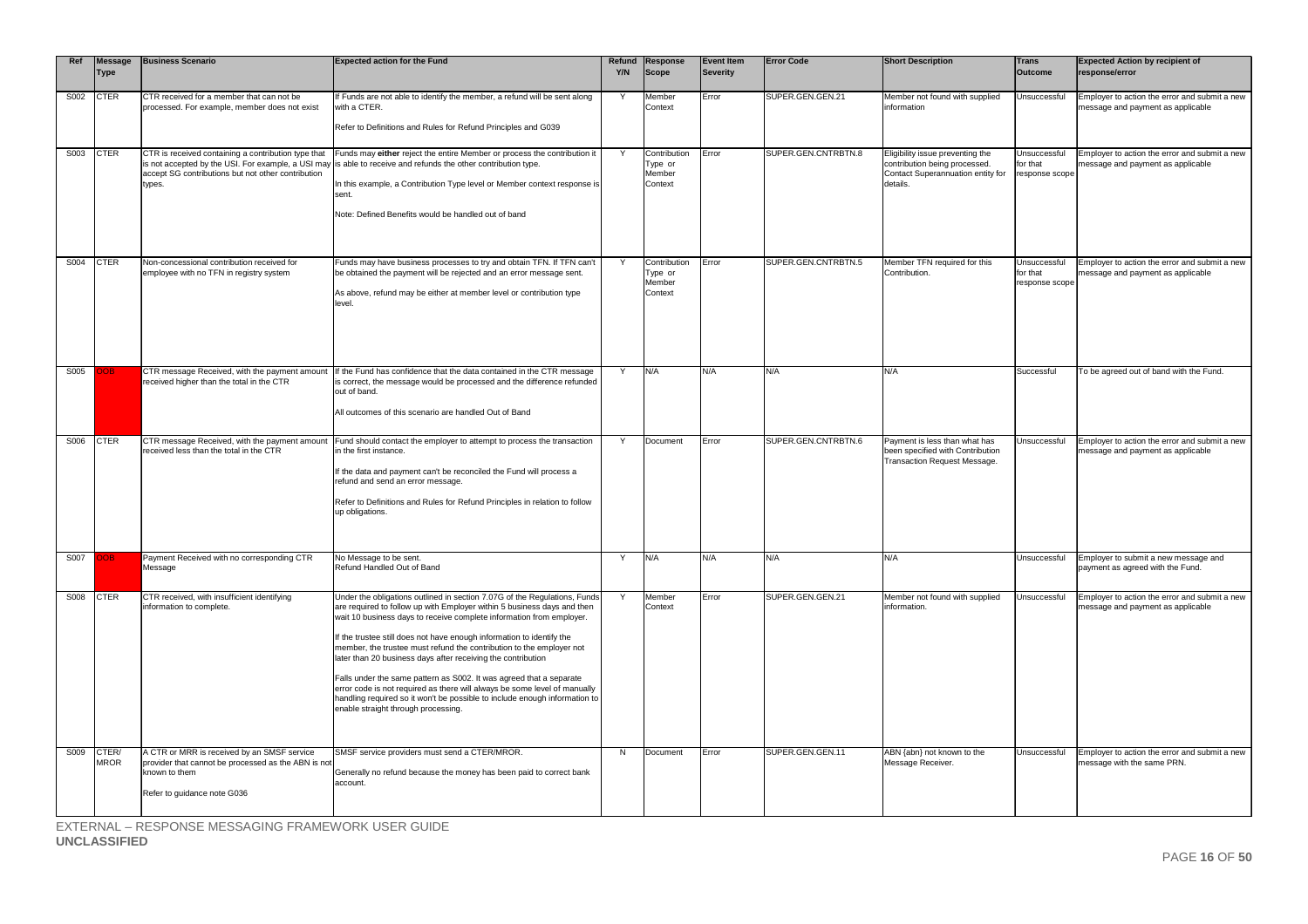| Ref        | Message<br><b>Type</b> | <b>Business Scenario</b>                                                                                                                                                                                                                                                                                                                                                                                                                                   | <b>Expected action for the Fund</b>                                                                                                                                                                                                                                                                                                                                                                                                                                                                                                                                                                                                  | Y/N          | Refund Response<br>Scope | <b>Event Item</b><br><b>Severity</b>                                                 | <b>Error Code</b>                                         | <b>Short Description</b>                                                                                                                                                                                                                 | <b>Trans</b><br><b>Outcome</b> | <b>Expected Action by recipient of</b><br>response/error                                                                                                  |
|------------|------------------------|------------------------------------------------------------------------------------------------------------------------------------------------------------------------------------------------------------------------------------------------------------------------------------------------------------------------------------------------------------------------------------------------------------------------------------------------------------|--------------------------------------------------------------------------------------------------------------------------------------------------------------------------------------------------------------------------------------------------------------------------------------------------------------------------------------------------------------------------------------------------------------------------------------------------------------------------------------------------------------------------------------------------------------------------------------------------------------------------------------|--------------|--------------------------|--------------------------------------------------------------------------------------|-----------------------------------------------------------|------------------------------------------------------------------------------------------------------------------------------------------------------------------------------------------------------------------------------------------|--------------------------------|-----------------------------------------------------------------------------------------------------------------------------------------------------------|
| S010       | 300                    | CTR and payment received with CTR not a valid<br>message                                                                                                                                                                                                                                                                                                                                                                                                   | This scenario is to be handled out of band to rectify the CTR message<br>and no refund is expected. As a refund will not be processed a<br>corrected new CTR with the original PRN will need to be sent allowing<br>the transaction to be processed and reconciled.                                                                                                                                                                                                                                                                                                                                                                  | N            | <b>N/A</b>               | <b>N/A</b>                                                                           | <b>N/A</b>                                                | N/A                                                                                                                                                                                                                                      | <b>N/A</b>                     | Employer to submit a new message and<br>payment as agreed with the Fund.                                                                                  |
| S011       | CTER/<br><b>MROR</b>   | MRR or CTR is received which results in both<br>Error and Warning. For example, a mandatory<br>field missing, along with a TFN mismatch.                                                                                                                                                                                                                                                                                                                   | A mixture of transaction outcomes cannot be sent in the same<br>message for the same member context, a CTER to be sent containing<br>the Error, but not the warning.<br>As per the Rules and Definitions.                                                                                                                                                                                                                                                                                                                                                                                                                            | Y            | Member<br>Context        | Error                                                                                | SUPER.GEN.GEN.4                                           | Mandatory data element not<br>supplied.                                                                                                                                                                                                  | Unsuccessful                   | Employer to action the error and submit a<br>new message and payment as applicable                                                                        |
| S029       | <b>CTER</b>            | CTR received for a member that is no longer a<br>member of the Superannuation Entity                                                                                                                                                                                                                                                                                                                                                                       | A refund to be sent with a CTER                                                                                                                                                                                                                                                                                                                                                                                                                                                                                                                                                                                                      | $\mathbf{v}$ | Member<br>Context        | Error                                                                                | SUPER.GEN.GEN.22                                          | No Longer a member of<br>Superannuation entity.                                                                                                                                                                                          | Unsuccessful                   | Employer to action the error and submit a<br>new message and payment as applicable                                                                        |
| SP001      | <b>CTER</b>            | Multiple issues with the one message.<br>Eg. A fund receives a CTR with a member context level as follows:<br>for a 65 year old member with an incorrect CTR<br>TFN (eg 111111111) containing SG, Salary<br>the fund holds the member's valid TFN).<br>The fund needs to:<br>Investigate invalid TFN<br>Allocate the SG contribution<br>Refund the Child Contribution type<br>Investigate SS eligibility<br><b>Example of a Progressive Response</b>       | The fund may reject the entire member record (refer S002), or may<br>send a progressive response at the Contribution Type response scope<br>Day 1<br>Fund accepts the mandated SG contribution<br>Sacrifice & Child contributions amounts. (Assume Progressive Error: Fund Rejects/refunds the Child contribution<br>Fund Initiates a manual process to determine the Salary Sacrifice<br>eligibility based on work test.<br>The fund does NOT send a warning for the invalid TFN<br>Dav <sub>15</sub><br>If the fund determines that the member has not passed the work test<br>the Salary Sacrifice component is rejected/refunded | Y            | Contribution<br>Type     | (Max Severity<br>Day 1:<br>Progressive)<br>Error<br>Day 15:<br>Progressive)<br>Error | SUPER.GEN.CNTRBTN.8<br>(Max Severity SUPER.GEN.CNTRBTN.8) | Eligibility issue preventing the<br>contribution being processed.<br>Contact Superannuation entity for<br>details.<br>Eligibility issue preventing the<br>contribution being processed.<br>Contact Superannuation entity for<br>details. | Unsuccessful<br>Unsuccessful   | Employer to action the error and submit a<br>new message and payment as applicable                                                                        |
| SP002 CTER |                        | Use of progressive: multi tiered validation<br>scenarios for the same response scope (ie.<br>sending back warnings as they are discovered)<br>Eq. TFN mismatch may be identified before the<br>final outcome of the transaction is known. During<br>further validation, further problems may be<br>encountered for that transaction., so there may or<br>may not be a subsequent message, and the<br>transaction outcome may be either success or<br>fail. | Multi-tiered validations for the same response scope occurance must<br>not be sent. A CTER must only be sent for any given response scope<br>occurance once all processing is complete.<br>For example, multiple messages can be sent at the Member Context<br>Response scope level for a message, providing they are for different<br>Member Contexts. Multiple messages for the same Member Context<br>are not allowed.<br>Refer to Response Scope Rules in Definition and Rules                                                                                                                                                   | N            | <b>N/A</b>               | N/A                                                                                  | <b>N/A</b>                                                | N/A                                                                                                                                                                                                                                      | N/A                            | <b>N/A</b>                                                                                                                                                |
| SP003 CTER |                        | Use of Progressive - A CTR is received containing<br>more than one employer context, and one of the<br>employer contexts can not be processed due to<br>Fund rules                                                                                                                                                                                                                                                                                         | If there are more than one employer contexts in a message, funds<br>may want to send a progressive message at the employer level for one<br>employer, and there may be subsequent messages as the remaining<br>employer contexts are processed, however remaining progressive<br>responses can't be at a response scope level higher than employer<br>context (ie. a document level response could not be sent)                                                                                                                                                                                                                      |              | Employer<br>context      | (Max Severity:<br>Progressive)<br>Error                                              | SUPER.GEN.CNTRBTN.8                                       | Eligibility issue preventing the<br>contribution being processed.<br>Contact Superannuation entity for<br>details.                                                                                                                       | Unsuccessful                   | Employer to action the error and submit a<br>new message and payment as applicable                                                                        |
| S012       | <b>MROR</b>            | MRR (or CTR) is received which results in both<br>Information and Warning. For example, an<br>account was created successfully so an<br>Information event with account number is sent,<br>along with a warning for TFN mismatch.                                                                                                                                                                                                                           | MROR must be sent containing the Member number of the new<br>account and it would be optional to send the TFN mismatch as a<br>warning<br>Refer to guidance note G017                                                                                                                                                                                                                                                                                                                                                                                                                                                                | <b>N/A</b>   | Member<br>Context        | Information<br>Warning                                                               | SUPER.GEN.CNTRBTN.1<br>SUPER.GEN.CNTRBTN.9                | Member registration request<br>message was successfully<br>processed.<br>Member Registration has been<br>processed with warnings. Please<br>review detailed description for<br>further details.                                          | Successful                     | System should be updated with new member<br>number and TFN mismatch should be<br>investigated and if applicable, fixed for the<br>next contribution cycle |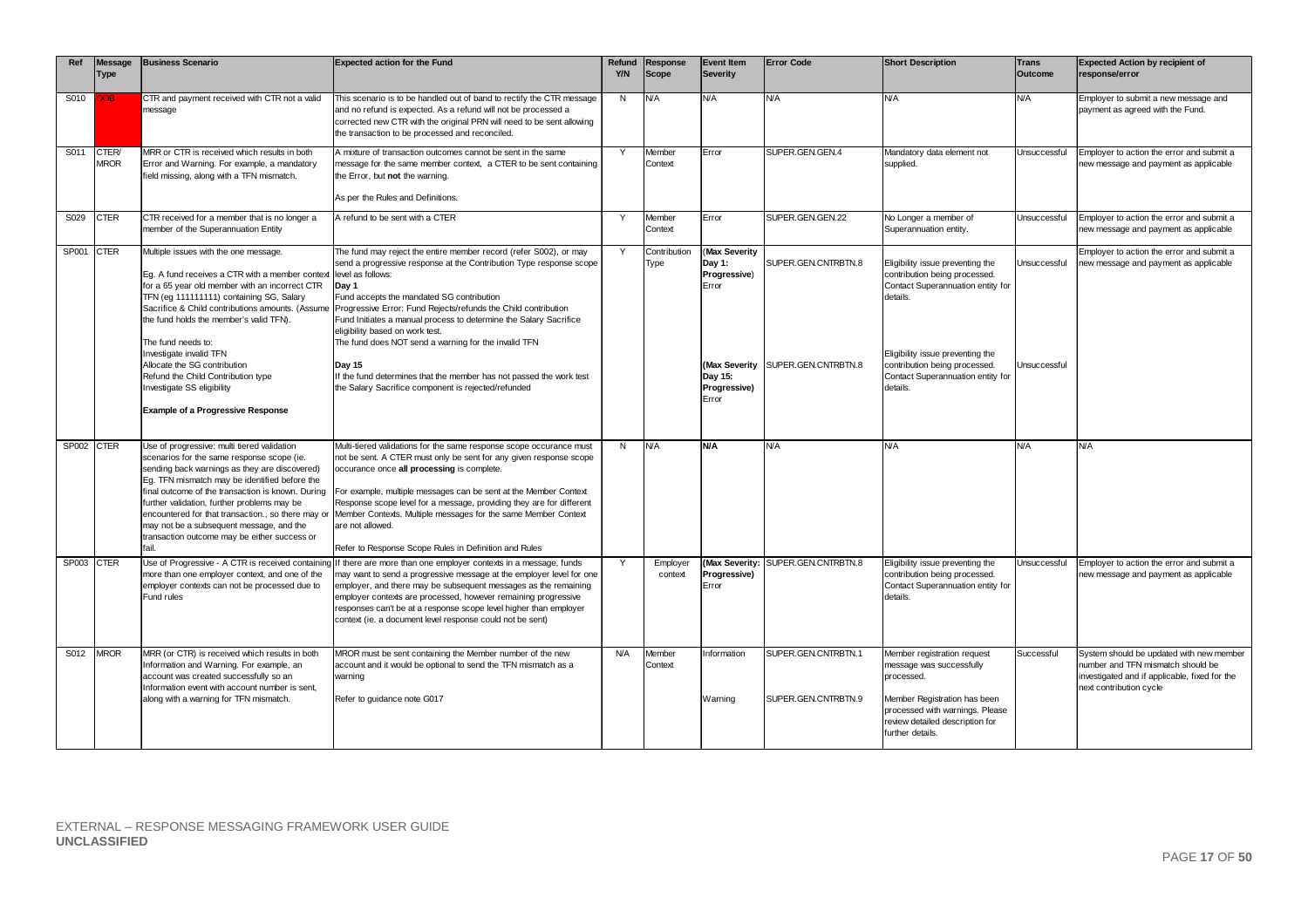| Ref  | <b>Message</b><br><b>Type</b> | <b>Business Scenario</b>                                                                                                                                                                                                                                                            | <b>Expected action for the Fund</b>                                                                                                                                                                                                                                                                                                                                                                                                                       | Y/N | Refund Response<br><b>Scope</b> | <b>Event Item</b><br><b>Severity</b> | <b>Error Code</b>    | <b>Short Description</b>                                                                                                                                                                      | <b>Trans</b><br>Outcome | <b>Expected Action by recipient of</b><br>response/error                                                 |
|------|-------------------------------|-------------------------------------------------------------------------------------------------------------------------------------------------------------------------------------------------------------------------------------------------------------------------------------|-----------------------------------------------------------------------------------------------------------------------------------------------------------------------------------------------------------------------------------------------------------------------------------------------------------------------------------------------------------------------------------------------------------------------------------------------------------|-----|---------------------------------|--------------------------------------|----------------------|-----------------------------------------------------------------------------------------------------------------------------------------------------------------------------------------------|-------------------------|----------------------------------------------------------------------------------------------------------|
| S013 | <b>CTER</b>                   | CTR message received with no corresponding<br>payment                                                                                                                                                                                                                               | Funds would follow up where possible with the Employer sending<br>solution and if no money is received a CTER will be sent as per section<br>7.07G of the standard states:<br>trustee has 5 days to ask for the incomplete information<br>Employer has 10days to follow up and respond<br>if trustee is still unable to allocate the contribution to a member then<br>they can refund/reject the message within 20 days of receiving the<br>contribution. | N   | Document                        | Error                                | SUPER.GEN.GEN.12     | Payment Reference Number<br>cannot be reconciled to a payment.                                                                                                                                | Unsuccessful            | Employer to action the error and submit a new<br>message and payment as applicable                       |
| S014 | <b>CTER</b>                   | CTR message received, Payment Received.<br>ncorrect USI, however correct USI can be identified<br>and CTR processed                                                                                                                                                                 | Optional for fund on whether a warning message is sent.                                                                                                                                                                                                                                                                                                                                                                                                   | N   | Document<br>Member<br>Context   | Warning                              | SUPER.GEN.CNTRBTN.11 | Contribution processed however<br>incorrect USI provided. See<br>detailed description for correct USI                                                                                         | Successful              | Employer to correct USI details for the next<br>contribution cycle.                                      |
| S015 | <b>CTER</b>                   | CTR received and contribution processed<br>successfully, but with warnings (e.g. TFN or<br>Member ID mismatch).<br>Refer to Guidance Notes G016 and G018                                                                                                                            | t is optional for funds to send a warning message or it can be handled<br>out of band                                                                                                                                                                                                                                                                                                                                                                     | N   | Member<br>Context               | Warning                              | SUPER.GEN.CNTRBTN.9  | "{messagetype} has been<br>processed with warnings. Please<br>review detailed description for<br>further details                                                                              | Successful              | If warning message is received, sending<br>solution should correct for next contribution<br>cycle        |
| S016 | <b>CTER</b>                   | A CTR is received where all mandatory data items<br>have been included but there are specific elements<br>related to the CTR that are optional under the<br>Standard but required by the rules of a particular<br>fund to determine member benefits.<br>Refer to Guidance Note G016 | Funds are expected to process the transaction and it is optional whether<br>to provide a warning message                                                                                                                                                                                                                                                                                                                                                  | N   | Member<br>Context               | Warning                              | SUPER.GEN.CNTRBTN.9  | {messagetype} has been<br>processed with warnings. Please<br>review detailed description for<br>further details                                                                               | Successful              | If warning message is received, sending<br>solution should correct for next contribution<br>cycle        |
| S017 | <b>CTER</b>                   | A CTR is received that includes all mandatory fields<br>required in the MIG but not all fields required under<br>the regulations (e.g. Telephone number).                                                                                                                           | Funds are expected to process the transaction and is optional to provide<br>a warning message.                                                                                                                                                                                                                                                                                                                                                            | N   | Member<br>Context               | Warning                              | SUPER.GEN.CNTRBTN.9  | "{messagetype} has been<br>processed with warnings. Please<br>review detailed description for<br>further details                                                                              | Successful              | If warning message is received, sending<br>solution/Employer must correct for next<br>contribution cycle |
| S018 |                               | A CTR is received where the RecordCount part<br>property does not match the actual number of<br>records<br>within that message part's XBRL payload.<br>Refer to BIP 12                                                                                                              | To be managed out of band                                                                                                                                                                                                                                                                                                                                                                                                                                 | N   | N/A                             | N/A                                  | N/A                  | N/A                                                                                                                                                                                           |                         |                                                                                                          |
| S021 | <b>MROR</b>                   | MRR is received containing a new member for a<br>default fund and is registered successfully.<br>Refer to Guidance Note G017                                                                                                                                                        | MROR message MUST be sent by the receiving entity once they have<br>processed the Member Registration Request message, containing the<br>hew Member Client Identifier for the member                                                                                                                                                                                                                                                                      | N/A | Member<br>Context               | Information                          | SUPER.GEN.CNTRBTN.1  | Member registration request<br>message was successfully<br>processed.                                                                                                                         | Successful              | Update systems with the Member Number<br>provided                                                        |
| S022 | <b>MROR</b>                   | MRR is received containing an amendment for a<br>member that is updated successfully.<br>Refer to Guidance Note G017                                                                                                                                                                | It is optional whether to send an MROR. This option is exercised at the<br>discretion of the fund (as the responding party).                                                                                                                                                                                                                                                                                                                              | N/A | Member<br>Context               | Information                          | SUPER.GEN.CNTRBTN.1  | Member registration request<br>message was successfully<br>processed.                                                                                                                         | Successful              | No action required                                                                                       |
| S023 | <b>MROR</b>                   | MRR is received containing a member registration,<br>but can't be fulfilled due to an error                                                                                                                                                                                         | MROR message MUST be sent by the receiving entity once they have<br>processed the Member Registration Request message<br>New error code required with long description containing details of all<br>errors discovered for that member in the transaction.                                                                                                                                                                                                 | N/A | Member<br>Context               | Error                                | SUPER.GEN.CNTRBTN.12 | Registration for this member can't<br>be processed due to errors. See<br>long description for details.                                                                                        | Unsuccessful            | Employer to action the error and submit a new<br>message as applicable                                   |
| S024 | <b>MROR</b>                   | MRR is received containing updates for a USI that<br>does not accept MRR messages                                                                                                                                                                                                   | It is optional whether to send an MROR. This option is exercised at the<br>discretion of the fund (as the responding party).<br>The Fund may have an internal legal/compliance requirement to send a<br>response, however employer solutions may not want to see the<br>responses each time, so a specific error code is required for this<br>scenario so the response messages can be filtered out as appropriate                                        | N/A | Document                        | Error                                | SUPER.GEN.CNTRBTN.13 | Maintenance data provided for this Unsuccessful<br>USI cannot be actioned when<br>received from Employers.<br>Maintenance data needs to be<br>provided to the Fund by the<br>Member directly. |                         | No action required                                                                                       |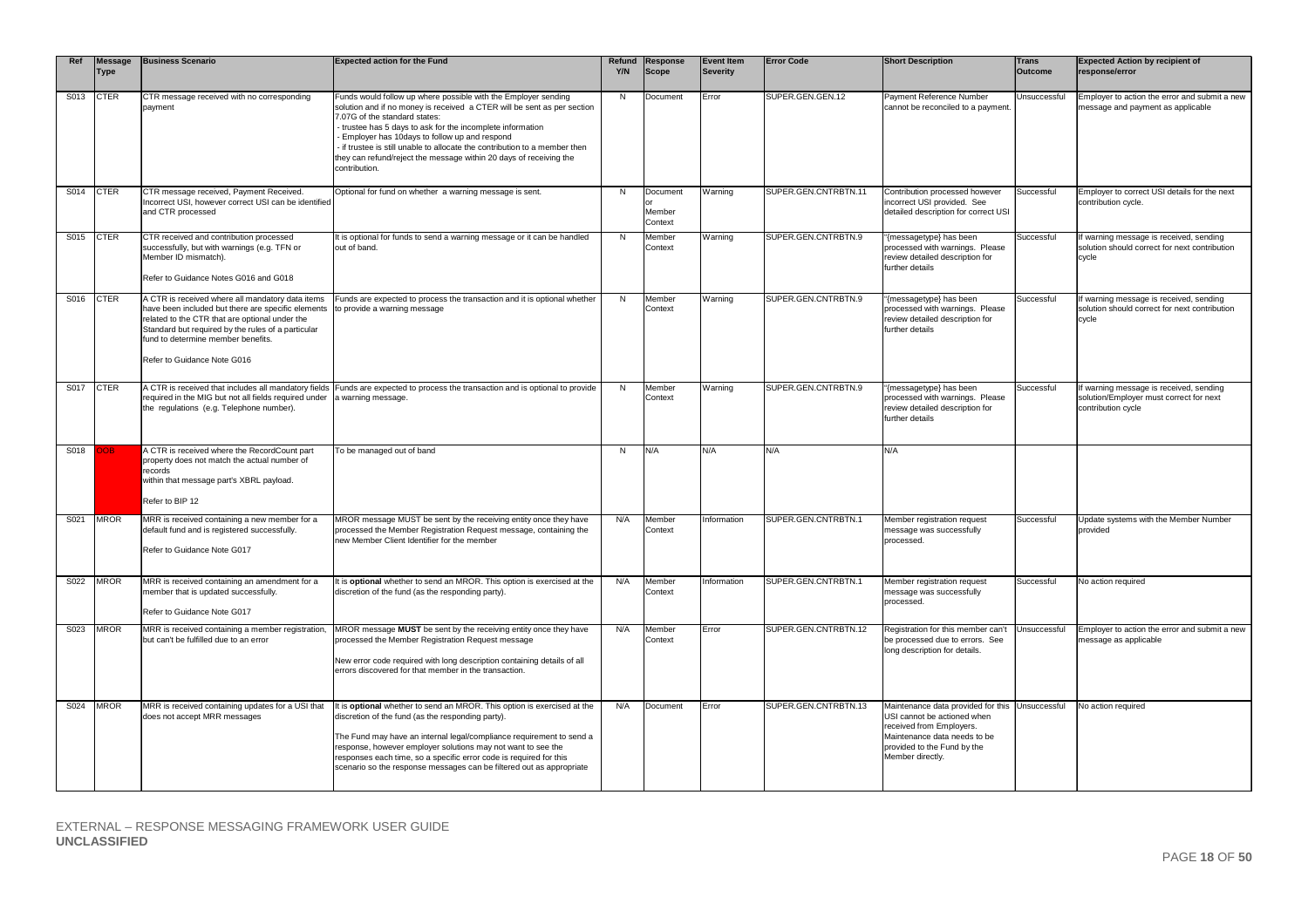| Ref        | <b>Message</b><br><b>Type</b> | <b>Business Scenario</b>                                                                                                                                                                                                                                                            | <b>Expected action for the Fund</b>                                                                                                                                                                                                                                                                                                                                  | Y/N | Refund Response<br><b>Scope</b> | <b>Event Item</b><br>Severity | <b>Error Code</b>    | <b>Short Description</b>                                                                                                                                                                       | <b>Trans</b><br>Outcome | <b>Expected Action by recipient of</b><br>response/error                                                                            |
|------------|-------------------------------|-------------------------------------------------------------------------------------------------------------------------------------------------------------------------------------------------------------------------------------------------------------------------------------|----------------------------------------------------------------------------------------------------------------------------------------------------------------------------------------------------------------------------------------------------------------------------------------------------------------------------------------------------------------------|-----|---------------------------------|-------------------------------|----------------------|------------------------------------------------------------------------------------------------------------------------------------------------------------------------------------------------|-------------------------|-------------------------------------------------------------------------------------------------------------------------------------|
| S025       | MROR                          | MRR is received containing updates for a USI that<br>does accept updates, however there is an issue<br>with one or more fields. For example Hours worked<br>and Occupation type are usually updated, however<br>are in conflict.                                                    | It is <b>optional</b> whether to send an MROR. This option is exercised at the<br>discretion of the fund (as the responding party).<br>Some Funds may want to send a warning indicating the fields that were<br>not updated, however there is no standard error code defined.<br>For those funds that won't be sending a warning they will follow up out of<br>band. | N/A | Member<br>Context               | Warning                       | SUPER.GEN.CNTRBTN.14 | Some or all of the elements cannot<br>be applied. See long description<br>for details.                                                                                                         | Successful              | If warning message is received, sending<br>solution should correct for next contribution<br>cycle                                   |
| S026       | <b>MROR</b>                   | MRR is received for a USI that updates certain<br>fields, but not others. For example a change of<br>address is applied, but DOB update is rejected                                                                                                                                 | It is optional whether to send an MROR. This option is exercised at the<br>discretion of the fund (as the responding party).<br>Warning message may be sent advising that some fields have not been<br>updated or this scenario may be managed out of band.                                                                                                          | N/A | Member<br>Context               | Warning                       | SUPER.GEN.CNTRBTN.14 | Some or all of the elements cannot<br>be applied. See long description<br>for details.                                                                                                         | Successful              | If warning message is received, sending<br>solution should not provide updates to fields<br>identified for next contribution cycle. |
| S030       | OВ                            | MRR or CTR is received with a Duplicate Part ID                                                                                                                                                                                                                                     | No action for fund as this should be rejected by source gateway and will<br>be handled out of band                                                                                                                                                                                                                                                                   | N   | N/A                             | N/A                           | N/A                  | N/A                                                                                                                                                                                            | Unsuccessful            |                                                                                                                                     |
| S032       | <b>MROR</b>                   | A MRR is received where all mandatory data items<br>have been included but there are specific elements<br>related to the MRR that are optional under the<br>Standard but required by the rules of a particular<br>fund to determine member benefits.<br>Refer to Guidance Note G016 | Funds will create the new member account and send the MROR success<br>message and go out of band to request the additional fund specific<br>information required.<br>No error message to be sent.                                                                                                                                                                    | N/A | Member<br>Context               | Information                   | SUPER.GEN.CNTRBTN.1  | Member registration request<br>message was successfully<br>processed.                                                                                                                          | Successful              | Update systems with the Member Number<br>provided                                                                                   |
| SP004 CTER |                               | Use of partial - A CTR is received and processing<br>has completed with some members successful and be used instead of partial.<br>others unsuccessful.                                                                                                                             | Agreed that in the majority of cases, progressive response pattern should<br>Refer to SP001 for an example and the Definitions and Rules for<br>Progressive.                                                                                                                                                                                                         | N   | N/A                             | N/A                           | N/A                  | N/A                                                                                                                                                                                            |                         |                                                                                                                                     |
| S019       |                               | Employment End Date / Reason is supplied with a<br>CTR                                                                                                                                                                                                                              | Updates are not expected to be performed from a CTR so no response<br>message required.<br>Can be followed up out of band at trustees discretion.                                                                                                                                                                                                                    | N   | N/A                             | N/A                           | N/A                  | N/A                                                                                                                                                                                            | N/A                     |                                                                                                                                     |
| S020       | <b>CTER</b>                   | Payment is received by cheque or other non-<br>complying method.                                                                                                                                                                                                                    | Funds may process but may want to provide a warning message to<br>prompt employers to send using a compliant payment method.                                                                                                                                                                                                                                         | N   | Document                        | Warning                       | SUPER.GEN.CNTRBTN.15 | Contribution has been processed<br>however payment has been made<br>by a non-compliant method. Refer<br>to Schedule 3 - Data and Payment<br>Standards (Payment Methods) for<br>payment options | Successful              | Sending solution must send payments in a<br>compliant method for the next contribution<br>cycle.                                    |
| S027       | <b>MROR</b>                   | MRR is received with every contribution cycle<br>(CTR).<br>Should the fund send back a generic response that<br>no updates were detected if they continue to receive No response messaage to be sent.<br>MRR messages with every cycle.                                             | After the initial MRR, an MRR update should only be sent where the<br>member's information has changed.                                                                                                                                                                                                                                                              | N/A | N/A                             | N/A                           | N/A                  | N/A                                                                                                                                                                                            | N/A                     |                                                                                                                                     |
| S028       | ЮB.                           | A CTR or MRR is received by a Fund that can't be<br>processed as it was sent to the wrong gateway                                                                                                                                                                                   | The fund will never receive such a message as it will be rejected by their<br>gateway provider.<br>Handled out of band                                                                                                                                                                                                                                               | Y   | N/A                             | N/A                           | N/A                  | N/A                                                                                                                                                                                            | Unsuccessful            |                                                                                                                                     |
| S031       |                               | MROR or CTER is sent that is not able to be<br>processed                                                                                                                                                                                                                            | As there is no response message defined for MROR or CTER<br>messages, this would need to be handled out of band.                                                                                                                                                                                                                                                     | N/A | N/A                             | N/A                           | N/A                  | N/A                                                                                                                                                                                            | N/A                     | N/A                                                                                                                                 |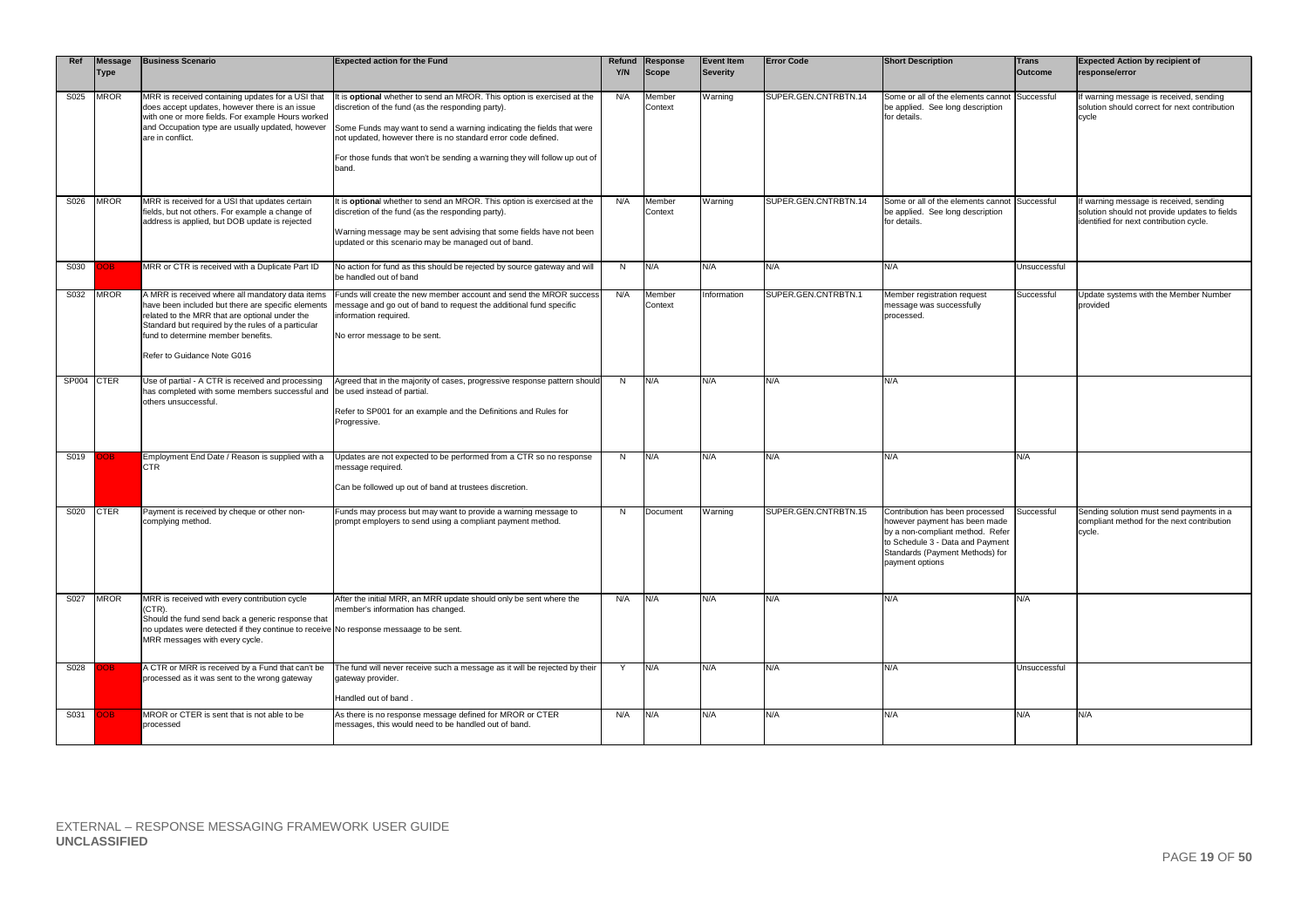| Ref  | Message<br><b>Type</b> | <b>Business Scenario</b>                                                           | <b>Expected action for the Fund</b>                                                                                                                                                                                                                                                                                                                                                                                                                                                                                                                                                                                                                                                                                                                                                 | Y/N | Refund Response<br>Scope | <b>Event Item</b><br>Severity | <b>Error Code</b> | <b>Short Description</b> | <b>Trans</b><br><b>Outcome</b> | <b>Expected Action by recipient of</b><br>response/error |
|------|------------------------|------------------------------------------------------------------------------------|-------------------------------------------------------------------------------------------------------------------------------------------------------------------------------------------------------------------------------------------------------------------------------------------------------------------------------------------------------------------------------------------------------------------------------------------------------------------------------------------------------------------------------------------------------------------------------------------------------------------------------------------------------------------------------------------------------------------------------------------------------------------------------------|-----|--------------------------|-------------------------------|-------------------|--------------------------|--------------------------------|----------------------------------------------------------|
| S001 | <b>CTER</b>            | CTR is received and successfully processed<br>Refer to Guidance Note G016 and G033 | Funds are not required to send a response message. The employer and<br>their service provider would work on the basis that a contribution is<br>successful unless contact is made by the fund to indicate otherwise.<br>Based on quidance note G033, if:<br>a) a CTER response has not been received by an employer within 20<br>days after a contribution payment and CTR message have been<br>received by a fund; and<br>b) in that period the employer has not been contacted by the fund trustee<br>to notify them of a problem with processing and allocating the<br>contribution, then<br>it is reasonable for an employer to assume the contribution has been<br>successfully allocated to the member's account and can be marked as<br>completed in the employer's records. | N   |                          | N/A                           |                   |                          | Successful                     | N/A                                                      |

**Notes**

Scenario is deemed 'out of band' (OOB)

Refer to guidance notes G018 and G039 for mandatory parameters to include in response

Suggested parameters are also included in long descriptions - refer to Appendix A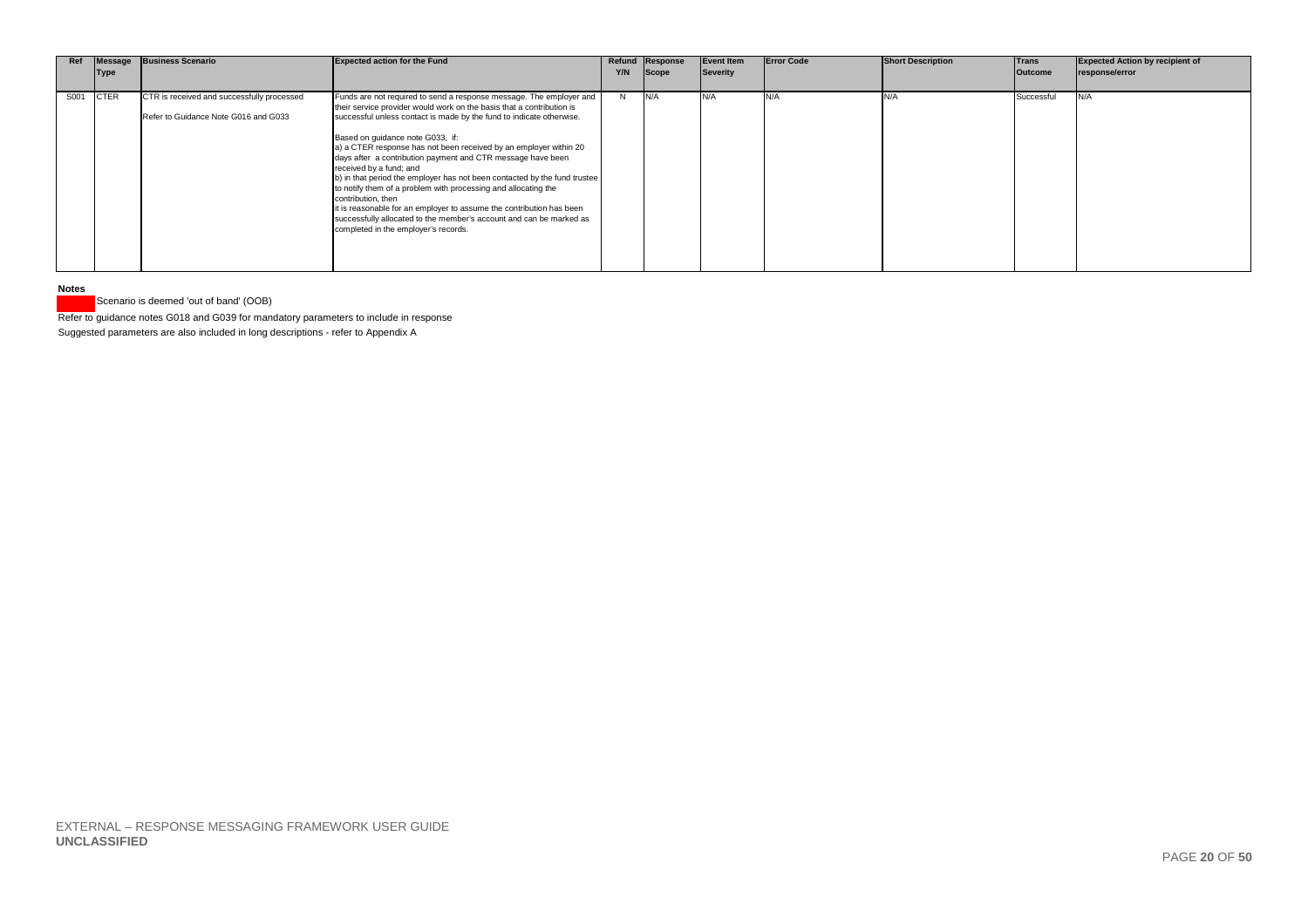

# ROLLOVER BUSINESS RESPONSE MESSAGING SCENARIOS (v0.24)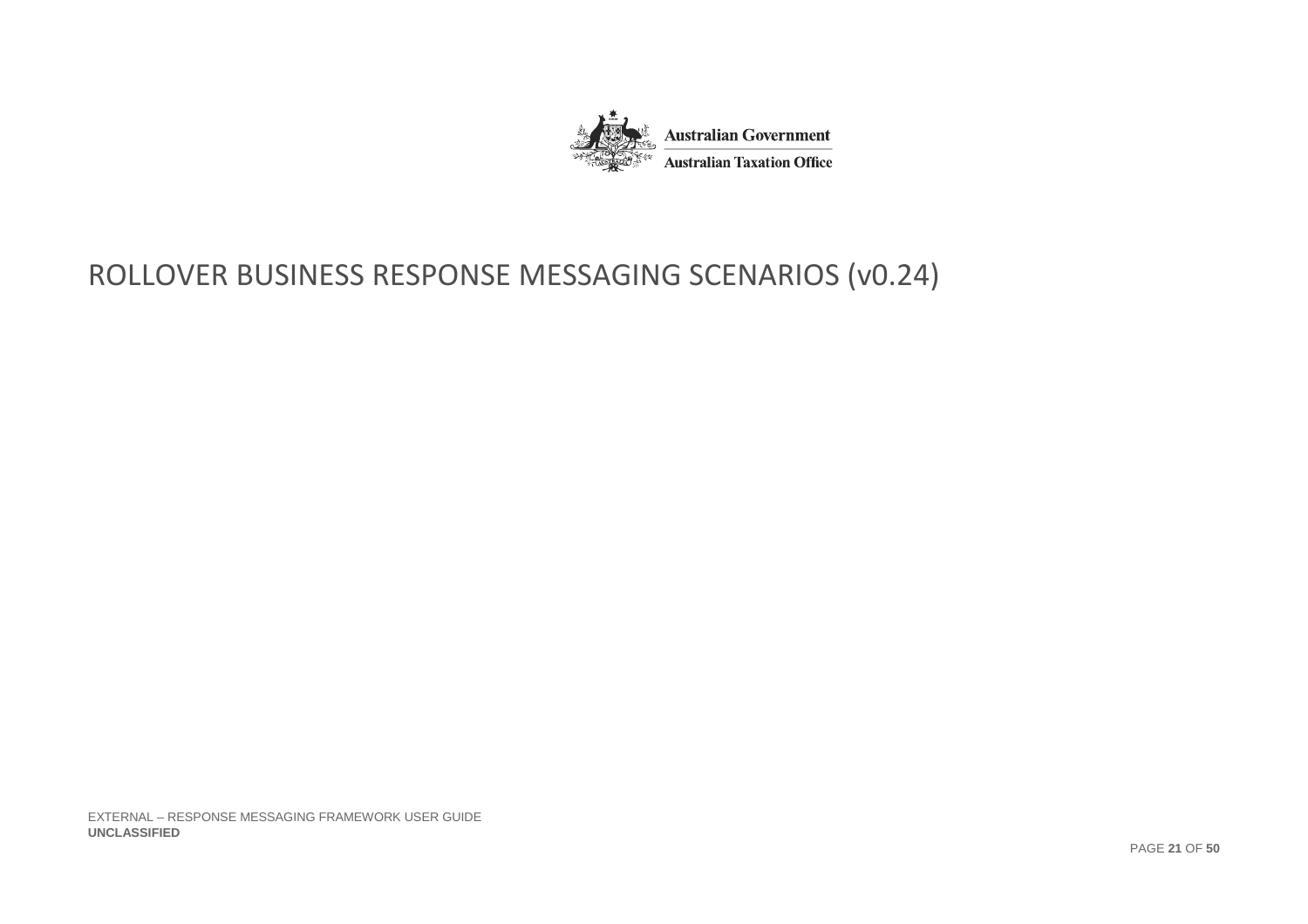| Ref  | Message            | <b>Business Scenario</b>                                           | Expected action for the recipient of Refund                                     |                |              | Response Event Item | <b>Error Code</b> | <b>Short Description</b>                                             |              | Trans Outcome Expected action by recipient of                                 |
|------|--------------------|--------------------------------------------------------------------|---------------------------------------------------------------------------------|----------------|--------------|---------------------|-------------------|----------------------------------------------------------------------|--------------|-------------------------------------------------------------------------------|
|      | Type               |                                                                    | the original message                                                            | Y/N            | <b>Scope</b> | <b>Severity</b>     |                   |                                                                      |              | response/error message                                                        |
| R001 | RTOR/              | RTR or USM received for a member                                   | Funds will process the Rollover or                                              | $\overline{N}$ | Member       | Information         | SUPER.GEN.RLVR.2  | Rollover Process successful.                                         | Successful   | No action required                                                            |
|      | USM<br><b>RORM</b> | that is processed successfully.                                    | JSM and send a success response                                                 |                | context      |                     |                   |                                                                      |              |                                                                               |
| R002 | RTOR/              |                                                                    | message.<br>RTR or USM received for a member Funds will reject the message and  | Y              | Member       | Error               | SUPER.GEN.RLVR.5  | Rollover Process unsuccessful.                                       | Unsuccessful | If there is no long description or not                                        |
|      | USM                | that is not processed successfully                                 | send an error message with a refund                                             |                | context      |                     |                   |                                                                      |              | enough detail in the long description,                                        |
|      | <b>RORM</b>        | due to errors                                                      |                                                                                 |                |              |                     |                   |                                                                      |              | recipient to contact the sender and                                           |
|      |                    |                                                                    |                                                                                 |                |              |                     |                   |                                                                      |              | request further information and then action                                   |
|      |                    |                                                                    |                                                                                 |                |              |                     |                   |                                                                      |              | the error and submit a new message and                                        |
|      |                    |                                                                    |                                                                                 |                |              |                     |                   |                                                                      |              | payment as applicable                                                         |
| R003 | RTOR/              | RTR or USM received containing                                     | Funds will reject the message and                                               | Y              | Document     | Error               | SUPER.GEN.RLVR.6  | Rollover could not be processed                                      | Unsuccessful | If there is no long description or not                                        |
|      | USM<br><b>RORM</b> | multiple members that can't be<br>processed due to product rules   | send an error message with a refund                                             |                |              |                     |                   | due to rules within Superannuation<br>entity. Contact Superannuation |              | enough detail in the long description,<br>recipient to contact the sender and |
|      |                    |                                                                    |                                                                                 |                |              |                     |                   | entity for details.                                                  |              | request further information and then action                                   |
|      |                    |                                                                    |                                                                                 |                |              |                     |                   |                                                                      |              | the error and submit a new message and                                        |
|      |                    |                                                                    |                                                                                 |                |              |                     |                   |                                                                      |              | payment as applicable                                                         |
| R004 | <b>IRR/RTR</b>     | IRR is received and successfully                                   | Funds will process the IRR message                                              | N/A            | N/A          | N/A                 | N/A               | N/A                                                                  | Successful   | N/A                                                                           |
|      |                    | processed from the same USI                                        | and send an RTR message with the                                                |                |              |                     |                   |                                                                      |              |                                                                               |
|      |                    |                                                                    | rollover payment. No response<br>message to be sent.                            |                |              |                     |                   |                                                                      |              |                                                                               |
|      |                    |                                                                    |                                                                                 |                |              |                     |                   |                                                                      |              |                                                                               |
|      |                    |                                                                    | t is recommended that the RTR should                                            |                |              |                     |                   |                                                                      |              |                                                                               |
|      |                    |                                                                    | include a SuperRolloverOtherDetails                                             |                |              |                     |                   |                                                                      |              |                                                                               |
|      |                    |                                                                    | Tuple containing details of the IRR to                                          |                |              |                     |                   |                                                                      |              |                                                                               |
|      |                    |                                                                    | assist with the reconciliation of IRR                                           |                |              |                     |                   |                                                                      |              |                                                                               |
|      |                    |                                                                    | messages.                                                                       |                |              |                     |                   |                                                                      |              |                                                                               |
| R005 | <b>IRR/RTR</b>     | IRR is received and successfully<br>processed from a different USI | Funds will process the IRR message<br>and send an RTR message with the          | N/A            | N/A          | N/A                 | N/A               | N/A                                                                  | Successful   | N/A                                                                           |
|      |                    |                                                                    | rollover payment. No response                                                   |                |              |                     |                   |                                                                      |              |                                                                               |
|      |                    |                                                                    | message to be sent.                                                             |                |              |                     |                   |                                                                      |              |                                                                               |
|      |                    |                                                                    |                                                                                 |                |              |                     |                   |                                                                      |              |                                                                               |
|      |                    |                                                                    | t is recommended that the RTR should                                            |                |              |                     |                   |                                                                      |              |                                                                               |
|      |                    |                                                                    | include a SuperRolloverOtherDetails<br>Tuple containing details of the original |                |              |                     |                   |                                                                      |              |                                                                               |
|      |                    |                                                                    | IRR to assist with the reconciliation of                                        |                |              |                     |                   |                                                                      |              |                                                                               |
|      |                    |                                                                    | IRR messages.                                                                   |                |              |                     |                   |                                                                      |              |                                                                               |
| R006 | <b>IRR/IRER</b>    | IRR is received but can't be                                       | Funds will reject the message and                                               | N/A            | Member       | Error               | SUPER.GEN.GEN.21  | Member not found with supplied                                       | Unsuccessful | Recipient to action the error and submit a                                    |
|      |                    | processed due to an error. For                                     | send an IRER error message.                                                     |                | context      |                     |                   | nformation                                                           |              | new IRR as applicable                                                         |
|      |                    | example, member not found.                                         |                                                                                 |                |              |                     |                   |                                                                      |              |                                                                               |
| R007 | EPF                | An EPF is received that can't be                                   | There are no automated business                                                 | N/A            | N/A          | N/A                 | N/A               | N/A                                                                  | Unsuccessful | N/A                                                                           |
|      |                    | processed                                                          | response messages for EPF<br>messages.                                          |                |              |                     |                   |                                                                      |              |                                                                               |
|      |                    |                                                                    |                                                                                 |                |              |                     |                   |                                                                      |              |                                                                               |
|      |                    |                                                                    | For errors relating the message                                                 |                |              |                     |                   |                                                                      |              |                                                                               |
|      |                    |                                                                    | content, the Fund must contact the                                              |                |              |                     |                   |                                                                      |              |                                                                               |
|      |                    |                                                                    | transferring member directly.                                                   |                |              |                     |                   |                                                                      |              |                                                                               |
|      |                    |                                                                    | For errors relating to the receipt or                                           |                |              |                     |                   |                                                                      |              |                                                                               |
|      |                    |                                                                    | validation of the message they should                                           |                |              |                     |                   |                                                                      |              |                                                                               |
|      |                    |                                                                    | contact the ATO at                                                              |                |              |                     |                   |                                                                      |              |                                                                               |
|      |                    |                                                                    | SuperCRT@ato.gov.au                                                             |                |              |                     |                   |                                                                      |              |                                                                               |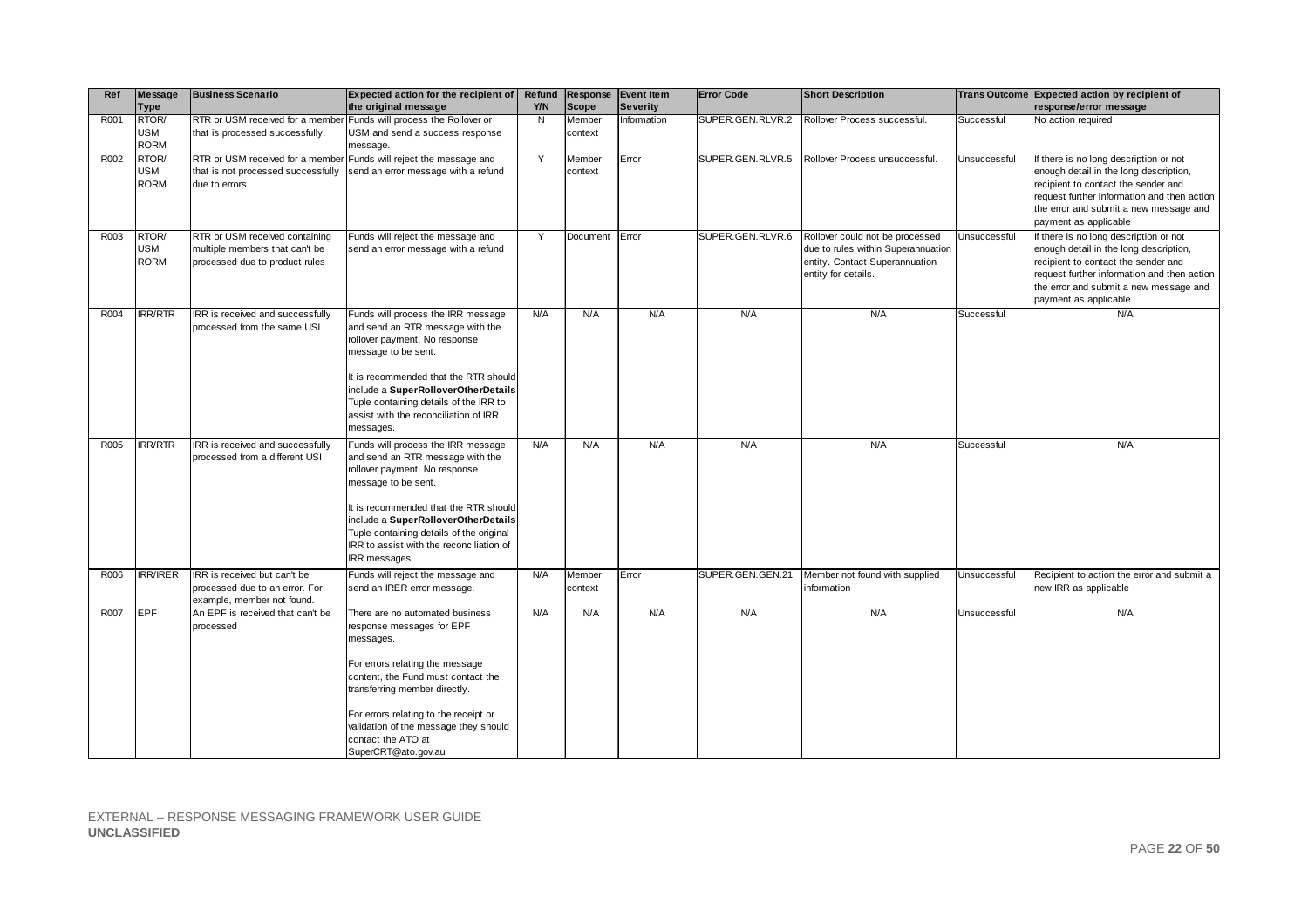| R008 |            | 20C / USM The ATO sends a Section 20C                                | The Fund processes the Section 20C      | N/A    | N/A      | N/A   | N/A              | N/A                        | Successful   | N/A                                        |
|------|------------|----------------------------------------------------------------------|-----------------------------------------|--------|----------|-------|------------------|----------------------------|--------------|--------------------------------------------|
|      |            | Notice to a Fund that is                                             | Notice and sends a USM Rollover         |        |          |       |                  |                            |              |                                            |
|      |            | successfully processed.                                              | Payment to the ATO.                     |        |          |       |                  |                            |              |                                            |
|      |            |                                                                      |                                         |        |          |       |                  |                            |              |                                            |
|      |            |                                                                      | No response messaage is sent.           |        |          |       |                  |                            |              |                                            |
| R009 |            | 20C / 20C The ATO sends a Section 20C                                | Funds will reject the message and       | N/A    | Member   | Error | SUPER.GEN.GEN.22 | No Longer a member of      | Unsuccessful | The ATO to action the error and submit a   |
|      |            | Notice Error Notice that the Fund is unable to                       | send a 20C Notice Error Response        |        | context  |       |                  | Superannuation entity.     |              | new Section 20C notice as applicable       |
|      | Response   | process due to errors. For                                           | message to the ATO.                     |        |          |       |                  |                            |              |                                            |
|      |            | example, the member has already                                      |                                         |        |          |       |                  |                            |              |                                            |
|      |            | transferred to another entity.                                       |                                         |        |          |       |                  |                            |              |                                            |
| R010 | USM from   | The Fund sends a USM payment                                         | The ATO will reject the USM message     | $\vee$ | Member   | Error | SUPER.GEN.GEN.4  | Mandatory data element not | Unsuccessful | Recipient to action the error and submit a |
|      | Fund to    | to the ATO that the ATO is not able and send an error message with a |                                         |        | context  |       |                  | supplied.                  |              | new USM payment to the ATO as              |
|      | <b>ATO</b> | to process. For example, if a                                        | refund.                                 |        |          |       |                  |                            |              | applicable                                 |
|      |            | mandatory data element is not                                        |                                         |        |          |       |                  |                            |              |                                            |
|      |            | supplied                                                             |                                         |        |          |       |                  |                            |              |                                            |
| R011 | <b>OOB</b> | RTR and payment received with                                        | This scenario is to be handled out of   | N      | Document | N/A   | N/A              | N/A                        | Unsuccessful | Fund to submit a new message and           |
|      |            | RTR not a valid message                                              | band to rectify the RTR message and     |        |          |       |                  |                            |              | payment as agreed with the Fund.           |
|      |            |                                                                      | no refund is expected. As a refund will |        |          |       |                  |                            |              |                                            |
|      |            |                                                                      | not be processed a corrected new RTR    |        |          |       |                  |                            |              |                                            |
|      |            |                                                                      | with the original PRN will need to be   |        |          |       |                  |                            |              |                                            |
|      |            |                                                                      | sent allowing the transaction to be     |        |          |       |                  |                            |              |                                            |
|      |            |                                                                      | processed and reconciled.               |        |          |       |                  |                            |              |                                            |
|      |            |                                                                      |                                         |        |          |       |                  |                            |              |                                            |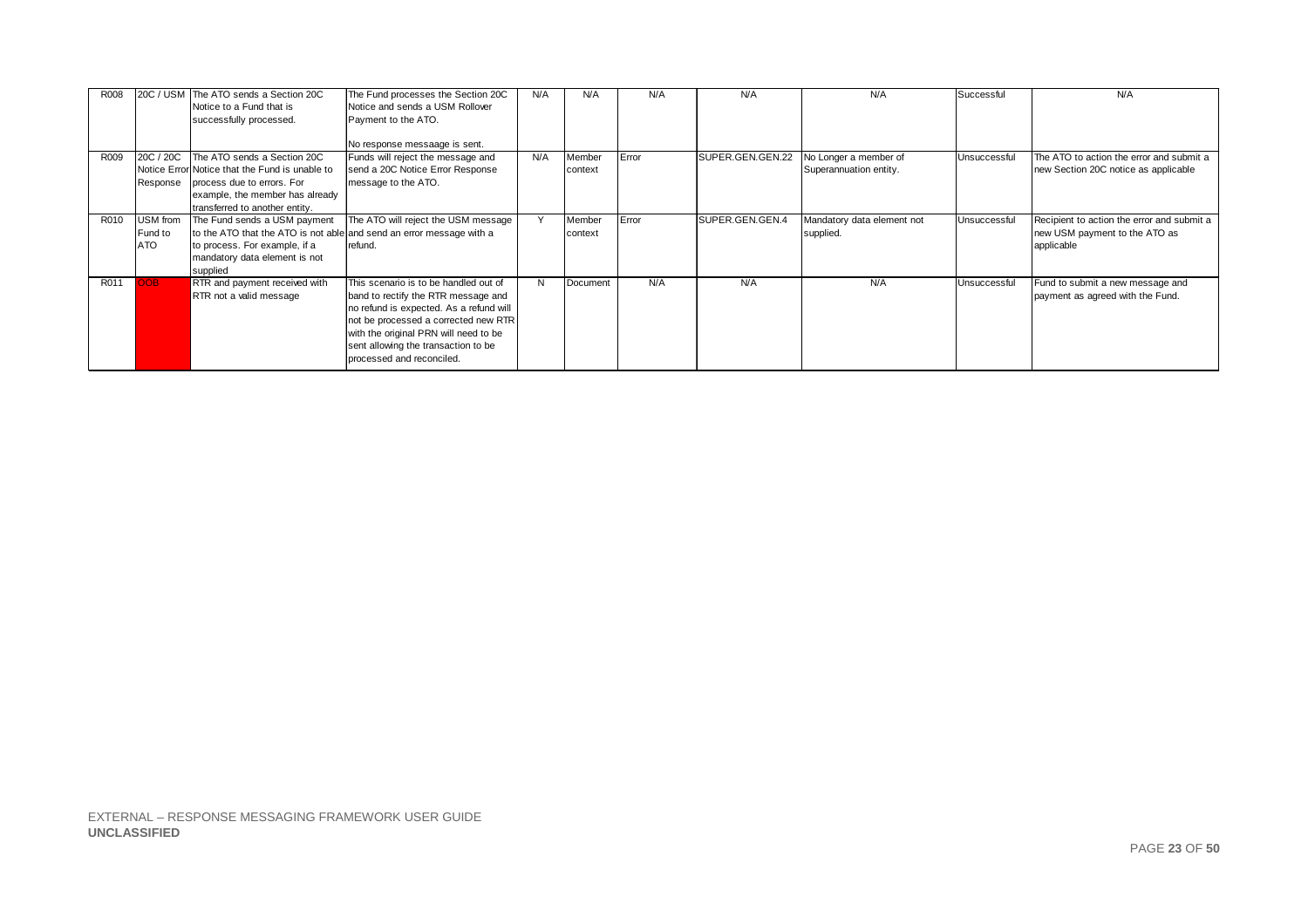# APPENDIX A – STANDARD SPECIFIC ERROR CODES

The following error code list will replace the current Standard Specific Error codes listed in Section 5 of the Error Code Management Schedule v1.2. For the errors identified in the table the associated error code as listed MUST be used.

|   | <b>Error Code</b> | EventItem<br><b>Severity</b> | <b>Short description (MANDATORY)</b>                                                    | <b>Detailed Description</b>                                                                                                        | <b>Max Severity</b>             |
|---|-------------------|------------------------------|-----------------------------------------------------------------------------------------|------------------------------------------------------------------------------------------------------------------------------------|---------------------------------|
|   | SUPER.GEN.GEN.1   | Error                        | TFN quoted indicator does not match Entity ID scheme.                                   | dentifiers.TaxFileNumberNotProvided.Indicator<br>has been set to {value} however the Entity ID<br>Scheme is set to {entityscheme}. | Progressive<br>Partial<br>Error |
| 2 | SUPER.GEN.GEN.2   | Error                        | Unique Superannuation Identifier {usi} not known to<br>Superannuation entity ABN {abn}. | Please check the Product Identifier is<br>associated to the ABN provided.                                                          | Progressive<br>Partial<br>Error |
| 3 | SUPER.GEN.GEN.3   | Error                        | Employer supplied Member ID used in Entity ID is not<br>unique.                         | The Employer Supplied Member Identifier<br>{mbrid} used as an Entity ID is not unique<br>within instance document.                 | Progressive<br>Partial<br>Error |
| 4 | SUPER.GEN.GEN.4   | Error                        | Mandatory data element not supplied.                                                    | {elementname} is mandatory and MUST be<br>provided.                                                                                | Progressive<br>Partial<br>Error |
| 5 | SUPER.GEN.GEN.5   | Error                        | Data element contained an unexpected value.                                             | (elementname) MUST be set to<br>{elementvalue}.                                                                                    | Progressive<br>Partial<br>Error |
| 6 | SUPER.GEN.GEN.6   | Error                        | Missing context declaration.                                                            | Instance document MUST contain<br>{contextcount} {contextname} context<br>declarations.                                            | Error                           |
| 7 | SUPER.GEN.GEN.7   | Error                        | Conditional data element rule failure.                                                  | {elementname1} MUST be provided if<br>{elementname2} is set to<br>{elementname2value}.                                             | Progressive<br>Partial<br>Error |
| 8 | SUPER.GEN.GEN.8   | Error                        | Tuple has too many occurrences for a context<br>declaration.                            | Tuple {tuplename} must only have {tuplecount}<br>occurrence within the context {contextname}.                                      | Progressive<br>Partial<br>Error |
| 9 | SUPER.GEN.GEN.9   | Warning                      | TFN failed the TFN algorithm check.                                                     | TFN {tfn} failed the TFN algorithm check                                                                                           | Progressive<br>Warning          |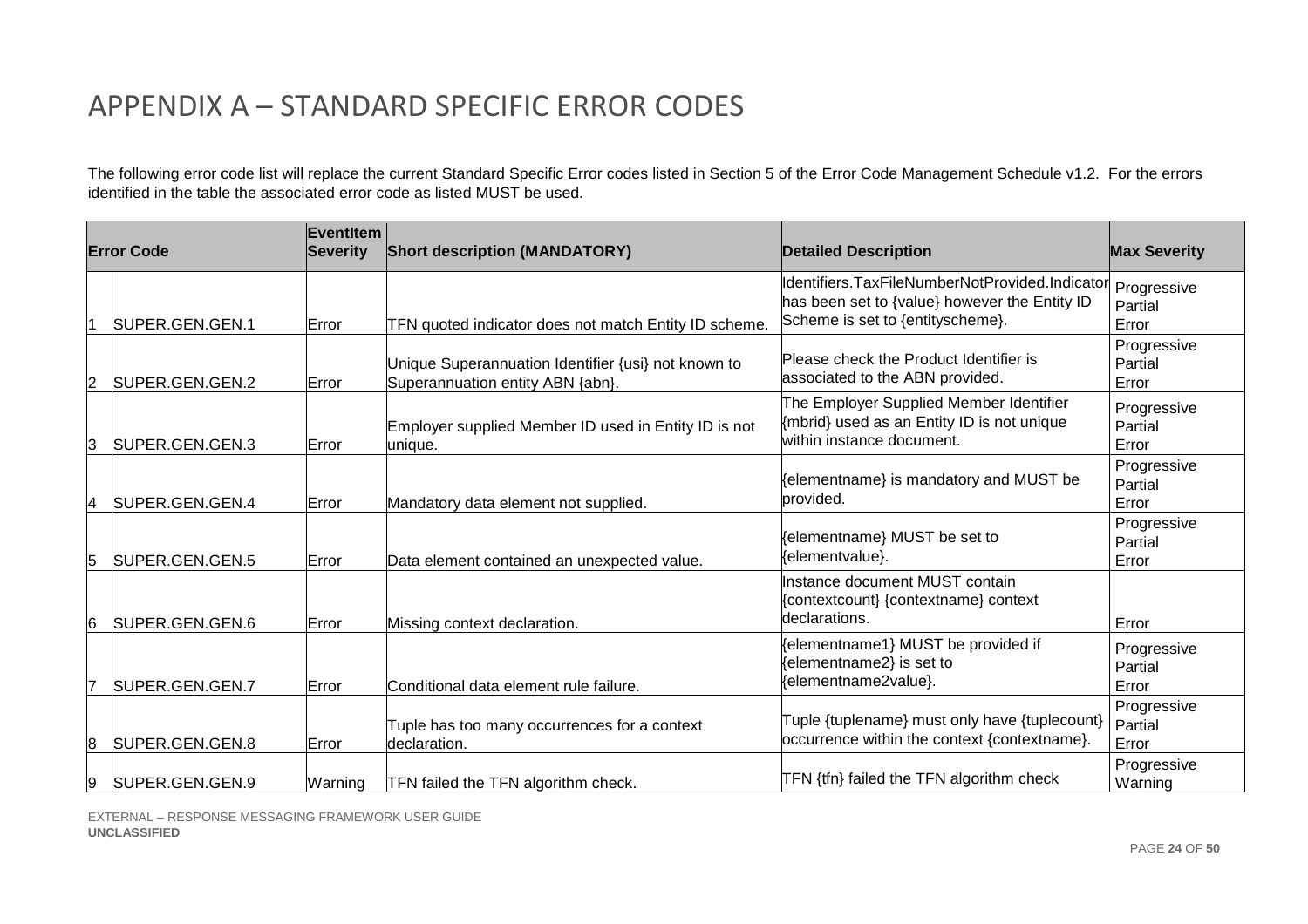| <b>Error Code</b>    | EventItem<br><b>Severity</b> | <b>Short description (MANDATORY)</b>                                                                                                   | <b>Detailed Description</b>                                                                                                      | <b>Max Severity</b>             |
|----------------------|------------------------------|----------------------------------------------------------------------------------------------------------------------------------------|----------------------------------------------------------------------------------------------------------------------------------|---------------------------------|
| 10 SUPER.GEN.GEN.10  | Error                        | Too many instances of a context declaration.                                                                                           | Context {contextname} may only contain<br>{contextcount} occurrences within the instance<br>document.                            | Error                           |
| 11 SUPER.GEN.GEN.11  | Error                        | ABN {abn} not known to the Message Receiver.                                                                                           | ABN {abn} not known to the Message<br>Receiver. Please check to ensure that the<br>message has been sent to the correct location | Progressive<br>Partial<br>Error |
| 12 SUPER.GEN.GEN.12  | Error                        | Payment Reference Number cannot be reconciled to a<br>payment.                                                                         | Payment reference {payref} number cannot be<br>reconciled to a payment made via an alternate<br>payment channel.                 | Error                           |
| 13 SUPER.GEN.GEN.13  | Error                        | Unknown Biller Code.                                                                                                                   | Unknown Biller Code {billcode}. Please check<br>that you have the correct biller code.                                           | Error                           |
| 14 SUPER.GEN.GEN.14  | Error                        | Unknown Customer Reference Number.                                                                                                     | Unknown Customer Reference Number<br>{cusrefno}. Please check that the correct<br>customer reference was supplied.               | Error                           |
| 15 SUPER.GEN.GEN.15  | Error                        | Bank State Branch {bsb} is invalid or not known.                                                                                       | Bank State Branch {bsb} is invalid or not known                                                                                  | Error                           |
| 16 SUPER.GEN.GEN.16  | Error                        | Account Number {acntno} is invalid or not known.                                                                                       | Account Number {acntno} is invalid or not<br>known                                                                               | Error                           |
| 17  SUPER.GEN.GEN.17 | Error                        | Account Name {acntname} is invalid or not known.                                                                                       | Account Name {acntname} is invalid or not<br>known                                                                               | Error                           |
| 18 SUPER.GEN.GEN.20  | Error                        | Unknown property within PartProperties.                                                                                                | eb:property {property} within eb:PartProperties<br>is unknown and cannot be processed                                            | Error                           |
| 19 SUPER.GEN.GEN.21  | Error                        | Member not found with supplied information.                                                                                            | Member Identifier {memberid} NOT known<br>within Super Fund ABN {abn}                                                            | Progressive<br>Partial<br>Error |
| 20 SUPER.GEN.GEN.22  | Error                        | No Longer a member of Superannuation entity.                                                                                           | Member Identifier {memberid} is no longer a<br>member of Superannuation entity ABN {abn}                                         | Progressive<br>Partial<br>Error |
| 24 SUPER.GEN.RLVR.1  | Error                        | SuperannuationRollover.Requested.Amount MUST be<br>provided if<br>SuperannuationRollover.TransferWholeBalance.Indicator<br>is "false". |                                                                                                                                  | Progressive<br>Partial<br>Error |

EXTERNAL – RESPONSE MESSAGING FRAMEWORK USER GUIDE **UNCLASSIFIED**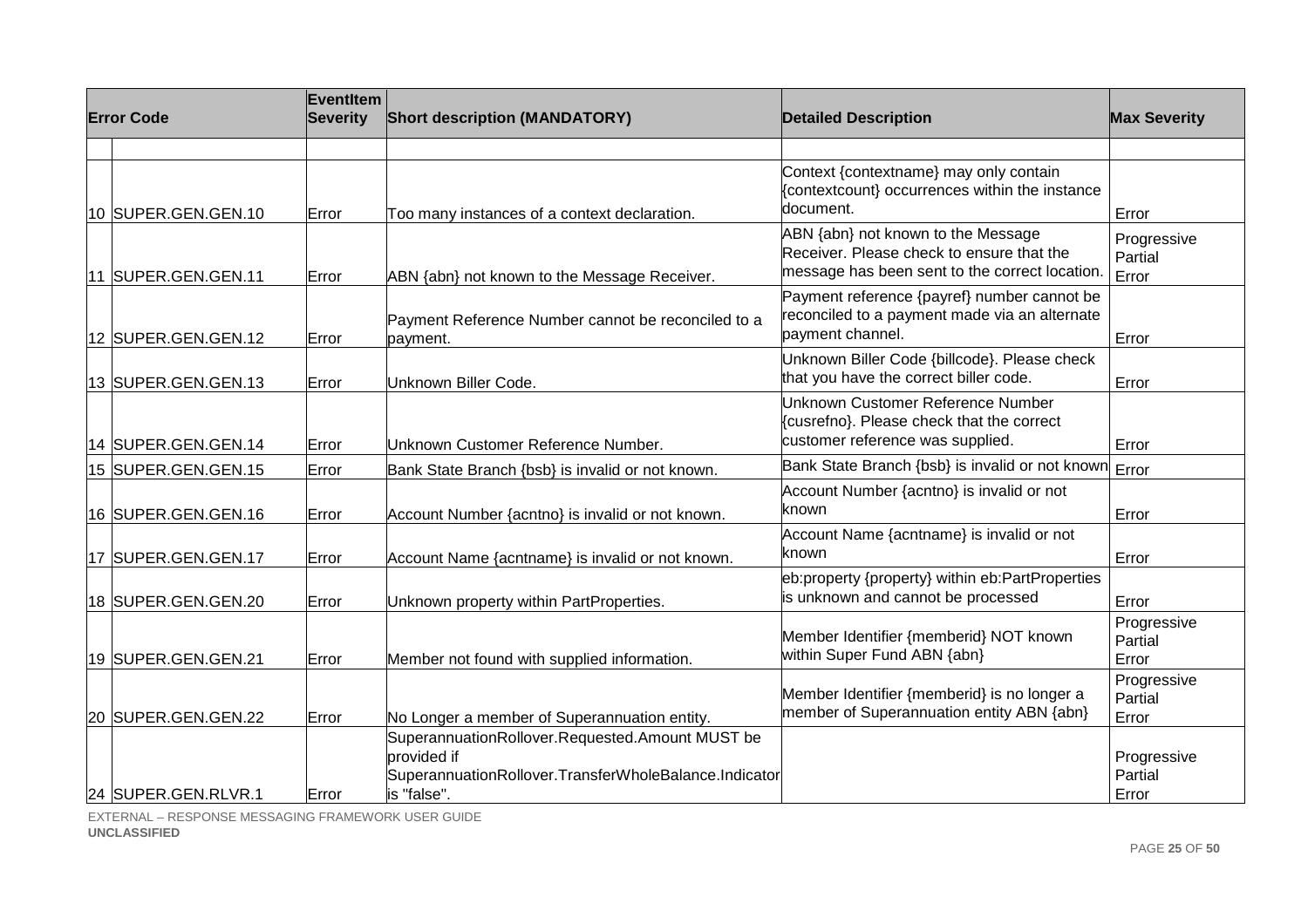| <b>Error Code</b>        | EventItem<br><b>Severity</b> | <b>Short description (MANDATORY)</b>                                                                                          | <b>Detailed Description</b>                                                             | <b>Max Severity</b>                   |
|--------------------------|------------------------------|-------------------------------------------------------------------------------------------------------------------------------|-----------------------------------------------------------------------------------------|---------------------------------------|
| 25 SUPER.GEN.RLVR.2      |                              | InformationRollover Process successful.                                                                                       |                                                                                         | Information                           |
| 26 SUPER.GEN.RLVR.3      | Error                        | <b>ABN defined within the Member Rollover Transaction</b><br>context was not defined within the Rollover Payment<br>lcontext. |                                                                                         | Progressive<br>Partial<br>Error       |
| 27 SUPER.GEN.RLVR.4      | Error                        | Product ID defined within the Member Rollover<br>Transaction context was not defined within the Rollover<br>Payment context.  |                                                                                         | Progressive<br>Partial<br>Error       |
| 28 SUPER.GEN.RLVR.5      | Error                        | Rollover Process unsuccessful.                                                                                                | <b>Note:</b> This is a free text field to advise the<br>recipient of errors encountered | Progressive<br>Partial<br>Error       |
| 29 SUPER.GEN.RLVR.6      | Error                        | Rollover could not be processed due to rules within<br>Superannuation entity. Contact Superannuation entity for<br>details.   |                                                                                         | Progressive<br>Partial<br>Error       |
| 30 SUPER.GEN.RLVR.7      | Error                        | Rollover could not be processed due to a pending claim.                                                                       |                                                                                         | Progressive<br>Partial<br>Error       |
| 31 Reserved              |                              |                                                                                                                               |                                                                                         |                                       |
| 32 SUPER.GEN.RLVR.9      | Error                        | The account for the provided member identifier has been<br>lclosed.                                                           |                                                                                         | Progressive<br>Partial<br>Error       |
| 33 SUPER.GEN.RLVR.10     | Error                        | Fund cannot accept Kiwisaver components.                                                                                      |                                                                                         | Progressive<br>Partial<br>Error       |
| 34 SUPER.GEN.CNTRBTN.1   | Information processed.       | Member registration request message was successfully                                                                          | Member registration request message was<br>successfully processed                       | Progressive<br>Partial<br>Information |
| 35 <sup>2</sup> Reserved |                              |                                                                                                                               |                                                                                         |                                       |

<sup>&</sup>lt;sup>1</sup> This sequence number was originally intended for SUPER.GEN.RLVR.8 however this error code is no longer to be used.

<sup>&</sup>lt;sup>2</sup> This sequence number was originally intended for SUPER.GEN.CNTRBTN.2 however this error code is no longer to be used.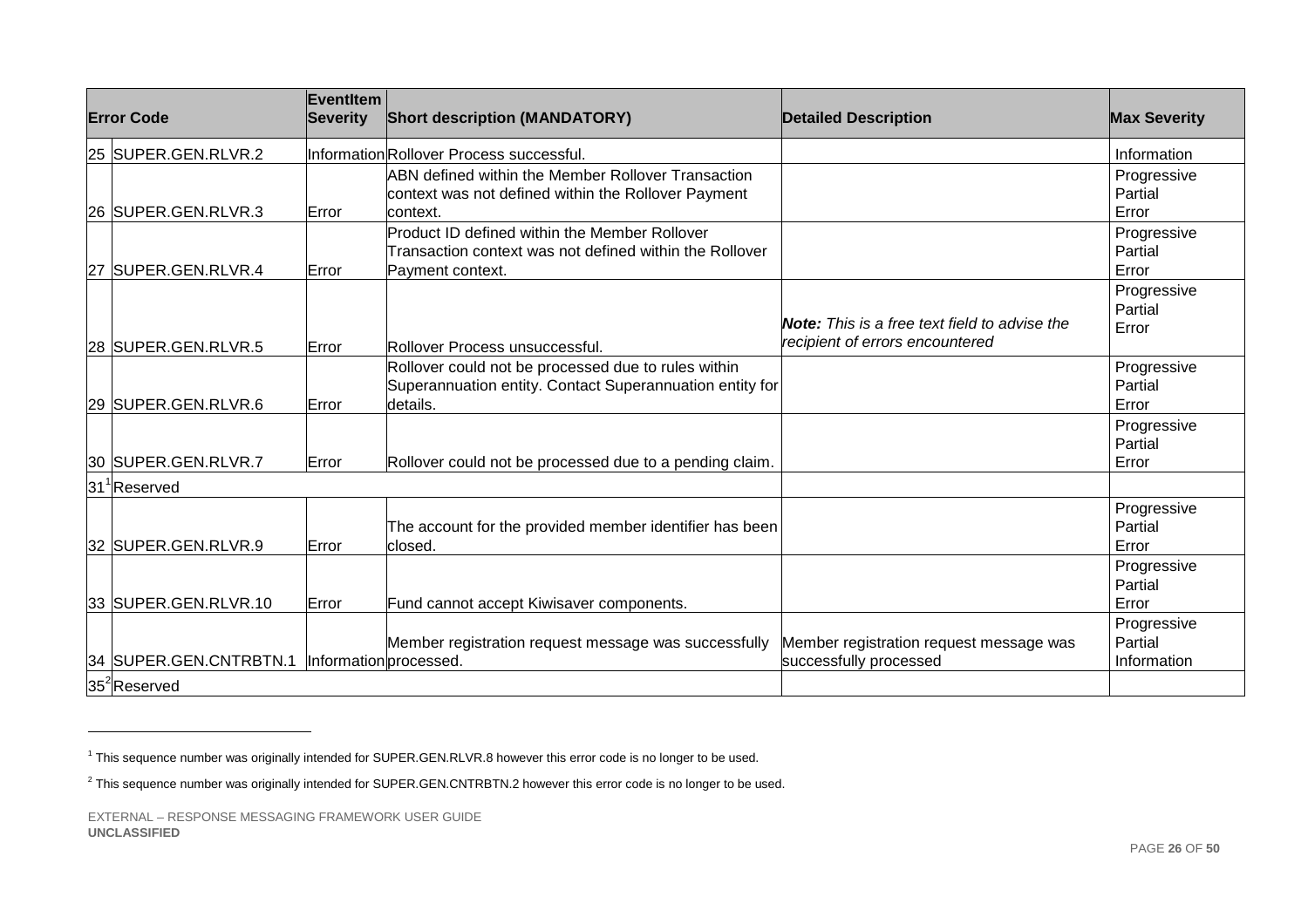| <b>Error Code</b>               | Eventitem<br><b>Severity</b> | <b>Short description (MANDATORY)</b>                                                                         | <b>Detailed Description</b>                                                                                                               | <b>Max Severity</b>               |
|---------------------------------|------------------------------|--------------------------------------------------------------------------------------------------------------|-------------------------------------------------------------------------------------------------------------------------------------------|-----------------------------------|
| 36 <sup>3</sup> Reserved        |                              |                                                                                                              |                                                                                                                                           |                                   |
| 37 SUPER.GEN.CNTRBTN.4 Error    |                              | Contributions cannot be accepted from this Contribution<br>Provider.                                         | Contributions cannot be accepted from<br>Contribution Provider - ABN {abn}                                                                | Progressive<br>Partial<br>Error   |
| 38 SUPER.GEN.CNTRBTN.5          | Error                        | Member TFN required for this Contribution.                                                                   | Member TFN required for this Contribution.<br>Contribution Provider allocated Member ID<br>equals {memberid}                              | Progressive<br>Partial<br>Error   |
| 39 SUPER.GEN.CNTRBTN.6 Error    |                              | Payment is less than what has been specified with<br>Contribution Transaction Request Message.               | Payment amount was {paymentamount},<br>however total supplied in the Contribution<br>Transaction Request Message was {ctramount} Error    |                                   |
| 40 SUPER.GEN.CNTRBTN.7          |                              | Payment is more than what has been specified with<br>Information Contribution Transaction Request Message.   | Payment is more than what has been specified<br>with Contribution Transaction Request<br>Message. The excess amount has been<br>refunded. | Information                       |
| 41 SUPER.GEN.CNTRBTN.8 Error    |                              | Eligibility issue preventing the contribution being<br>processed. Contact Superannuation entity for details. |                                                                                                                                           | Progressive<br>Partial<br>Error   |
| 42 SUPER.GEN.CNTRBTN.9 Warning  |                              | {messagetype} has been processed with warnings.<br>Please review detailed description for further details.   | <b>Note:</b> This is a free text field to advise the<br>employer of warnings encountered                                                  | Progressive<br>Partial<br>Warning |
| 43 SUPER.GEN.CNTRBTN.10 Warning |                              | MRR update will not be processed by fund                                                                     | Member Identifier {memberid} update has not<br>been processed due to {reason}                                                             | Progressive<br>Partial<br>Warning |
| 44 SUPER.GEN.CNTRBTN.11 Warning |                              | Contribution processed however incorrect USI provided.<br>See detailed description for correct USI           | Contribution processed and allocated however<br>incorrect USI provided. Correct USI is {usi}                                              | Progressive<br>Partial<br>Warning |
| 45 SUPER.GEN.CNTRBTN.12 Error   |                              | Registration for this member can't be processed due to<br>errors. Contact Superannuation entity for details  |                                                                                                                                           | Progressive<br>Partial<br>Error   |

<sup>&</sup>lt;sup>3</sup> This sequence number was originally intended for SUPER.GEN.CNTRBTN.3 however this error code is no longer to be used.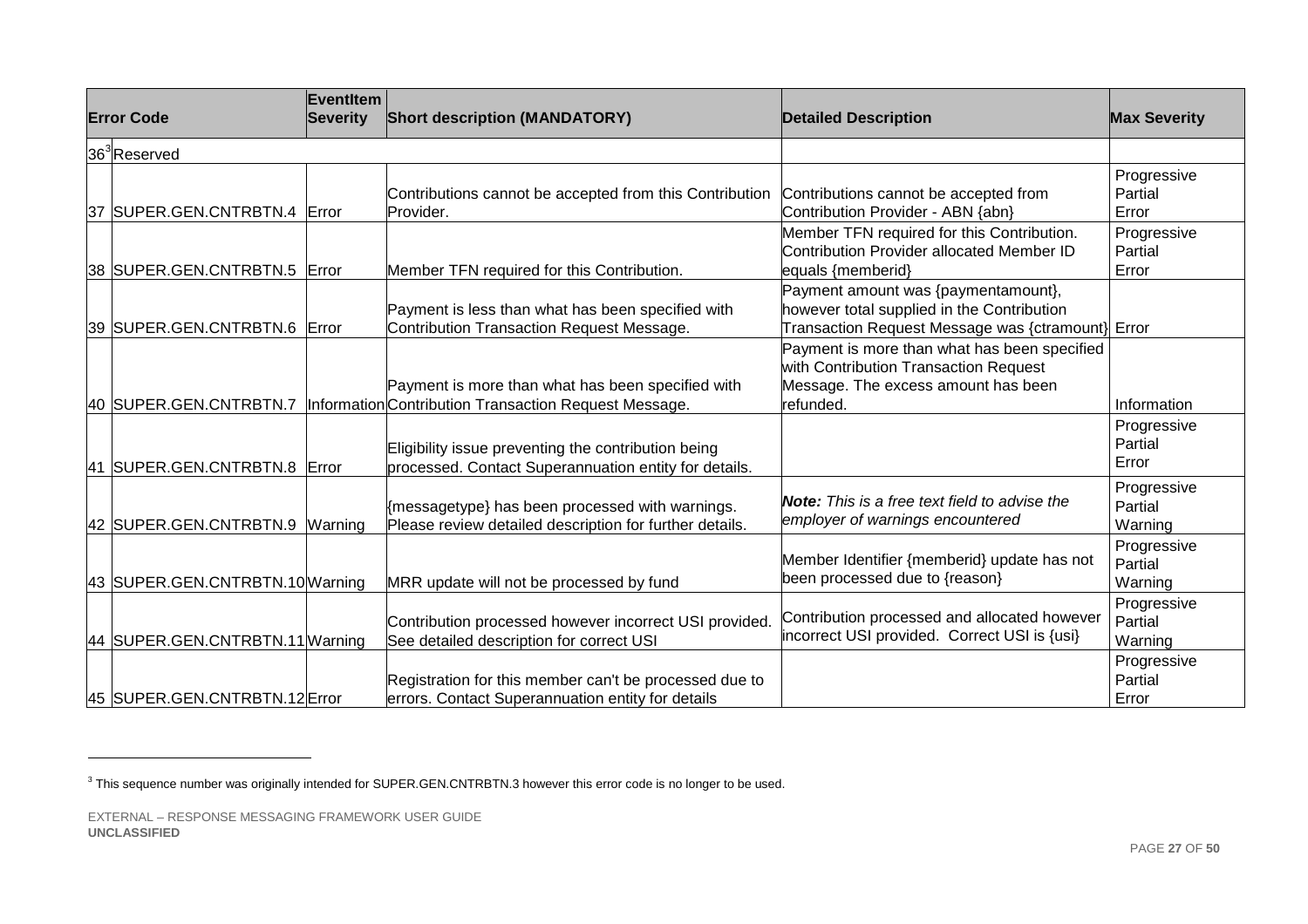| <b>Error Code</b>               | Eventitem<br>Severity | <b>Short description (MANDATORY)</b>                                                                                                                                                      | <b>Detailed Description</b>                                                                                                                                                      | <b>Max Severity</b>               |
|---------------------------------|-----------------------|-------------------------------------------------------------------------------------------------------------------------------------------------------------------------------------------|----------------------------------------------------------------------------------------------------------------------------------------------------------------------------------|-----------------------------------|
| 46 SUPER.GEN.CNTRBTN.13 Error   |                       | Maintenance data provided for this USI cannot be<br>actioned when received from Employers. Maintenance<br>data needs to be provided to the Fund by the Member<br>directly.                | Maintenance data provided for this USI {usi}<br>cannot be actioned when received from<br>Employers. Maintenance data needs to be<br>provided to the Fund by the Member directly. | Progressive<br>Partial<br>Error   |
| 47 SUPER.GEN.CNTRBTN.14 Warning |                       | Some or all of the elements in the MRR cannot be<br>applied by the fund. See detailed description for details.                                                                            | Element name {elementname} cannot be<br>applied from this update due to {reason}                                                                                                 | Progressive<br>Partial<br>Warning |
| 48 SUPER.GEN.CNTRBTN.15 Warning |                       | Contribution has been processed however payment has<br>been made by a non-compliant method. Refer to<br>Schedule 3 - Data and Payment Standards (Payment<br>Methods) for payment options. |                                                                                                                                                                                  | Progressive<br>Partial<br>Warning |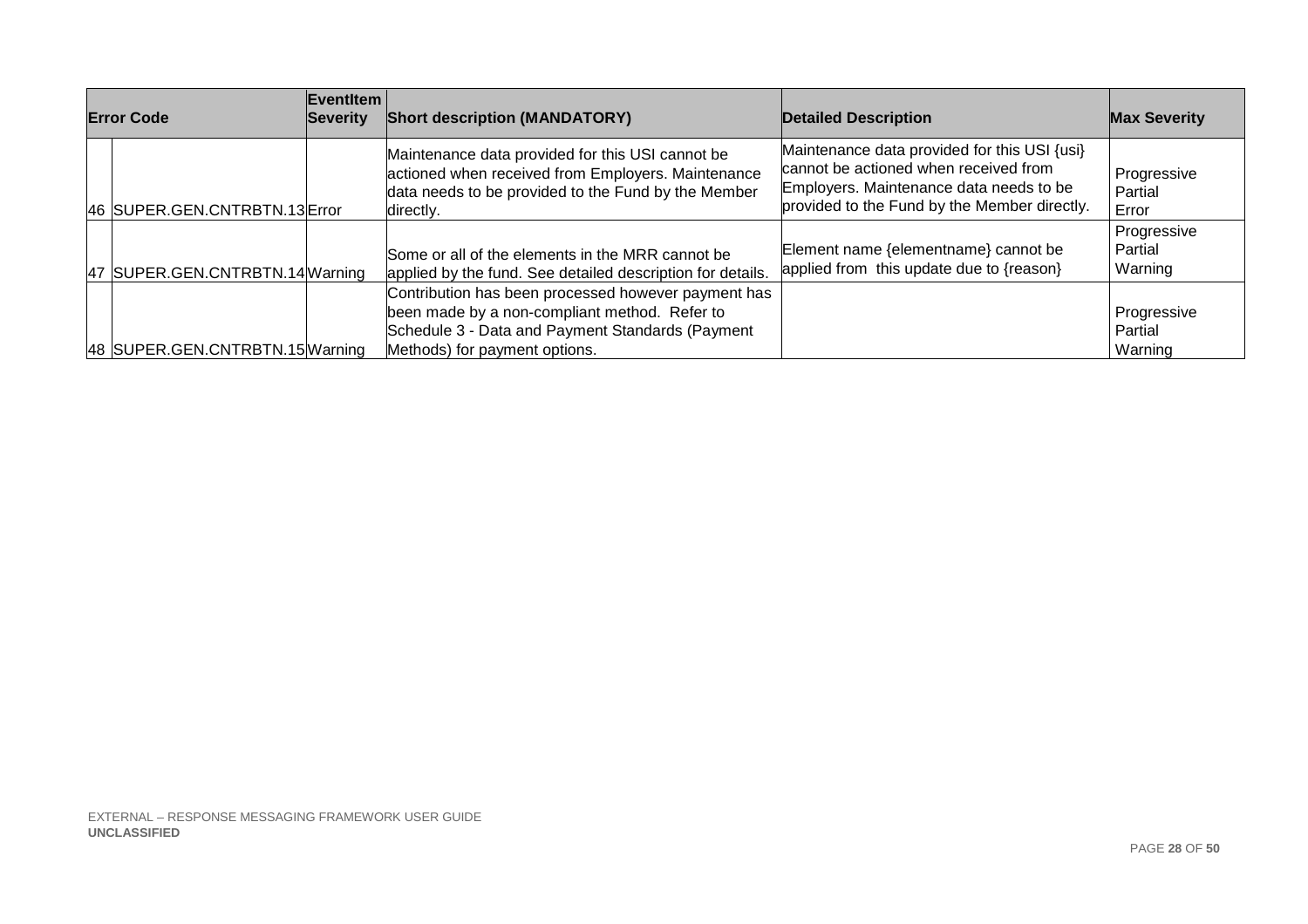# APPENDIX B – EXAMPLE MESSAGES

## **Contributions**

**UNCLASSIFIED** 

#### **Scenario – A CTR message containing 4 employees (4 member contexts) is processed progressively and multiple CTERs are sent.**

| CTER <sub>1</sub>                  | CNTRCVR01 (warning and error detected, however only the error is returned in CTER 1)                                 |  |  |  |
|------------------------------------|----------------------------------------------------------------------------------------------------------------------|--|--|--|
|                                    | TFN check failed for member A (SUPER.GEN.GEN.9), and later on another error was encountered for this member that     |  |  |  |
|                                    | the member cannot be found (SUPER.GEN.GEN.21). The contribution cannot be allocated to the member. Refund (\$500)    |  |  |  |
|                                    | for member A is required.                                                                                            |  |  |  |
|                                    | As Error / Warning is not a valid combination for the same response scope (member context in this example), the CTER |  |  |  |
|                                    | only contains the 'error' event item.                                                                                |  |  |  |
| CTER 2<br><b>CNTRCVR02 (Error)</b> |                                                                                                                      |  |  |  |
|                                    | Data element (ElectronicContact.Telephone.ServiceLine.Code) contained unexpected value (SUPER.GEN.GEN.5) in          |  |  |  |
|                                    | member context. Contribution cannot be processed and refund for member B (\$600) is required.                        |  |  |  |
|                                    | <b>CNTRCVR03 (Error):</b> This member has left the fund (SUPER.GEN.GEN.22). A refund of \$400 is required.           |  |  |  |
|                                    | The outcome for member 2 and 3 will be in sent in one error response message (CTER), with a total refund of \$1000.  |  |  |  |
| No outcome                         | <b>CNTRCVR04 (Success)</b> – Successfully processed. No outcome response required                                    |  |  |  |
| response                           |                                                                                                                      |  |  |  |
| required                           |                                                                                                                      |  |  |  |

#### **Outcome response (CTER) 1 – For CNTRCVR01**

#### **<!-- ConversationId is included in ebMS message level -->**

```
EXTERNAL – RESPONSE MESSAGING FRAMEWORK USER GUIDE <?xml version="1.0" encoding="UTF-8"?> 
<tns:Event xmlns:tns="http://sbr.gov.au/comn/event.02.data"> 
 <tns:MaximumSeverity.Code>Progressive</tns:MaximumSeverity.Code>  <tns:EventItems> 
 <tns:EventItem> 
 <tns:Error.Code>SUPER.GEN.GEN.21</tns:Error.Code>  <tns:Severity.Code>Error</tns:Severity.Code> 
 <tns:Short.Description>Member not found with supplied information.</tns:Short.Description>  <!-- Detailed Description is optional in the response --> 
 <tns:Detailed.Description>Member Identifier {memberid} NOT known within Super Fund ABN {abn}.</tns:Detailed.Description>  <tns:Parameters> 
 <tns:Parameter> 
 <tns:Parameter.Identifier>ContextID</tns:Parameter.Identifier>  <tns:Parameter.Text> CNTRCVR01</tns:Parameter.Text>
```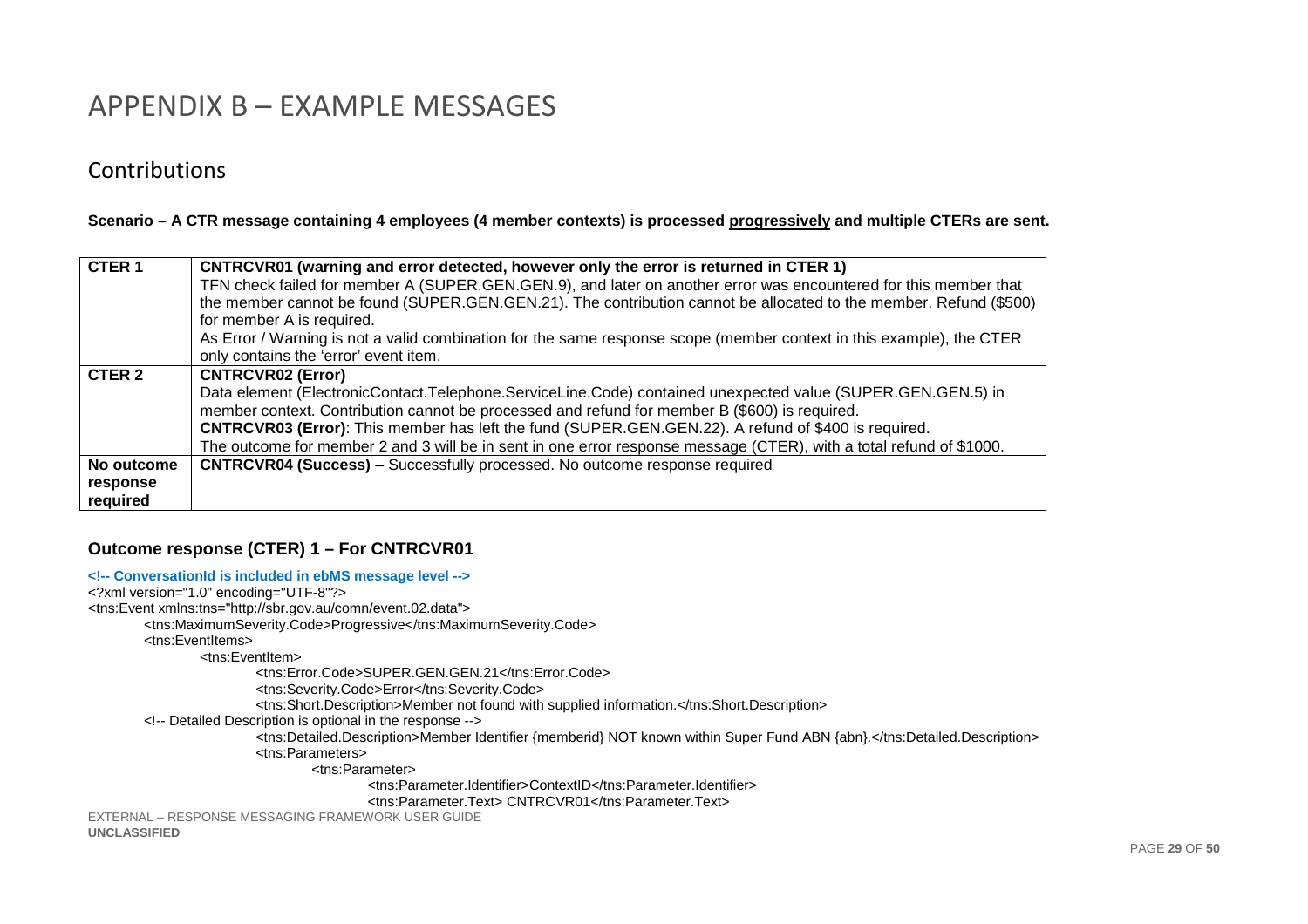```
</tns:Parameter>
<tns:Parameter>
        <tns:Parameter.Identifier>Identifier</tns:Parameter.Identifier>
        <tns:Parameter.Text>123456789</tns:Parameter.Text>
</tns:Parameter>
<tns:Parameter>
        <tns:Parameter.Identifier>Scheme</tns:Parameter.Identifier>
        <tns:Parameter.Text> http://www.ato.gov.au/tfn </tns:Parameter.Text>
</tns:Parameter>
<tns:Parameter>
        <tns:Parameter.Identifier>ReportPartyTypeDimension</tns:Parameter.Identifier>
        <tns:Parameter.Text>SuperFundMember</tns:Parameter.Text>
</tns:Parameter>
<tns:Parameter>
        <tns:Parameter.Identifier>EmployersABNDimension</tns:Parameter.Identifier>
        <tns:Parameter.Text>85946723123</tns:Parameter.Text>
</tns:Parameter>
<tns:Parameter>
        <tns:Parameter.Identifier>SuperFundABNDimension</tns:Parameter.Identifier>
        <tns:Parameter.Text>11100472571</tns:Parameter.Text>
</tns:Parameter>
<tns:Parameter>
        <tns:Parameter.Identifier>SuperFundUniqueSuperannuationIdentifierDimension</tns:Parameter.Identifier>
        <tns:Parameter Text>11100472571001</tns:Parameter Text>
</tns:Parameter>
<tns:Parameter>
        <tns:Parameter.Identifier>RefundAmount</tns:Parameter.Identifier>
        <tns:Parameter.Text>500.00</tns:Parameter.Text>
</tns:Parameter>
<tns:Parameter>
        <tns:Parameter.Identifier>RefundPaymentReferenceNumber</tns:Parameter.Identifier>
        <tns:Parameter.Text>123456789012345678</tns:Parameter.Text>
</tns:Parameter>
<tns:Parameter>
        <tns:Parameter.Identifier>RefundPaymentTotal</tns:Parameter.Identifier>
        <tns:Parameter Text>500 00</tns:Parameter Text>
</tns:Parameter>
<tns:Parameter>
        <tns:Parameter.Identifier>memberid</tns:Parameter.Identifier>
        <tns:Parameter.Text>abcdefg</tns:Parameter.Text>
</tns:Parameter>
<tns:Parameter>
        <tns:Parameter.Identifier>abn</tns:Parameter.Identifier>
        <tns:Parameter.Text>11100472571</tns:Parameter.Text>
```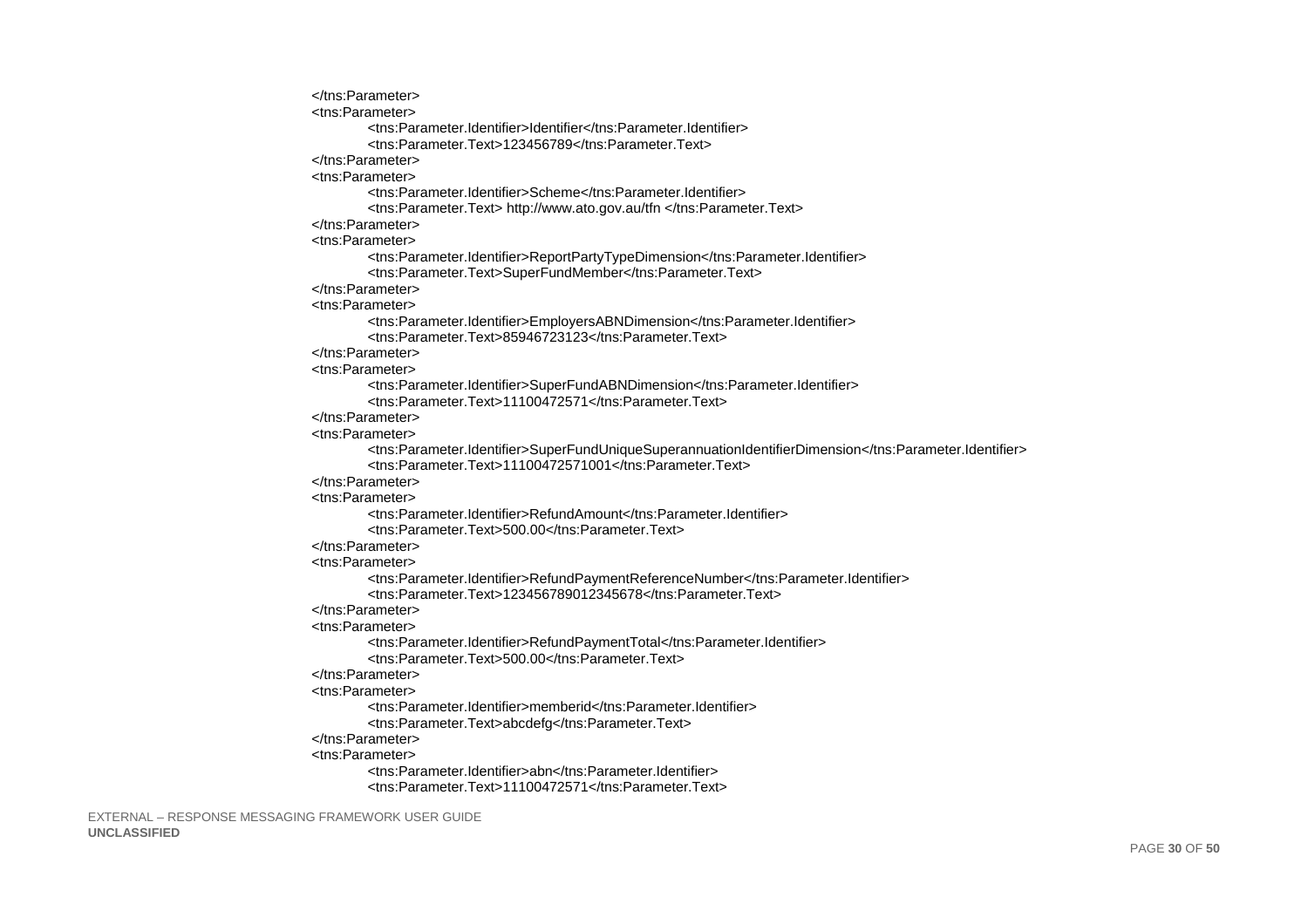```
</tns:Parameter>
                         <!--This parameter is optional-->
                         <tns:Parameter>
                                  <tns:Parameter.Identifier>OriginalPaymentReferenceNumber</tns:Parameter.Identifier>
                                  <tns:Parameter Text>456789012345678901</tns:Parameter Text>
                         </tns:Parameter>
                 </tns:Parameters>
                 <tns:Locations>
                         <tns:Location>
                                  <tns:Location.Instance.Identifier>68304e14-81bd-4a32-9195-1a4b8cd22046</tns:Location.Instance.Identifier>
                         \epsilon/tns:Location>
                 </tns:Locations>
        </tns:EventItem>
</tns:FventItems>
```
</tns:Event>

#### Outcome response 2 - CNTRCVR02 (Error) and CNTRCVR03 (Error)

```
<?xml version="1.0" encoding="UTF-8"?>
<tns:Event xmlns:tns="http://sbr.gov.au/comn/event.02.data">
        <tns:MaximumSeverity.Code>Progressive</tns:MaximumSeverity.Code>
        <tns:EventItems>
                 <tns:FventItem>
                         <tns:Error.Code>SUPER.GEN.GEN.5</tns:Error.Code>
                         <tns:Severity.Code>Error</tns:Severity.Code>
                         <tns:Short.Description>Data element contained unexpected value.</tns:Short.Description>
        <!-- Detailed Description is optional in the response -->
                         <tns:Detailed.Description>{elementname} MUST be set to {elementvalue}.</tns:Detailed.Description>
                         <tns:Parameters>
                                 <tns:Parameter>
                                          <tns:Parameter.Identifier>ContextID</tns:Parameter.Identifier>
                                          <tns:Parameter.Text>CNTRCVR02</tns:Parameter.Text>
                                 </tns:Parameter>
                                 <tns:Parameter>
                                          <tns:Parameter.Identifier>Identifier</tns:Parameter.Identifier>
                                          <tns:Parameter.Text>987654321</tns:Parameter.Text>
                                 </tns:Parameter>
                                 <tns:Parameter>
                                          <tns:Parameter.Identifier>Scheme</tns:Parameter.Identifier>
                                          <tns:Parameter.Text>http://www.ato.gov.au/tfn</tns:Parameter.Text>
                                 </tns:Parameter>
                                 <tns:Parameter>
                                          <tns:Parameter.Identifier>ReportPartyTypeDimension</tns:Parameter.Identifier>
                                          <tns:Parameter.Text>SuperFundMember</tns:Parameter.Text>
EXTERNAL - RESPONSE MESSAGING FRAMEWORK USER GUIDE
```
**UNCLASSIFIED**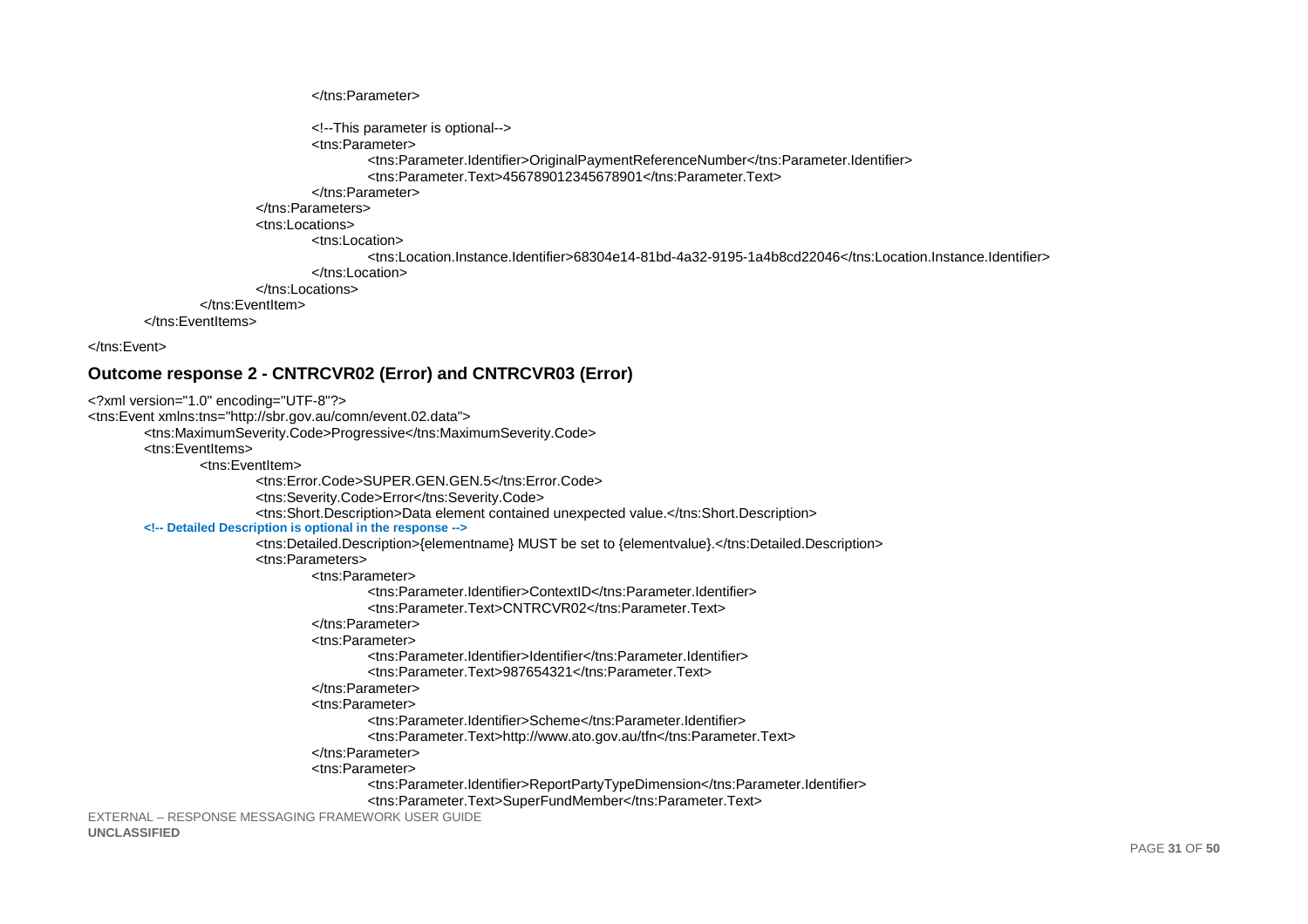```
</tns:Parameter>
                                 <tns:Parameter>
                                         <tns:Parameter.Identifier>EmployersABNDimension</tns:Parameter.Identifier>
                                         <tns:Parameter.Text>85946723123</tns:Parameter.Text>
                                 </tns:Parameter>
                                 <tns:Parameter>
                                         <tns:Parameter.Identifier>SuperFundABNDimension</tns:Parameter.Identifier>
                                         <tns:Parameter.Text>11100472571</tns:Parameter.Text>
                                 </tns:Parameter>
                                 <tns:Parameter>
                                         <tns:Parameter.Identifier>SuperFundUniqueSuperannuationIdentifierDimension</tns:Parameter.Identifier>
                                         <tns:Parameter.Text>11100472571001</tns:Parameter.Text>
                                 </tns:Parameter>
                                 <tns:Parameter>
                                         <tns:Parameter.Identifier>RefundAmount</tns:Parameter.Identifier>
                                         <tns:Parameter.Text>600.00</tns:Parameter.Text>
                                 </tns:Parameter>
                                 <tns:Parameter>
                                         <tns:Parameter.Identifier>RefundPaymentReferenceNumber</tns:Parameter.Identifier>
                                         <tns:Parameter.Text>123456789012345678</tns:Parameter.Text>
                                 </tns:Parameter>
                                 <tns:Parameter>
                                         <tns:Parameter.Identifier>RefundPaymentTotal</tns:Parameter.Identifier>
                                         <tns:Parameter Text>600 00</tns:Parameter Text>
                                 </tns:Parameter>
                                 <tns:Parameter>
                                         <tns:Parameter.Identifier>elementname</tns:Parameter.Identifier>
                                         <tns:Parameter.Text> Electronic Contact.Telephone.ServiceLine.Code </tns:Parameter.Text>
                                 </tns:Parameter>
                                 <tns:Parameter>
                                         <tns:Parameter.Identifier>elementyalue</tns:Parameter.Identifier>
                                         <tns:Parameter.Text>01 or 02</tns:Parameter.Text>
                                 </tns:Parameter>
        <!--This parameter is optional-->
                                 <tns:Parameter>
                                         <tns:Parameter.Identifier>OriginalPaymentReferenceNumber</tns:Parameter.Identifier>
                                         <tns:Parameter.Text>456789012345678901</tns:Parameter.Text>
                                 </tns:Parameter>
                         </tns:Parameters>
                         <tns:Locations>
                                 <tns:Location>
                                         <tns:Location.Instance.Identifier>68304e14-81bd-4a32-9195-1a4b8cd22046</tns:Location.Instance.Identifier>
                                 </tns:Location>
                         </tns:Locations>
EXTERNAL - RESPONSE MESSAGING FRAMEWORK USER GUIDE
```

```
UNCLASSIFIED
```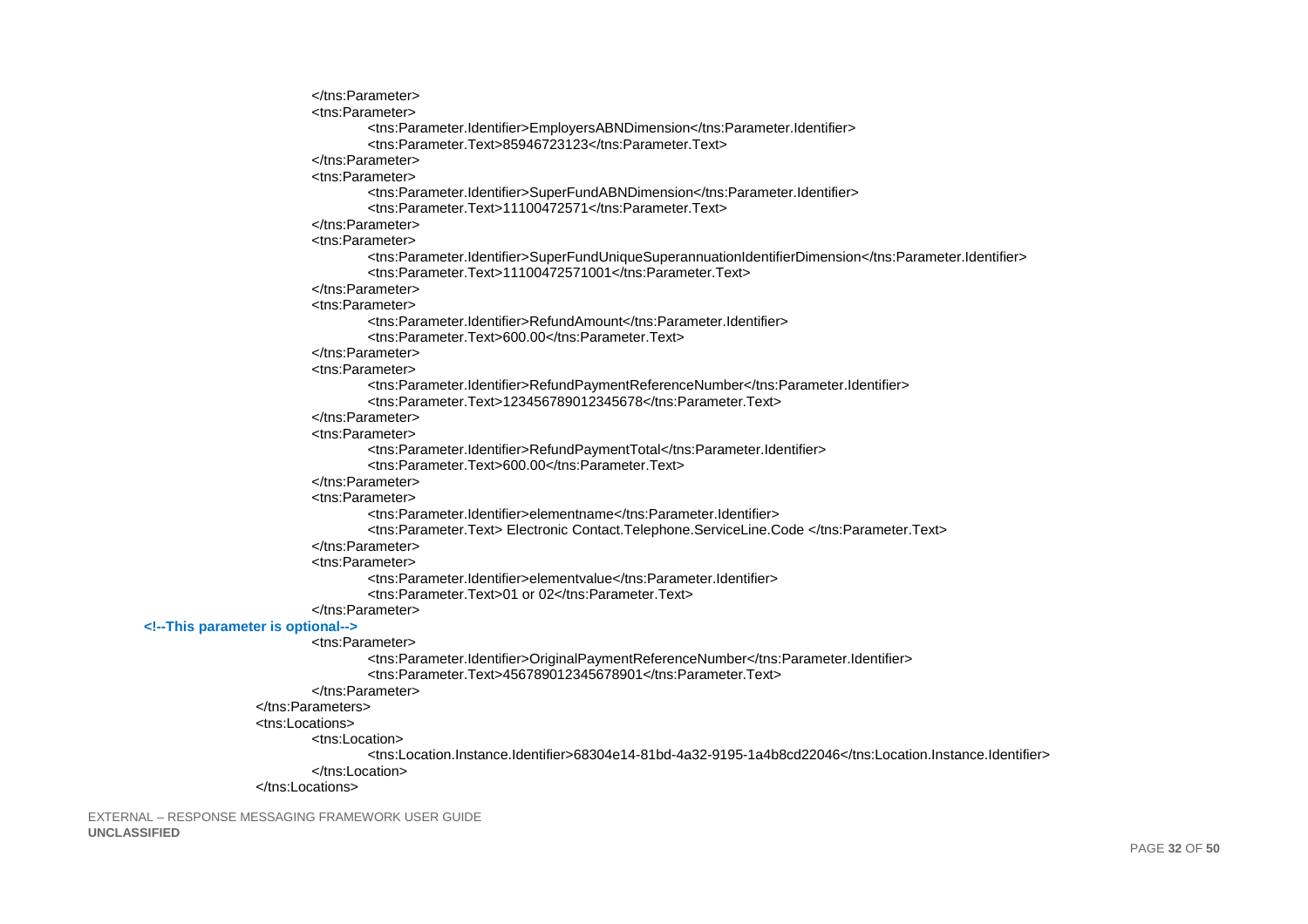</tns:EventItem> <tns:EventItem> <tns:Frror.Code>SUPER.GEN.GEN.22</tns:Frror.Code> <tns:Severity.Code>Error</tns:Severity.Code> <tns:Short.Description>No longer a member of Superannuation entity.</tns:Short.Description> <tns:Parameters> <tns:Parameter> <tns:Parameter.Identifier>ContextID</tns:Parameter.Identifier> <tns:Parameter.Text>CNTRCVR03</tns:Parameter.Text> </tns:Parameter> <tns:Parameter> <tns:Parameter.Identifier>Identifier</tns:Parameter.Identifier> <tns:Parameter.Text>234567890</tns:Parameter.Text>  $\epsilon$ /tns:Parameters <tns:Parameter> <tns:Parameter.Identifier>Scheme</tns:Parameter.Identifier> <tns:Parameter.Text>http://www.ato.gov.au/tfn</tns:Parameter.Text> </tns:Parameter> <tns:Parameter> <tns:Parameter.Identifier>ReportPartyTypeDimension</tns:Parameter.Identifier> <tns:Parameter.Text>SuperFundMember</tns:Parameter.Text> </tns:Parameter> <tns:Parameter> <tns:Parameter.Identifier>EmployersABNDimension</tns:Parameter.Identifier> <tns:Parameter.Text>85946723123</tns:Parameter.Text> </tns:Parameter> <tns:Parameter> <tns:Parameter.Identifier>SuperFundABNDimension</tns:Parameter.Identifier> <tns:Parameter.Text>11100472571</tns:Parameter.Text> </tns:Parameter> <tns:Parameter> <tns:Parameter.Identifier>SuperFundUniqueSuperannuationIdentifierDimension</tns:Parameter.Identifier> <tns:Parameter.Text>11100472571001</tns:Parameter.Text> </tns:Parameter> <tns:Parameter> <tns:Parameter.Identifier>RefundAmount</tns:Parameter.Identifier> <tns:Parameter.Text>400.00</tns:Parameter.Text> </tns:Parameter> <tns:Parameter> <tns:Parameter.Identifier>RefundPaymentReferenceNumber</tns:Parameter.Identifier> <tns:Parameter.Text>123456789012345678</tns:Parameter.Text> </tns:Parameter> <tns:Parameter> <tns:Parameter.Identifier>RefundPaymentTotal</tns:Parameter.Identifier>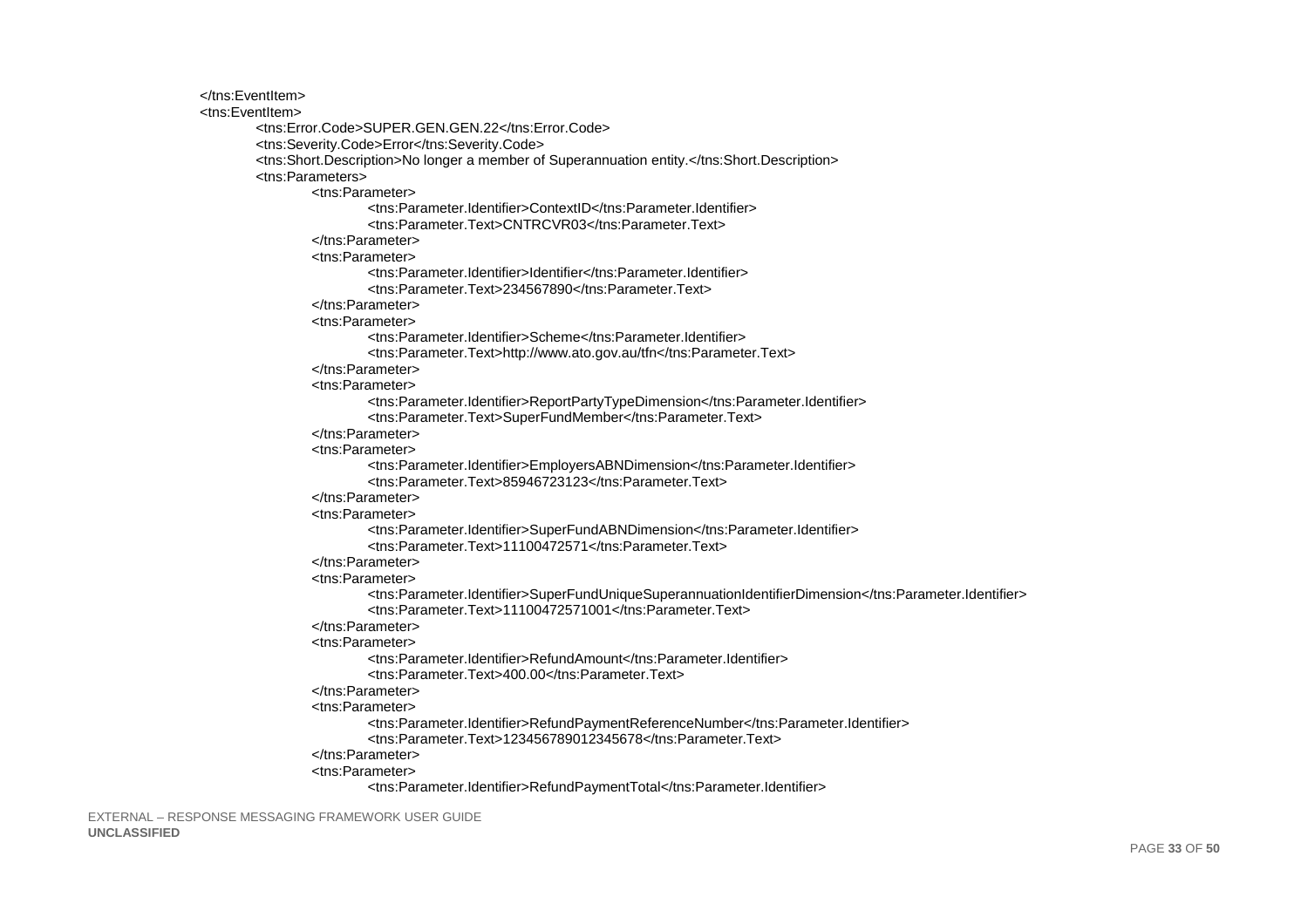```
<tns:Parameter.Text>1000.00</tns:Parameter.Text>
                                       \langletns:Parameter>
                                       <!--This parameter is optional-->
                                       <tns:Parameter>
                                                 <ths:Parameter.Identifier>OriginalPaymentReferenceNumber</tns:Parameter.Identifier><br><tns:Parameter.Text>456789012345678901</tns:Parameter.Text>
                                       \langletns:Parameter>
                             </tns:Parameters>
                              <tns:Locations>
                                       <tns:Location>
                                                 <tns:Location.Instance.Identifier>68304e14-81bd-4a32-9195-1a4b8cd22046</tns:Location.Instance.Identifier>
                                       </tns:Location>
                             </tns:Locations>
                    </tns:FventItem>
          </tns:EventItems>
\langletns:Event>
```
#### **Outcome response 3 - CNTRCVR04 (Success)**

No outcome response required.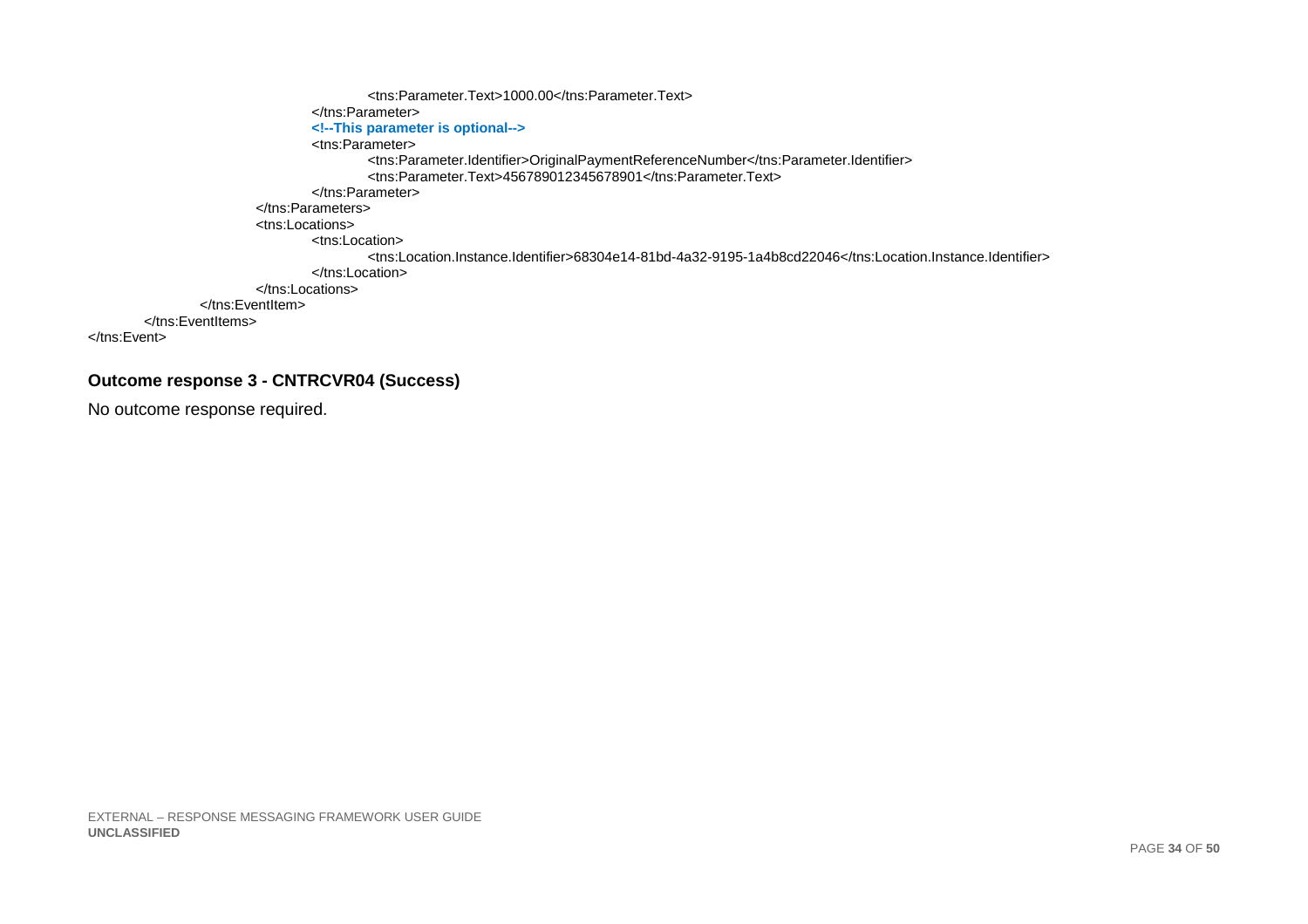### Rollovers

| Scenario 1        | RTR sent for a member cannot be processed successfully.                                                                                                                 |  |  |
|-------------------|-------------------------------------------------------------------------------------------------------------------------------------------------------------------------|--|--|
|                   | BSB of the Receiving Fund is invalid (SUPER.GEN.GEN.15) and a refund of \$700 is required                                                                               |  |  |
|                   | <b>Business Document level refund</b>                                                                                                                                   |  |  |
| <b>Scenario 2</b> | A RTR includes two member rollovers.                                                                                                                                    |  |  |
|                   | One of them (Member 1) is processed successfully (SUPER.GEN.RLVR.2) and the other one (Member 2) unsuccessful<br>(SUPER.GEN.RLVR.6), and a refund of \$500 is required. |  |  |

#### **Scenario 1 - BSB of the Receiving Fund is invalid**

#### **<!-- ConversationId is included in ebMS message level -->**

```
EXTERNAL – RESPONSE MESSAGING FRAMEWORK USER GUIDE UNCLASSIFIED <?xml version="1.0" encoding="UTF-8"?> 
<tns:Event xmlns:tns="http://sbr.gov.au/comn/event.02.data"> 
 <tns:MaximumSeverity.Code>Error</tns:MaximumSeverity.Code>  <tns:EventItems> 
 <tns:EventItem> 
 <tns:Error.Code>SUPER.GEN.GEN.15</tns:Error.Code>  <tns:Severity.Code>Error</tns:Severity.Code> 
 <tns:Short.Description>Bank State Branch {bsb} is invalid or not known..</tns:Short.Description> <!-- Detailed Description is optional in the response --> 
 <tns:Detailed.Description>Bank State Branch {bsb} is invalid or not known</tns:Detailed.Description>  <tns:Parameters> 
 <tns:Parameter> 
 <tns:Parameter.Identifier>ReportPartyTypeDimension</tns:Parameter.Identifier>  <tns:Parameter.Text>TransferringFund</tns:Parameter.Text>  </tns:Parameter>  <tns:Parameter> 
 <tns:Parameter.Identifier>ContextID</tns:Parameter.Identifier>  <tns:Parameter.Text>FNDPYMNT01</tns:Parameter.Text>  </tns:Parameter>  <tns:Parameter> 
 <tns:Parameter.Identifier>Identifier</tns:Parameter.Identifier>  <tns:Parameter.Text>12345678901</tns:Parameter.Text>  </tns:Parameter>
```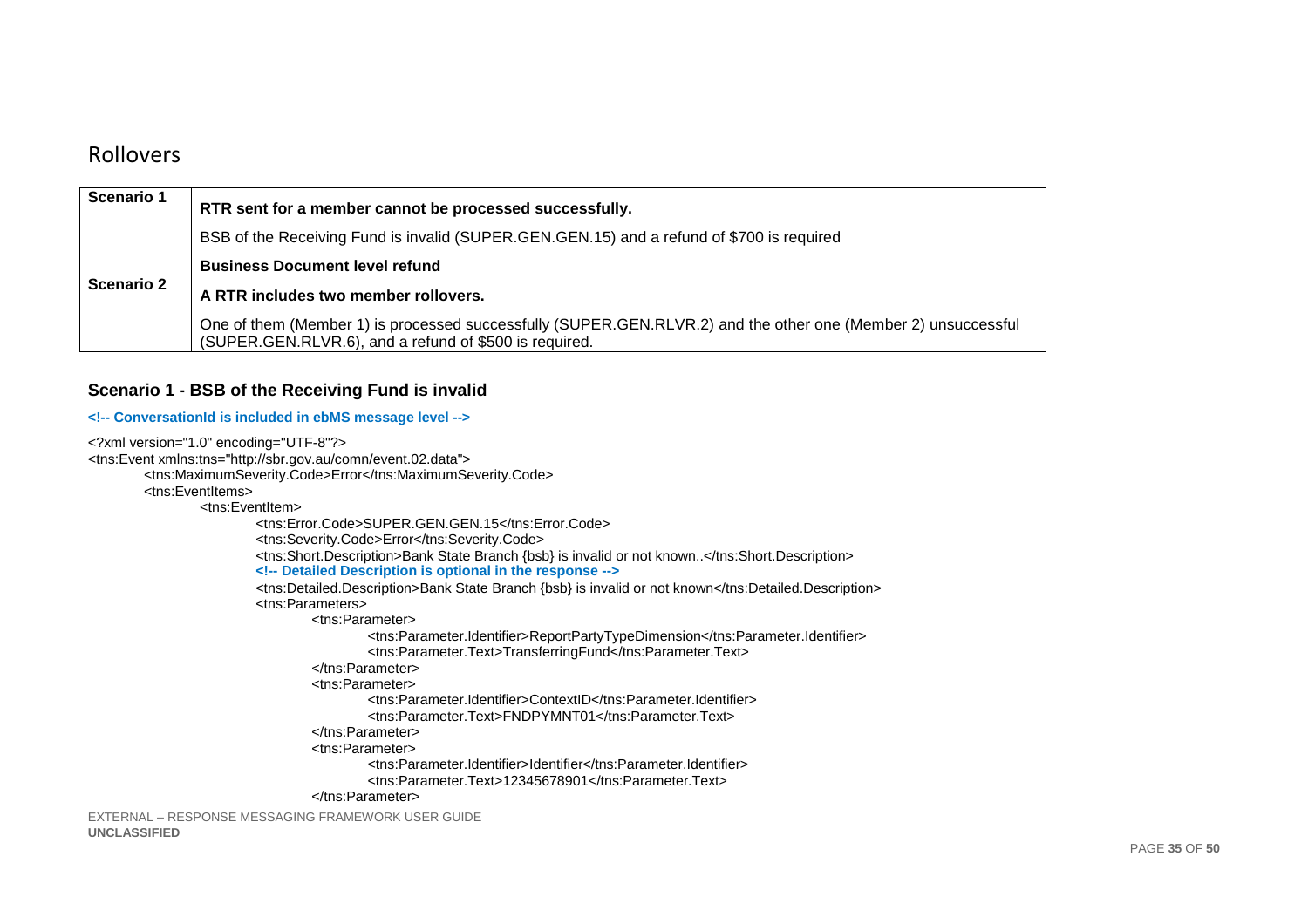```
<tns:Parameter>
                         <tns:Parameter.Identifier>Scheme</tns:Parameter.Identifier>
                         <tns:Parameter.Text>http://www.abr.gov.au/abn</tns:Parameter.Text>
                </tns:Parameter>
                <tns:Parameter>
                         <tns:Parameter.Identifier>RecievingSuperFundABNDimension</tns:Parameter.Identifier>
                         <tns:Parameter.Text>11111111111</tns:Parameter.Text>
                </tns:Parameter>
                <tns:Parameter>
                         <tns:Parameter.Identifier>RecievingSuperannuationFundUniqueSuperannuationIdentifierDimension</tns:Parameter.Identifier>
                         <tns:Parameter.Text>11111111111ABC</tns:Parameter.Text>
                </tns:Parameter>
                <tns:Parameter>
                         <tns:Parameter Identifier>hsh</tns:Parameter Identifier>
                         <tns:Parameter.Text>123-xyz</tns:Parameter.Text>
                </tns:Parameter>
                <tns:Parameter>
                         <tns:Parameter.Identifier>RefundAmount</tns:Parameter.Identifier>
                         <tns:Parameter Text>700.00</tns:Parameter Text>
                </tns:Parameter>
                <tns:Parameter>
                        <tns:Parameter.Identifier>RefundPaymentReferenceNumber</tns:Parameter.Identifier>
                         <tns:Parameter.Text>123456789012345678</tns:Parameter.Text>
                </tns:Parameter>
                <tns:Parameter>
                        <tns:Parameter.Identifier>RefundPaymentTotal</tns:Parameter.Identifier>
                         <tns:Parameter.Text>700.00</tns:Parameter.Text>
                </tns:Parameter>
                <!--This parameter is optional if a new PRN is created for refund payment -->
                <tns:Parameter>
                         <tns:Parameter.Identifier>OriginalPaymentReferenceNumber</tns:Parameter.Identifier>
                         <tns:Parameter.Text>456789012345678901</tns:Parameter.Text>
                </tns:Parameter>
        </tns:Parameters>
        <tns:Locations>
                <tns:Location>
                <!--This contains the partID from the original request message-->
                         <tns:Location.Instance.Identifier>68304e14-81bd-4a32-9195-1a4b8cd22046</tns:Location.Instance.Identifier>
                </tns:Location>
        </tns:Locations>
</tns:FventItem>
```
EXTERNAL - RESPONSE MESSAGING FRAMEWORK USER GUIDE **UNCLASSIFIED** 

</tns:FventItems>

</tns:Fvent>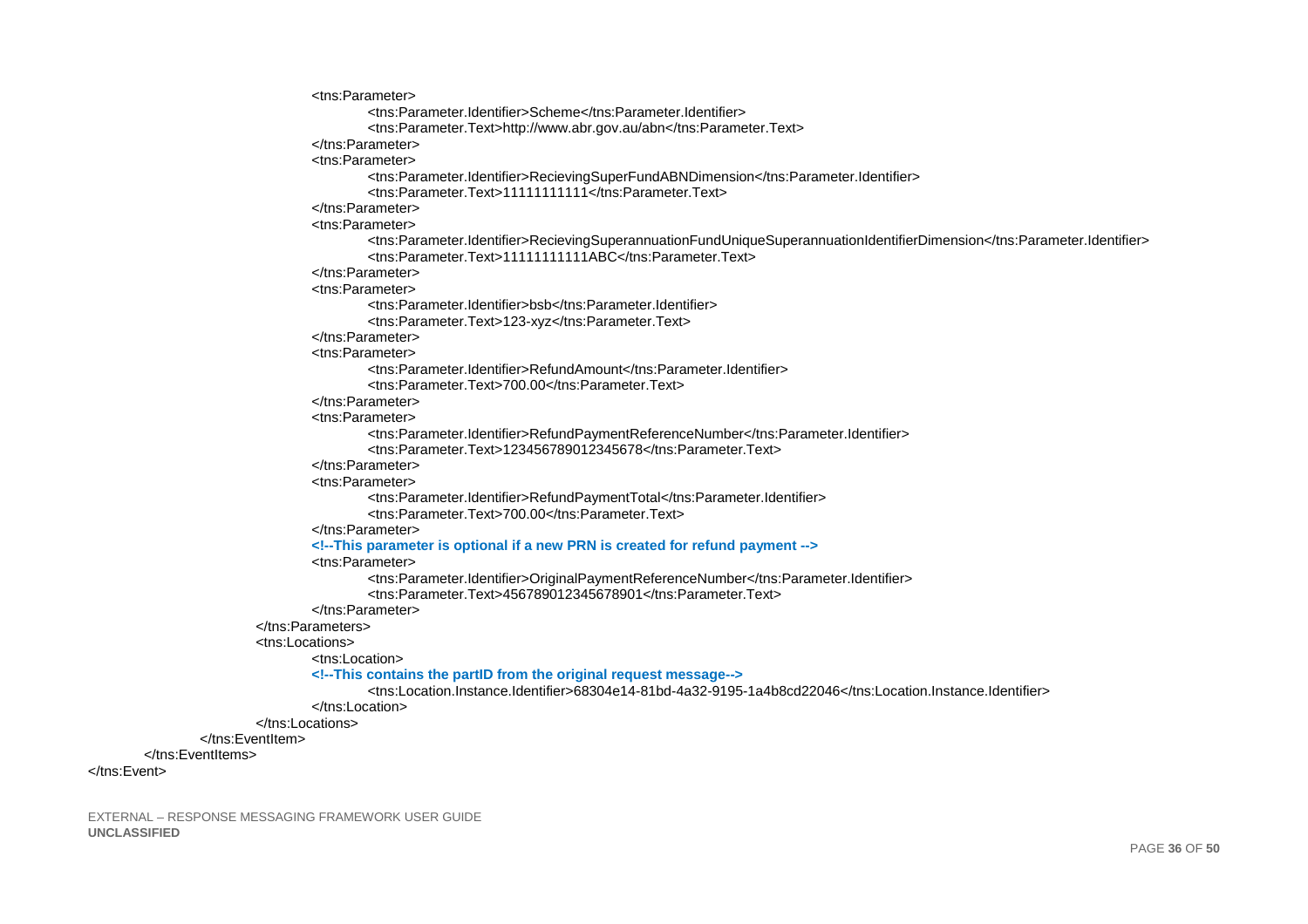#### Scenario 2 - Two members included in a RTR, one of them is processed successfully (SUPER.GEN.RLVR.2) and the other one failed.

```
<?xml version="1.0" encoding="UTF-8"?>
<tns:Event xmlns:tns="http://sbr.gov.au/comn/event.02.data">
        <tns:MaximumSeverity.Code>Partial</tns:MaximumSeverity.Code>
         <tns:FventItems>
                 <!-- outcome for member 1 - successfully-->
                 <tns:FventItem>
                          <tns:Error.Code>SUPER.GEN.RLVR.2</tns:Error.Code>
                          <tns:Severity.Code>Information</tns:Severity.Code>
                          <tns:Short.Description>Rollover Process successful.</tns:Short.Description>
                          <tns:Parameters>
                                   <tns:Parameter>
                                           <tns:Parameter.Identifier>ReportPartyTypeDimension</tns:Parameter.Identifier>
                                           <tns:Parameter.Text>SuperFundMember</tns:Parameter.Text>
                                   </tns:Parameter>
                                   <tns:Parameter>
                                           <tns: Parameter Identifier>ContextID</tns: Parameter Identifier>
                                           <tns:Parameter.Text>MBRROLVR01</tns:Parameter.Text>
                                   \langletns:Parameter>
                                   <tns:Parameter>
                                           <tns:Parameter.Identifier>Identifier</tns:Parameter.Identifier>
                                           <tns: Parameter Text>123456789</tns: Parameter Text>
                                   </tns:Parameter>
                                   <tns:Parameter>
                                           <tns:Parameter.Identifier>Scheme</tns:Parameter.Identifier>
                                           <tns:Parameter.Text>http://www.ato.gov.au/tfn</tns:Parameter.Text>
                                   </tns:Parameter>
                                   <tns:Parameter>
                                           <tns:Parameter.Identifier>RecievingSuperFundABNDimension</tns:Parameter.Identifier><br><tns:Parameter.Text>111111111111</tns:Parameter.Text>
                                   </tns:Parameter>
                                   <tns:Parameter>
                                           <tns:Parameter.Identifier>TransferringFundABNDimension</tns:Parameter.Identifier>
                                           <tns:Parameter.Text>22222222222</tns:Parameter.Text>
                                   </tns:Parameter>
                          </tns:Parameters>
                          <tns:Locations>
                                   <tns:Location>
                                   <!--This contains the partID from the original request message-->
                                           <tns:Location.Instance.Identifier>68304e14-81bd-4a32-9195-1a4b8cd22046</tns:Location.Instance.Identifier>
                                   </tns:Location>
                          \epsilon/tns: l ocations>
                 </tns:EventItem>
<!- outcome for member 1 - unsuccessful-->
EXTERNAL - RESPONSE MESSAGING FRAMEWORK USER GUIDE
UNCLASSIFIED
```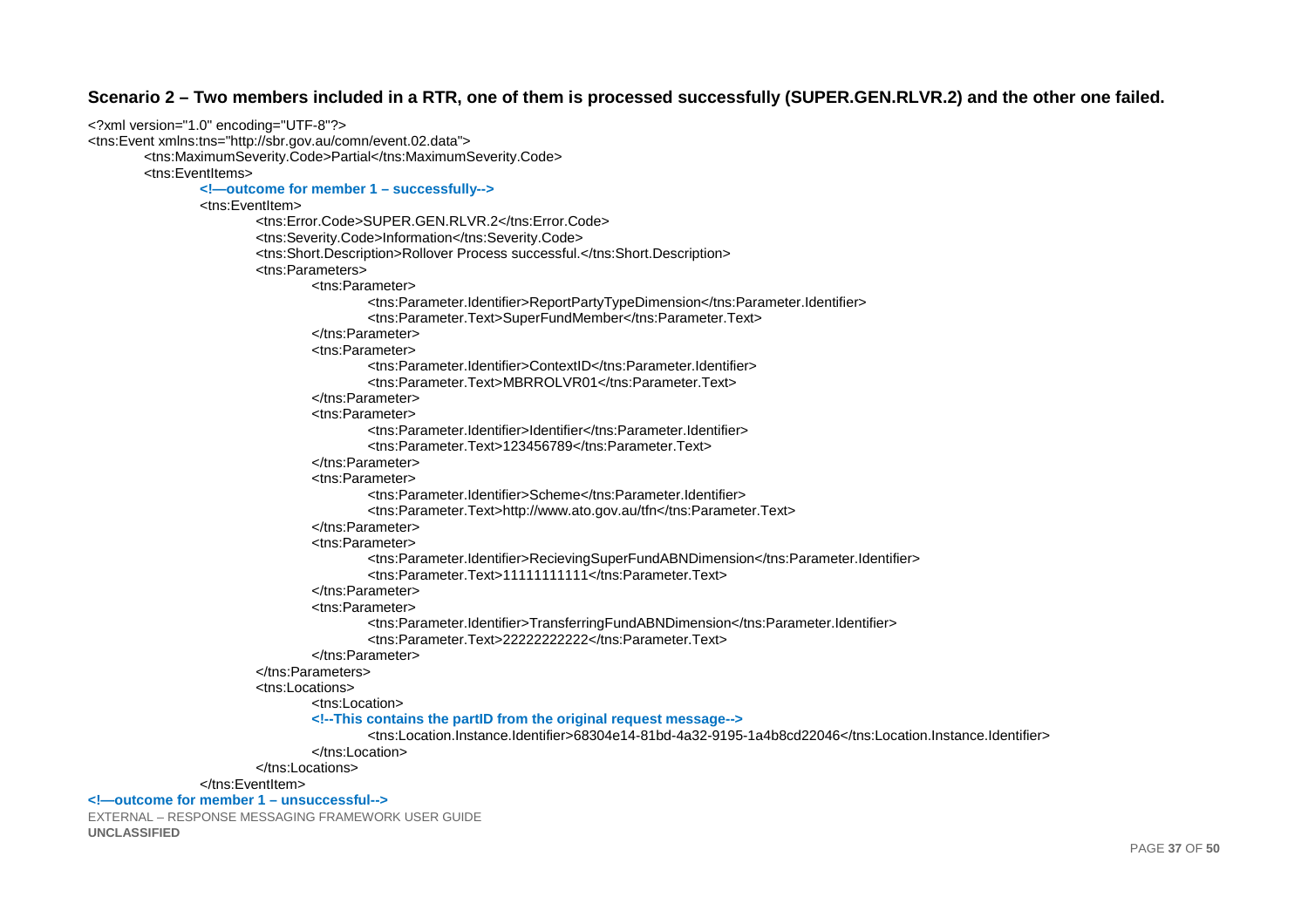<tns:EventItem>

```
<tns:Frror.Code>SUPER.GEN.RLVR.6</tns:Frror.Code>
<tns:Severity.Code>Error</tns:Severity.Code>
<tns:Short.Description>Rollover could not be processed due to rules within Superannuation entity. Contact Superannuation entity for
details</tns:Short.Description>
<tns:Parameters>
        <tns:Parameter>
                <tns:Parameter.Identifier>ReportPartyTypeDimension</tns:Parameter.Identifier>
                <tns:Parameter.Text>SuperFundMember</tns:Parameter.Text>
        </tns:Parameter>
        <tns:Parameter>
                <tns:Parameter.Identifier>ContextID</tns:Parameter.Identifier>
                <tns: Parameter Text>MBRROLVR02</tns: Parameter Text>
        </tns:Parameter>
        <tns:Parameter>
                <tns:Parameter.Identifier>Identifier</tns:Parameter.Identifier>
                <tns:Parameter.Text>987654321</tns:Parameter.Text>
        \epsilon/tns:Parameters
        <tns:Parameter>
                <tns:Parameter.Identifier>Scheme</tns:Parameter.Identifier>
                <tns:Parameter.Text>http://www.ato.gov.au/tfn</tns:Parameter.Text>
        </tns:Parameter>
        <tns:Parameter>
                <tns:Parameter.Identifier>RecievingSuperFundABNDimension</tns:Parameter.Identifier>
                <tns:Parameter.Text>11111111111</tns:Parameter.Text>
        </tns:Parameter>
        <tns:Parameter>
                <tns:Parameter.Identifier>TransferringFundABNDimension</tns:Parameter.Identifier>
                <tns:Parameter Text>22222222222/tns:Parameter Text>
        </tns:Parameter>
        <tns:Parameter>
                <tns:Parameter.Identifier>RefundAmount</tns:Parameter.Identifier>
                <tns:Parameter.Text>500.00</tns:Parameter.Text>
        </tns:Parameter>
        <tns:Parameter>
                <tns:Parameter.Identifier>RefundPaymentReferenceNumber</tns:Parameter.Identifier>
                <tns:Parameter.Text>123456789012345678</tns:Parameter.Text>
        </tns:Parameter>
        <tns:Parameter>
                <tns:Parameter.Identifier>RefundPaymentTotal</tns:Parameter.Identifier>
                <tns:Parameter.Text>500.00</tns:Parameter.Text>
        </tns:Parameter>
        <!--This parameter is optional if a new PRN is created for refund payment-->
```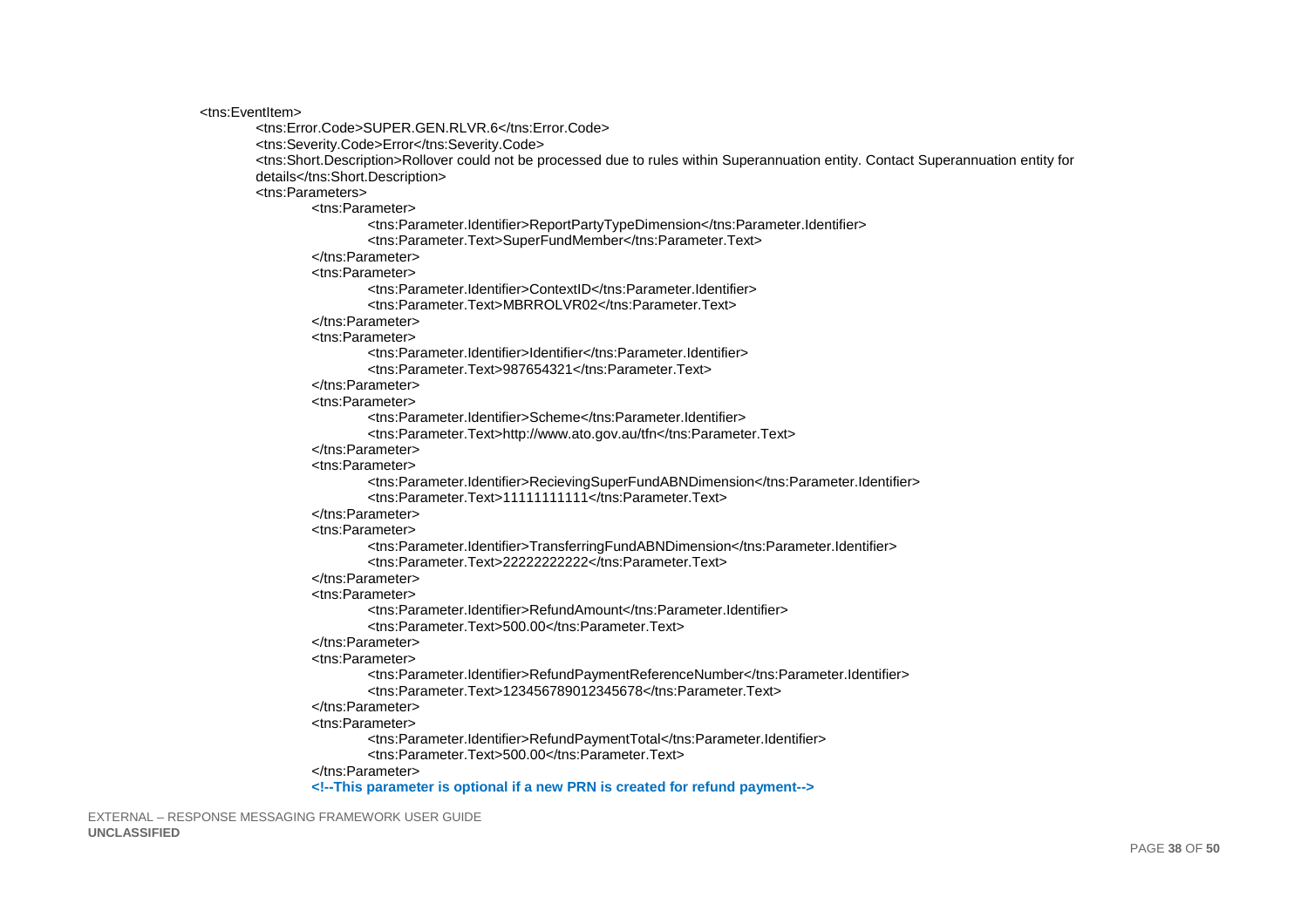```
<tns:Parameter>
                                     <ths:Parameter.Identifier>OriginalPaymentReferenceNumber</ths:Parameter.Identifier><br><ths:Parameter.Text>456789012345678901</ths:Parameter.Text>
                             </tns:Parameter>
                      </tns:Parameters>
                      <tns:Locations>
                             <tns:Location>
                             </tns:Location>
                      </tns:Locations>
              </tns:EventItem>
       </tns:EventItems>
\epsilon/tns: Fyents
```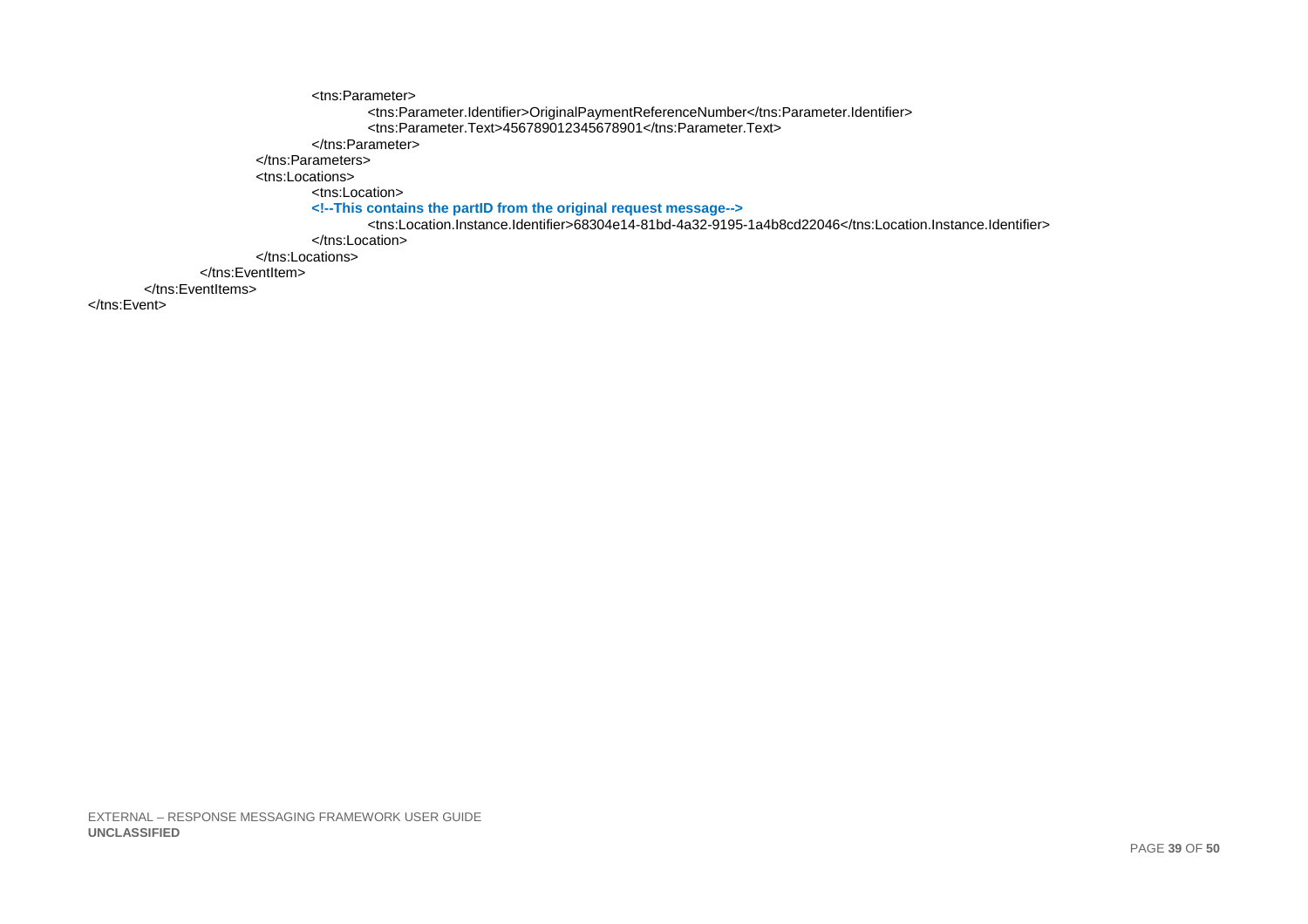

# APPENDIX C – SUPPORTING DOCUMENTATION

| <b>Schedules</b> |                                                                         |  |
|------------------|-------------------------------------------------------------------------|--|
| Schedule         | Data_and_Payment_Standards_Contributions_Message_Implementation_Guide_  |  |
| 4a               | <b>v1.4 (MIG)</b>                                                       |  |
| Schedule<br>4b   | Data and Payment Standards - Rollover_Message_Implementation_Guide_v2.0 |  |
| Schedule 6       | Data and Payment Standards - Error Code Management v1.2 (Error Code     |  |
|                  | <b>Schedule)</b>                                                        |  |

#### **Guidance notes relating to Response Messages http://softwaredevelopers.ato.gov.au/SSTC/Guidance**

| Ref  | Date       | <b>Title</b>                                                  |  |
|------|------------|---------------------------------------------------------------|--|
| G016 | 04/08/2014 | Optimisation of responses for contributions                   |  |
| G017 | 01/10/2014 | Sending Member Registration Outcome Response (MROR) messages  |  |
| G018 | 04/08/2014 | Updated error handling guidance (2014)                        |  |
| G032 | 04/05/2015 | Employer with no entitlement to an ABN                        |  |
| G033 | 05/05/2015 | Expected timeframe for a CTER response                        |  |
| G035 | 04/06/2015 | Response messaging phases and dates                           |  |
| G036 | 11/08/2015 | ABN unknown to SMSF service provider                          |  |
| G039 | 16/10/2015 | Essential Information for Refund of SuperStream Contributions |  |
| G040 | 16/10/2015 | MemberID parameter included in MRORs                          |  |

```
BIP notes relating to Response Messages - http://softwaredevelopers.ato.gov.au/GOGpub
BIP12 RecordCount part property
```
#### **Pass-through documentation**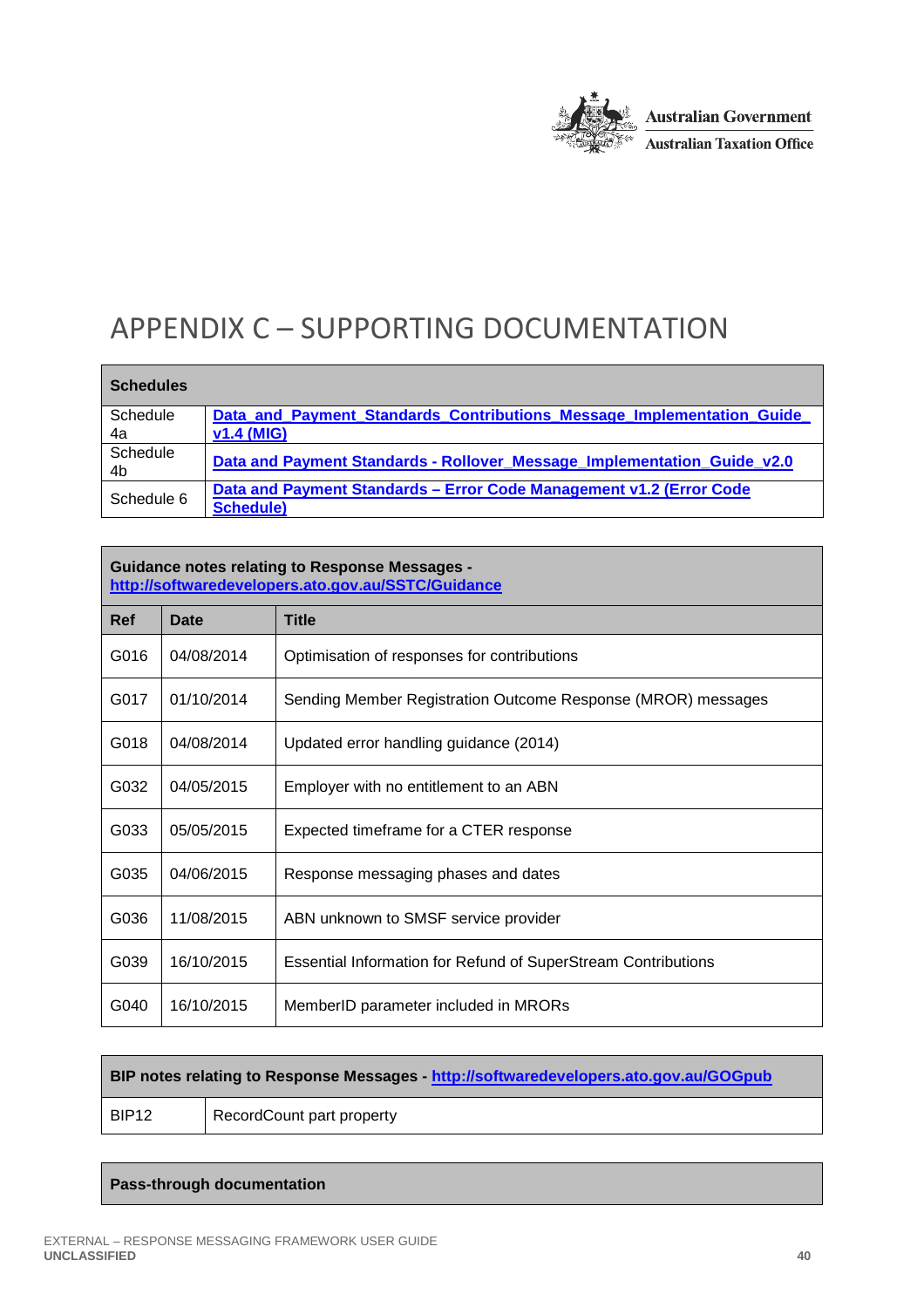| Regulations | (https://www.comlaw.gov.au/Details/F2013C00831/Html/Volume_1). |
|-------------|----------------------------------------------------------------|
| Scenarios   | http://softwaredevelopers.ato.gov.au/SSTC                      |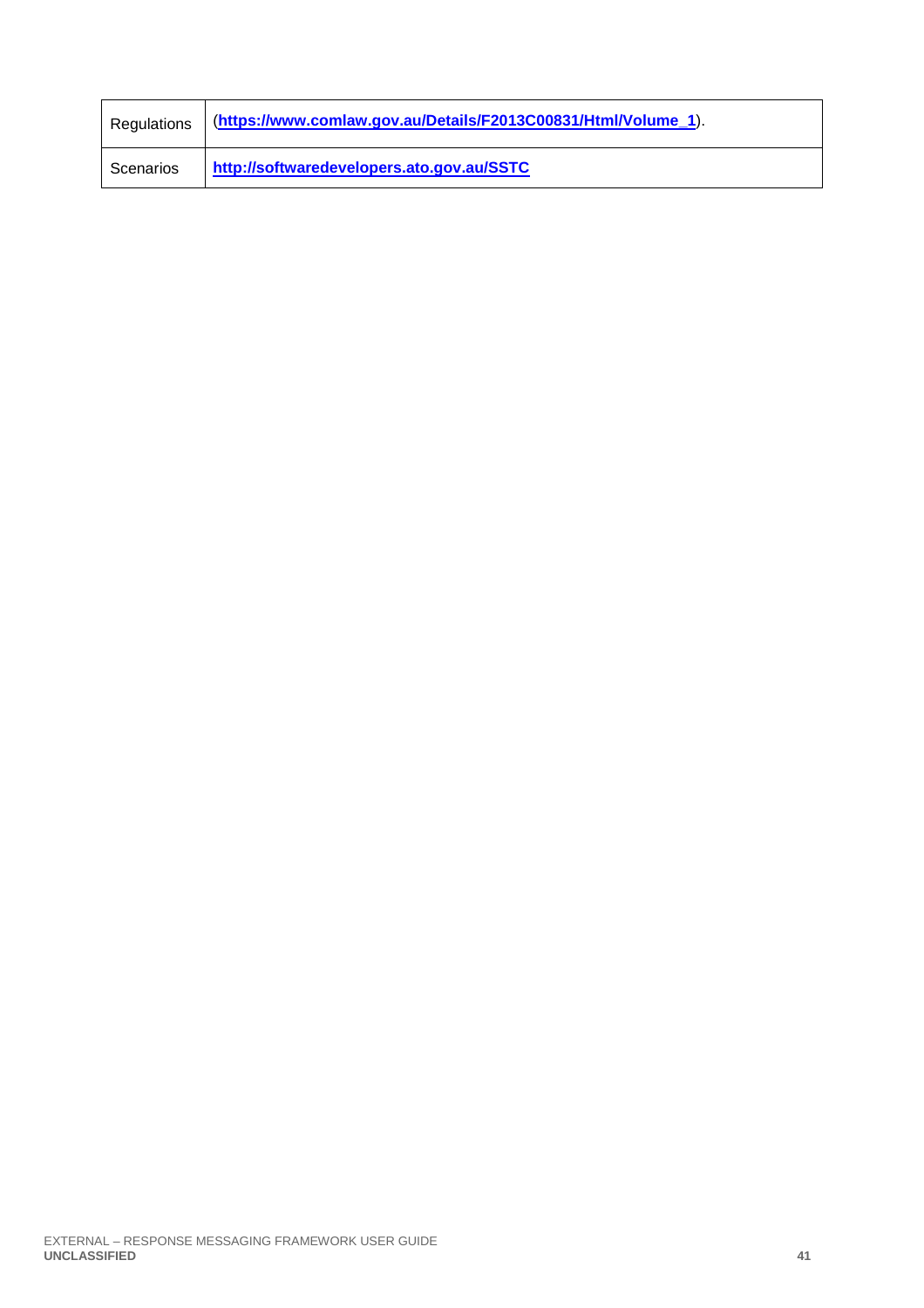# APPENDIX D – LESSONS LEARNED

# **SuperStream Business Response Messaging Lessons Learned from MROR and CTER Pilots**

## **Purpose**

The purpose of this document is to review the lessons learned during pilot test groups for the implementation of Member Registration Outcome Responses (MROR) and Contribution Transaction Error Responses (CTER). This document summarises feedback and outcomes for issues raised as part of both pilots, as well as other relevant issues raised in production.

## **Background**

### **MROR Pilot: April – May 2015**

As part of the implementation of SuperStream response messaging, a pilot test group for Member Registration Outcome Responses (MROR) was established and exchanged messages in April and May 2015. The MROR pilot finished on 18th May and all APRA Funds were expected to start processing MROR messages as part of their normal operations from this date.

#### **Business Response Messaging Framework development: July – October 2015**

A number of issues were identified both as part of the MROR pilot and during exchange of production response messages. CTER messages were not required to be implemented at this stage; however some industry participants chose to implement CTER messages early. Feedback from industry participants highlighted inconsistent approaches and behaviour throughout the response message lifecycle which was leading to inefficiencies and impacts to superannuation members.

The **Business Response Messaging Framework** (referred to in this document as the 'Framework') was developed with input from key industry participants on the types of issues that had been identified. The aim was provide a clear and consistent approach for all participants in order for efficiency benefits to be realised. A draft of the Framework was published on the 9th September 2015 with the final version published on the 23rd October 2015 following the conclusion of the CTER pilot which tested the Framework. The key issues raised during the development of the Framework have been included in this document.

#### **CTER Pilot: September – October 2015**

The Business Response Messaging Pilot commenced on the 7th September 2015 and concluded Friday 16th October to test Contribution Transaction Error Response (CTER) messages.

The pilot aimed to validate the high value response messaging scenarios agreed in the Framework (primarily refunds). The pilot confirmed the need for industry to adopt the Framework in order to realise the full benefits of error messaging.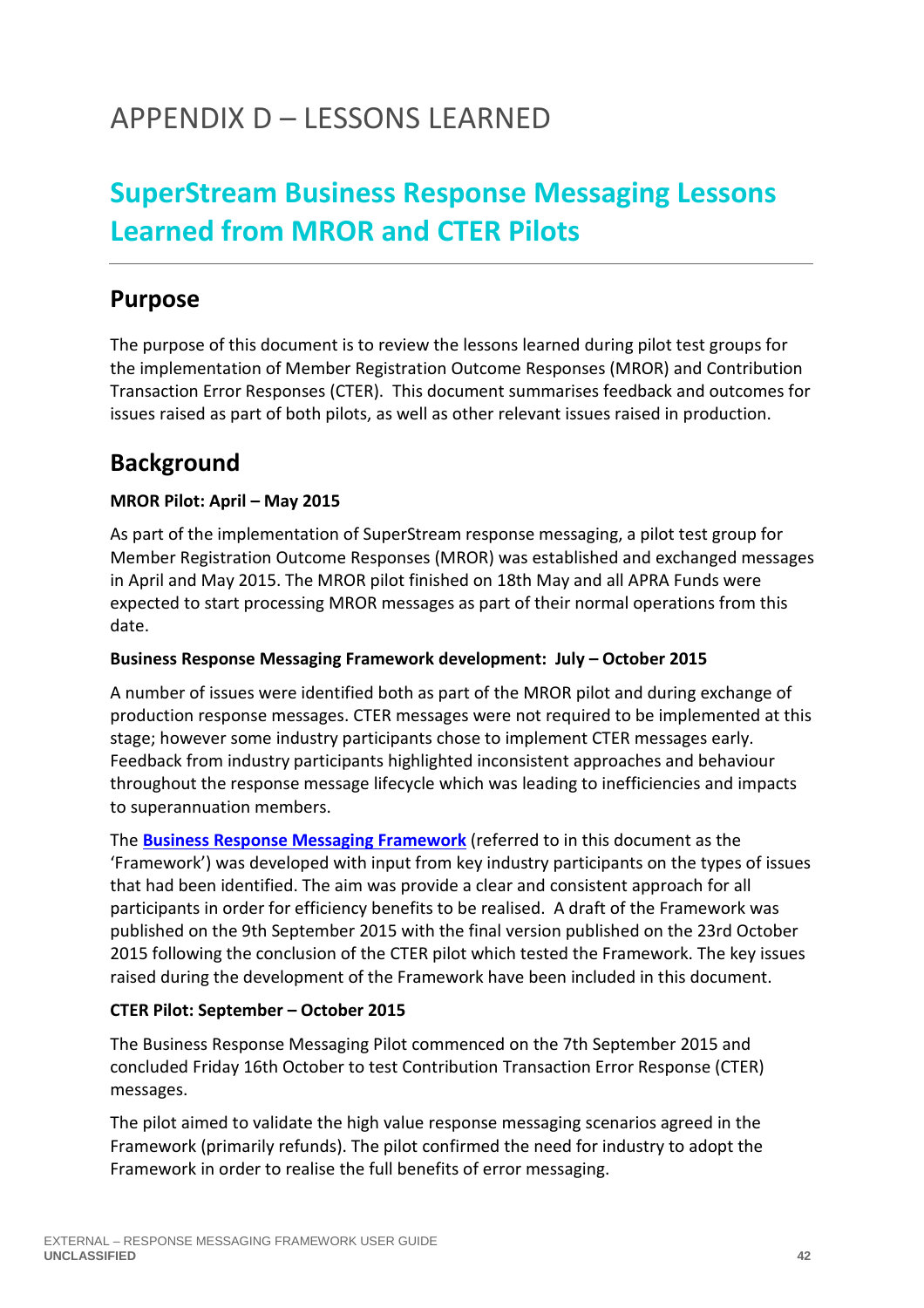From the 19th October 2015, all solutions (including APRA fund products in active receiving mode) were expected to begin processing CTER messages as part of normal operations, unless an alternate start date was nominated.

It was recognised at the time that some aspects of the Framework may not have been adopted by all participants by 19 October 2015. However, it is now expected that all response message solutions are compliant with the Framework, unless there is an alternate agreement in place with the ATO.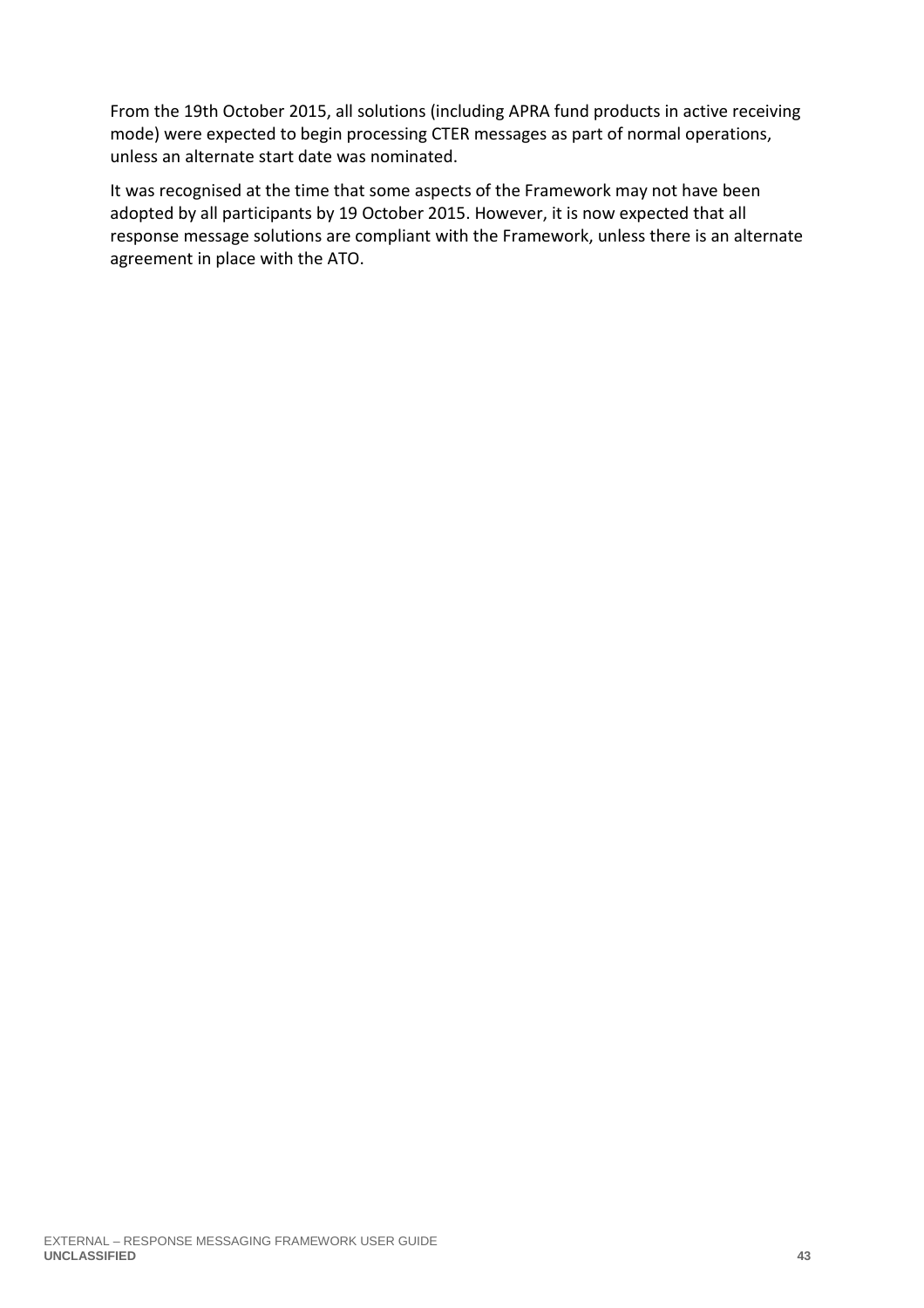## **1. Member Registration Request (MRR) and Member Registration Request Response (MROR)**

### **1.1. MRR NEW REGISTRATIONS**

#### **1.1.1. OBSERVATION**

A response is required for member registration in an MRR initial registration message.

MRR new registrations were tested and MRORs (containing the allocated member ID) were generated and received successfully.

#### **1.1.2. RECOMMENDATION**

As per the *Data and Payment Standards – Contributions Message Implementation Guide* MROR (success) messages must contain the member ID allocated to the newly registered member.

### **1.2. MRR UPDATE REJECTIONS**

#### **1.2.1. ISSUE**

Some choice funds only accept updates from the member themselves, so the MRR updates are being rejected.

No response is required for an MRR update message, and many sending solutions do not wish to receive rejection messages.

#### **1.2.2. RECOMMENDATION**

It is optional for a fund to apply updates from MRR update messages. A response to an MRR update (i.e. a rejection) is also optional.

The fund may have an internal legal/compliance requirement to send a response; however as employer solutions may not want to see the responses each time, a specific error code has been created for this scenario so the response messages can be filtered out as appropriate. Refer to the Framework – scenario S024.

### **1.3. REPEATED MRRS**

### **1.3.1. ISSUE**

As outlined in the ASP Best Practice paper 'ASPBP011 – Nil Advice'; some solutions appear to have been designed to generate combined messages for every transaction. That is every superannuation payment is completed with both a MRR and a CTR message even where the MRR does not contain either registration or amended employee details.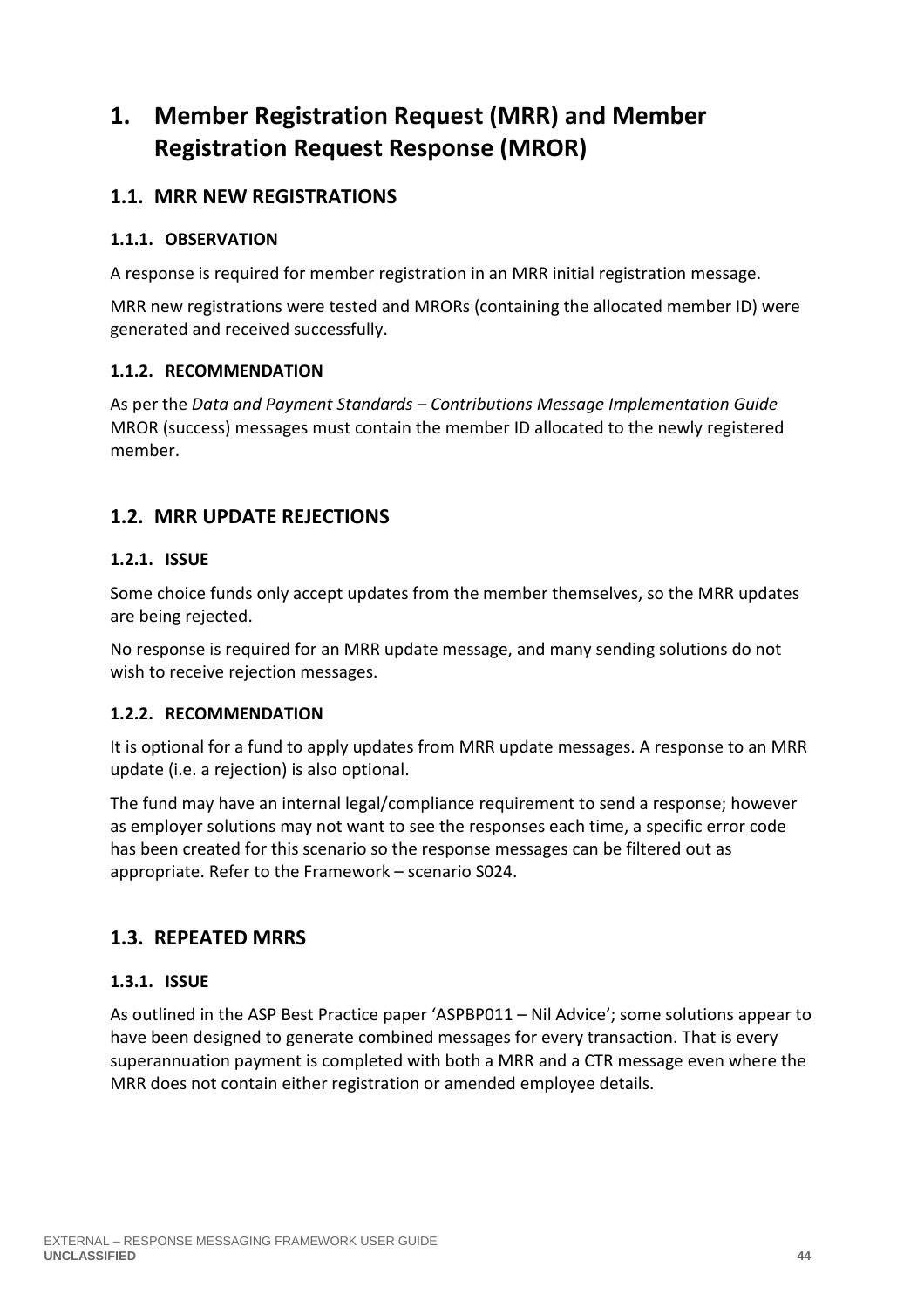#### **1.3.2. RECOMMENDATION**

This is contrary to the intent of the standard as it is not efficient processing. After the initial MRR, an MRR update should only be sent where the member's information has changed. This has been addressed as part of the Framework – refer to scenario S027.

### **1.4. MRR ERRORS**

#### **1.4.1. ISSUE**

An MRR requires a response for each member level transaction contained in the message.

If a member registration is unable to be accepted then an MROR (error) response must be sent, however there was no specific error code to cater for this.

#### **1.4.2. RECOMMENDATION**

Only one MROR (error) must be sent for any given response scope level and it should contain details of all errors discovered for that response scope. Refer to the Framework for definitions and rules of the response scope.

It is not correct to send multiple responses, each containing successive errors discovered, for an individual response scope.

A new error code has been created to report errors in MRR messages – refer to scenario S023 in the Framework.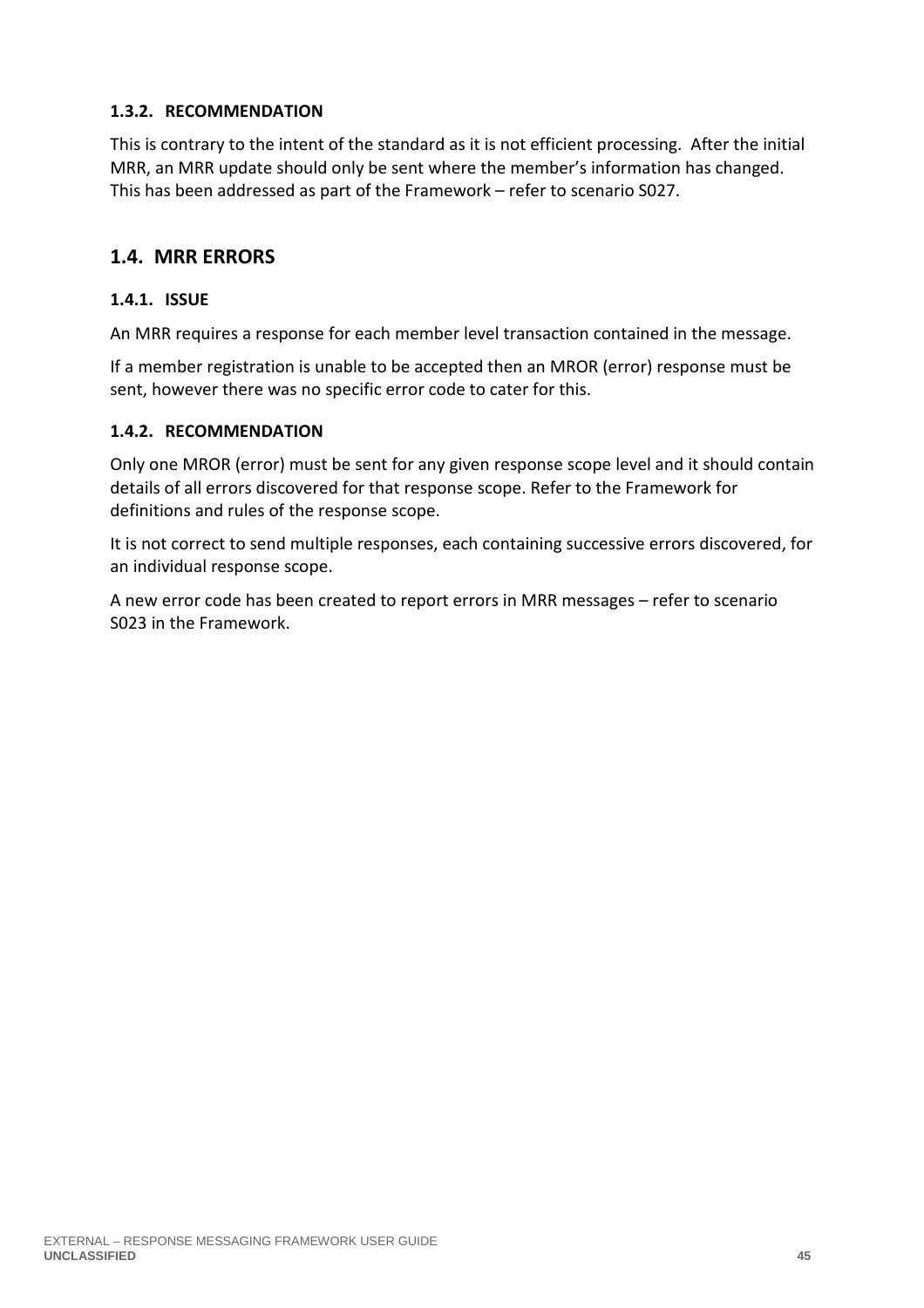# **2. Contribution Transaction Request (CTR) and Contribution Transaction Error Response (CTER) messages**

### **2.1 CTER AND MROR ERROR CONTENT AND RECONCILIATION**

#### **2.1.1 ISSUE**

Prior to the development of the Framework, inconsistent and incomplete implementations of error processing were encountered particularly as part of interim manual processes for error handling.

The following points were noted:

- a) Not all the required information to identify and remediate an error was being supplied.
- b) The error code or description was not included.
- c) The member contribution context id from the message was not being included.
- d) Incorrect error messages were being sent instead of warnings.
- e) Refund payments corresponding to CTERs were not being sent in a timely manner.
- f) Payments were being bulked and sent at a later date and this causes difficulty in reconciliation.
- g) The Progressive response pattern was not used consistently due to different interpretations.

#### **2.1.2 RECOMMENDATION**

The above issues resulted in the development of the Framework, which addresses the issues by providing clear and consistent rules and definitions, as well as example scenarios. This Framework was tested as part of the CTER pilot, and the outcome of the testing showed that where the Framework had been adopted, the reconciliation process was much easier, particularly for error messages involving refunds. The pilot showed that until the Framework is fully adopted by all industry participants there will continue to be reconciliation issues. It is now expected that response message solutions are compliant with the Framework, unless there is an alternate agreement in place with the ATO.

### **2.2 ZERO DOLLAR CONTRIBUTIONS**

#### **2.2.1 ISSUE**

As outlined in the ASP Best Practice paper 'ASPBP011 – Nil Advice', the current Contributions Message Implementation guideline allows a service provider (e.g. payroll, clearing house) to send through contribution amounts which are positive and zero. The Contribution message standard does not specify that a zero contribution amount should not be issued to a fund.

Funds have identified that some service providers are sending through contribution messages with zero contribution amounts. Zero contributions could result from the employee having no work activity for a pay period resulting in zero salary and zero contribution amounts. The employer's payroll is not filtering these zero contributions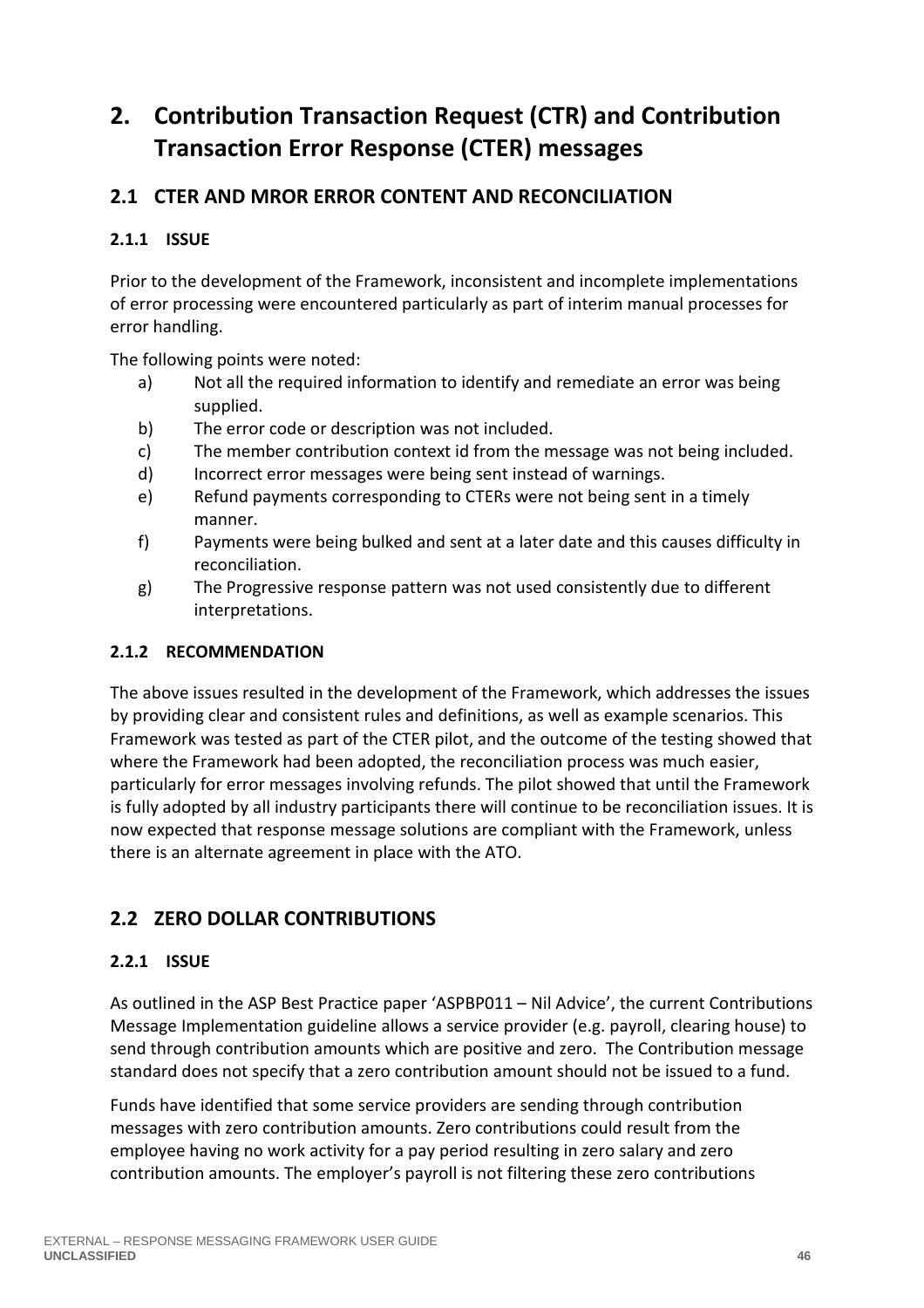amounts when the payroll prepares and submits the contribution transaction request message and payment for all employees.

#### **2.2.2 RECOMMENDATION**

Issuing of zero contribution amounts provide no value to a fund, employer or member. Zero contributions amounts add processing effort to a fund, and the gateway network, and result in additional charges when sent through gateway providers. A zero contribution amount could potentially be charged by gateway provider as a transaction cost to a fund.

It is recommended as a best practice that employers and/or their service providers filter and do not include zero contribution amounts in the Contribution Transaction Request messages issued to funds. The recommendation also relates to the conversion of a SAFF file where fields for MRRs where no new member or amendment has been made should not be included or if there is a zero CTR contribution included.

### **2.3 MIXED TRANSACTION OUTCOMES FOR A GIVEN MEMBER**

#### **2.3.1 ISSUE**

Each event item in an error or response message contains a severity which also indicates the transaction outcome. There were differing interpretations of the transaction outcome at event item level, and some funds were sending messages with a mixture of error, information and warning event items. This makes the transaction outcome ambiguous.

#### **2.3.2 RECOMMENDATION**

Response messages must not be sent containing a mixture of transaction outcomes for the same member context. If an error is encountered, the response message must not contain any event items with Warning or Information severity. Refer to the event item severity definitions and scenario S011 in the Framework.

### **2.4 TECHNICALLY INVALID CTR MESSAGES**

#### **2.4.1 ISSUE**

There are differing interpretations in relation to how to treat technically invalid messages. Some solutions would prefer to send a CTER at the Document response scope level and retain the payment until a new CTR is issued, however this would be confusing for the employer solution who would be expecting a refund if they received a CTER with a severity of error.

#### **2.4.2 RECOMMENDATION**

This scenario is to be handled out of band to rectify the CTR message and no refund is expected. As a refund will not be processed, a corrected new CTR with the original PRN will need to be sent allowing the transaction to be processed and reconciled. Refer to the Framework - scenario S010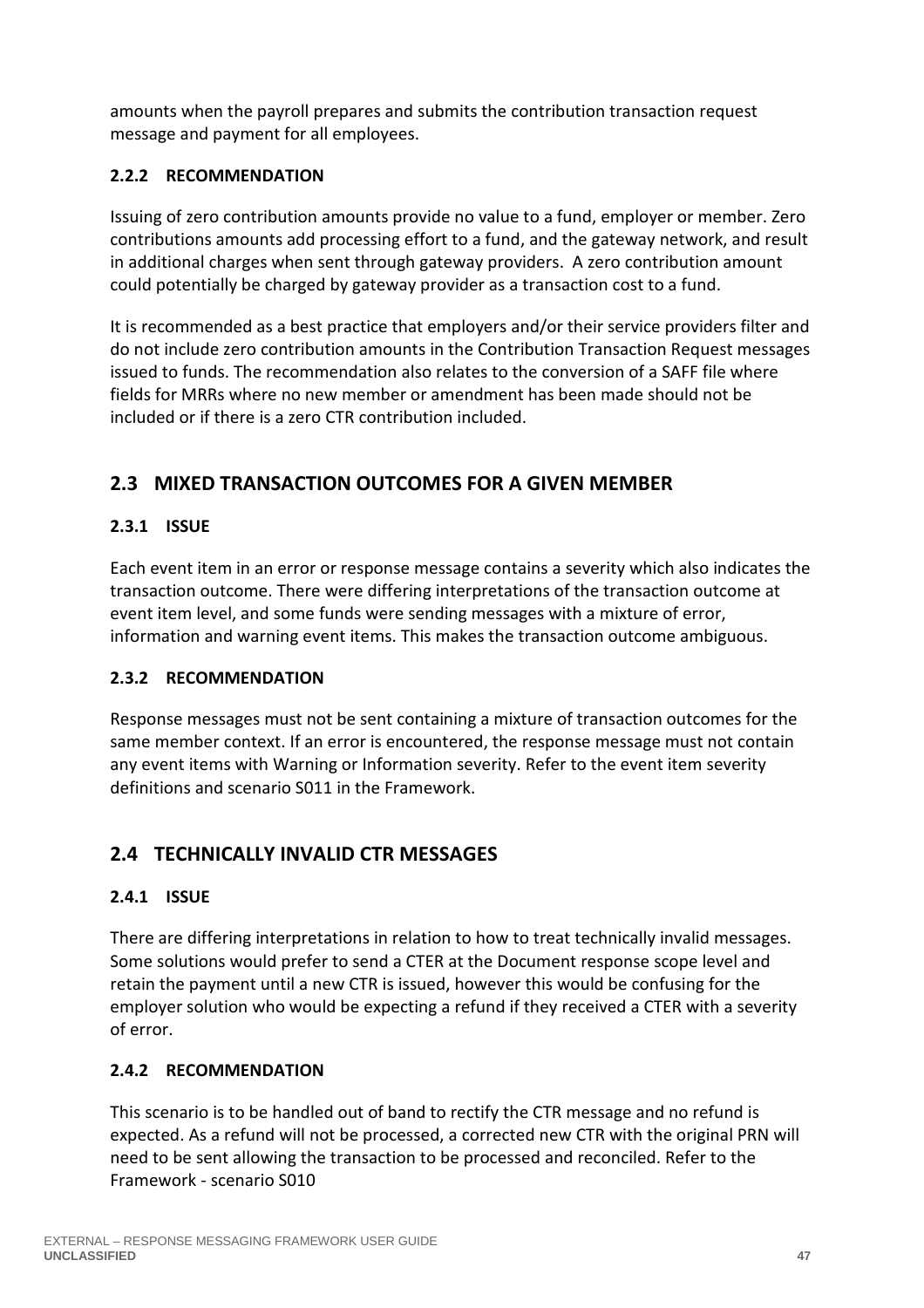### **2.5 COMMON ERROR THEMES**

#### **2.5.1 ISSUE**

The CTER pilot included analysis on the error codes being sent in the response messages and an average of 5% of all CTR's resulted in a refund. There were two common error types that comprised almost 90% of the overall CTER messages sent. The following table summarises the key themes from the pilot:

| <b>Short Description</b>                                           | <b>Error Code</b>   | % CTER |
|--------------------------------------------------------------------|---------------------|--------|
| Member not found with supplied information                         | SUPER.GEN.GEN.21    | 46.37  |
| No longer a member of Superannuation entity                        | SUPER.GEN.CNTRBTN.4 | 40.59  |
| ABN not known to the message receiver                              | SUPER.GEN.GEN.11    | 4.70   |
| Contribution cannot be accepted from this Contribution<br>Provider | SUPER.GEN.CNTRBTN.8 | 4.70   |

#### **2.5.2 RECOMMENDATION**

The underlying causes of the common error types will need to be analysed further in order to determine what efficiencies can be put in place to reduce the overall number of rejections.

Develop an ongoing Response Message Efficiency Framework process for the collection and reporting of error message counts from senders in order to analyse common error trends and work towards reducing any identified inefficiencies.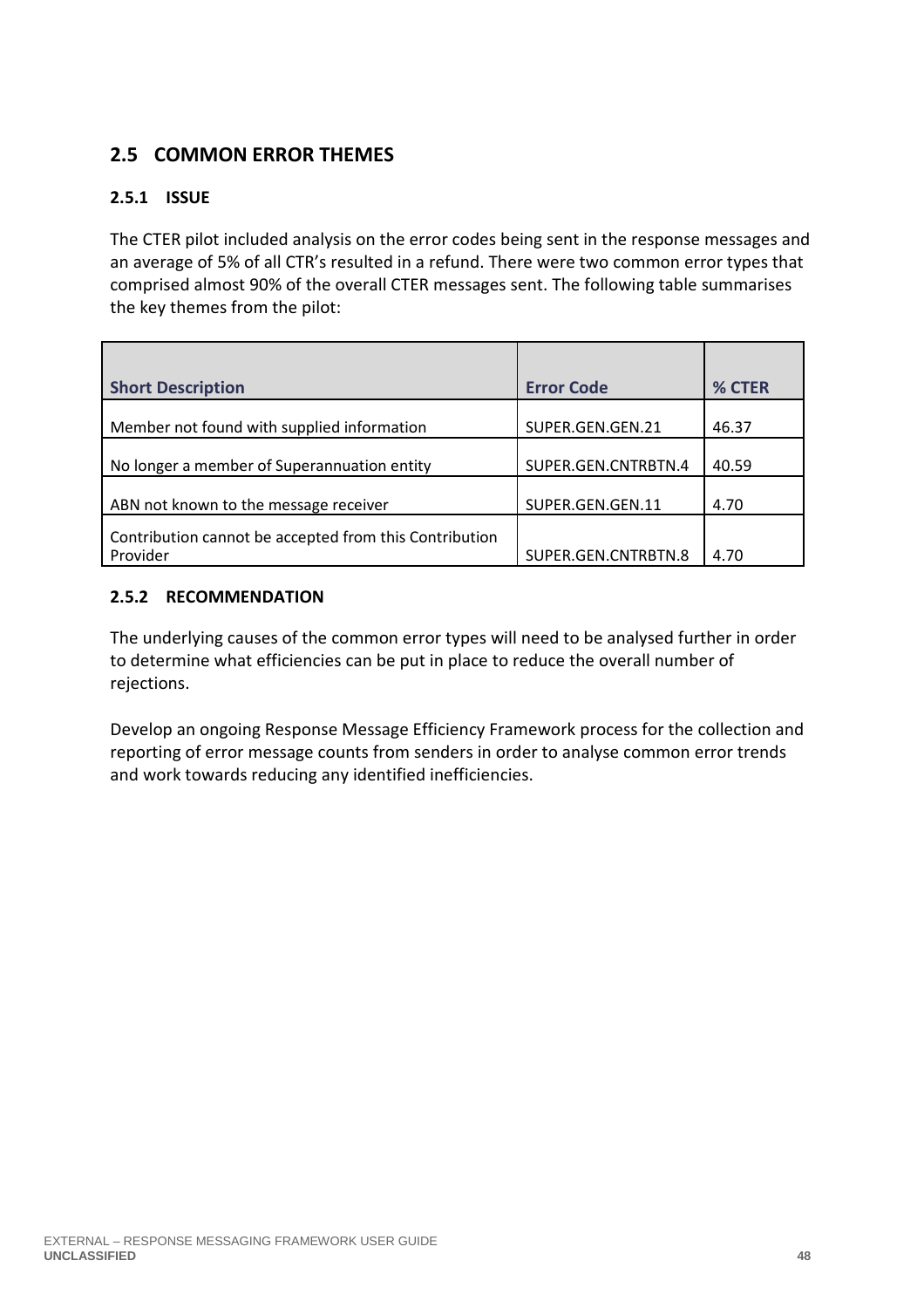# APPENDIX – Summary of issues

| <b>Ref</b><br><b>Title</b>                                         | <b>Recommendation Summary</b><br><b>Action</b>                                                                                                                                                                                                                                                                                                                                                                                                                                 |  |
|--------------------------------------------------------------------|--------------------------------------------------------------------------------------------------------------------------------------------------------------------------------------------------------------------------------------------------------------------------------------------------------------------------------------------------------------------------------------------------------------------------------------------------------------------------------|--|
| 1.1<br><b>MRR New Registrations</b>                                | As per the Data and Payment Standards - Contributions<br>No action required as this is already part of the<br>Message Implementation Guide MROR (success) messages<br>standard<br>must contain the member ID allocated to the newly<br>registered member.                                                                                                                                                                                                                      |  |
| 1.2<br><b>MRR Update Rejections</b>                                | It is optional for a fund to apply updates from MRR update<br>Apply the recommendation as per the Framework-<br>refer to scenario S024<br>messages. A response to an MRR update (i.e. a rejection) is<br>also optional.                                                                                                                                                                                                                                                        |  |
| 1.3<br><b>Repeated MRRs</b>                                        | After the initial MRR, an MRR update should only be sent<br>Apply the recommendation as per the Framework-<br>where the member's information has changed.<br>refer to scenario S027                                                                                                                                                                                                                                                                                            |  |
| <b>MRR Errors</b><br>1.4                                           | If a member registration is unable to be accepted then an<br>Apply the recommendation as per the Framework-<br>MROR (error) response must be sent. Only one MROR<br>refer to scenario S023<br>(error) must be sent for any given response scope level and<br>it should contain details of all errors discovered for that<br>response scope. A new error code has been created to<br>cater for this scenario.                                                                   |  |
| 2.1<br><b>CTER and MROR error</b><br>content and<br>reconciliation | Prior to the Framework, a number of reconciliation issues<br>It is expected that all response message solutions are<br>were encountered due to inconsistent and incomplete<br>now compliant with the Framework, unless otherwise<br>implementations of error processing.<br>agreed with the ATO.<br>The issues resulted in the development of the Framework.<br>Reconciliation issues will continue to occur until the<br>Framework has been fully implemented by all Industry |  |
|                                                                    | participants.                                                                                                                                                                                                                                                                                                                                                                                                                                                                  |  |